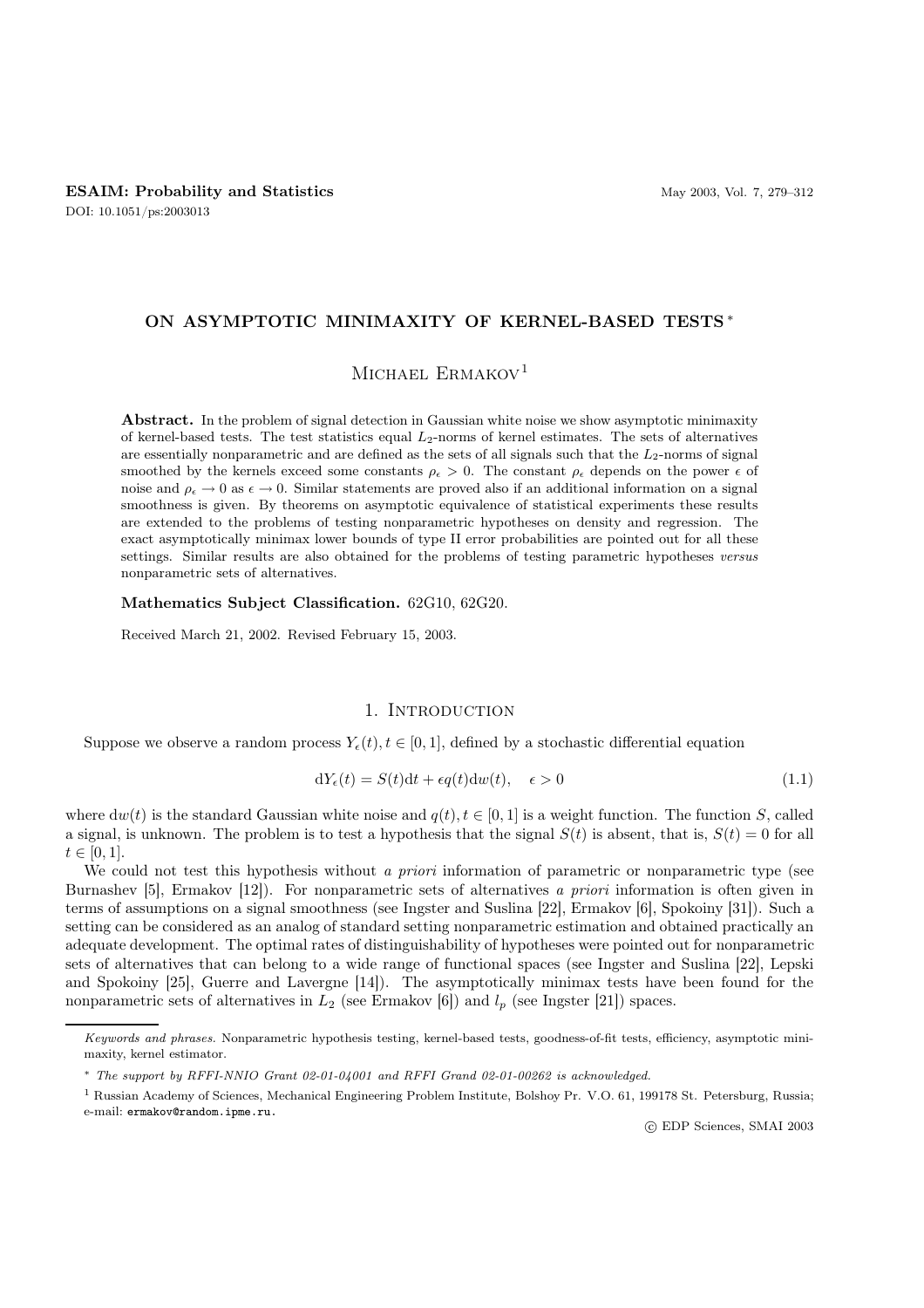In nonparametric hypothesis testing the test statistics are often defined as the distances between the hypotheses and estimator of nonparametric parameter. We have no usually any information on a signal smoothness, such an information is not necessary in the problem of distinguishability of hypothesis and nonparametric sets of alternatives (see Ermakov [12]) and it seems desirable to represent the sets of alternatives in a more evident form depending also on distances between the hypotheses and alternatives, covering all possible alternatives. Thus it seems natural to consider the testing nonparametric hypotheses from the distance positions and to develop rigorous justification of this approach. From viewpoint of asymptotic minimaxity such an argumentation has been developed in Ermakov [10, 11] in the case of standard goodness-of-fit tests. These results are based on the interpretation of test statistics of Kolmogorov, omega-square and chi-squared tests as the corresponding norms or seminorms (in the case of chi-squared tests)  $N_n(\hat{F}_n - F_0)$  depending on a difference of empirical distribution function  $\hat{F}_n$  of independent sample  $X_1,\ldots,X_n$  and the distribution function  $F_0$  of hypothesis. The corresponding norms or seminorms  $N_n$  are defined in the linear space generated by the differences of distribution functions. The sets of alternatives are the sets of all distribution functions F such that  $N_n(F - F_0) > \rho_n > 0$  with  $\rho_n \to 0$ as  $n \to \infty$ . In this setting asymptotic minimaxity of tests statistics  $N_n(\hat{F}_n-F_0)$  has been proved and asymptotic behaviour of type II error probabilities has been studied. In the case of chi-squared tests we supposed that the number of cells grows with increasing sample size. Note that this approach can be naturally considered as a part of asymptotic theory of hypothesis testing on a value of functional (see Stein [32], Ermakov [8], Bickel *et al.* [2]).

In paper similar statements will be obtained for the test statistics based on the kernel estimator (see Bickel and Rosenblatt [1], Fan [13], Hart [19], Rayner and Best [29], Stute [33], Horowitz and Spokoiny [20] and references therein)

$$
T(h, Y_{\epsilon}) = \int_0^1 \hat{S}_h^2(t) r(t) dt = \int_0^1 \left(\frac{1}{h} \int_0^1 K\left(\frac{t-s}{h}\right) dY_{\epsilon}(s)\right)^2 r(t) dt \tag{1.2}
$$

where

$$
\hat{S}_h(t) = \frac{1}{h} \int_0^1 K\left(\frac{t-s}{h}\right) dY_{\epsilon}(s)
$$

is a kernel estimator of signal with a kernel K and  $r(t)$ ,  $t \in [0,1]$  is a weight function. We suppose that the support of K is contained in  $[-1, 1]$ ,  $K(t) = K(-t)$  for all  $t \in (0, 1)$ ,  $\int_{-1}^{1} K(t) dt = 1$  and the function K is bounded. The functions  $r(t)$ ,  $q(t)$  are supposed positive and continuous in [0, 1],  $0 < c < r(t) < C < \infty$ ,  $0 < c < q(t) < C < \infty$ for all  $t \in [0, 1]$ .

The sets  $\Im_{\epsilon,h}$  of alternatives are as follows

$$
\mathfrak{S}_{\epsilon,h} = \mathfrak{S}_{\epsilon,h}(\rho_{\epsilon}) = \{ S : T(h, S) > \rho_{\epsilon}(h) > 0, S \in L_2(0,1) \}
$$
  
= 
$$
\left\{ S : \int_0^1 \left( \frac{1}{h} \int_0^1 K\left(\frac{t-s}{h}\right) S(s) \, ds \right)^2 r(t) \, dt > \rho_{\epsilon}(h) > 0, S \in L_2(0,1) \right\}.
$$
 (1.3)

The rates of convergence  $\rho_{\epsilon} = \rho_{\epsilon}(h_{\epsilon}) \to 0$  and  $h = h_{\epsilon} \to 0$  as  $\epsilon \to 0$  will be defined later.

We also consider the sets of alternatives  $\Im_{\epsilon,h_{\epsilon}}$  defined as the intersections of sets  $\Im_{\epsilon,h_{\epsilon}}(\rho_{\epsilon})$  with the balls in Sobolev space.

It is easy to see that, in the case of alternative  $S$ ,

$$
E_S(T(h,Y_\epsilon))-\frac{\epsilon^2}{h^2}\int_0^1r(t)\mathrm{d} t\int_0^1K^2\left(\frac{t-s}{h}\right)q^2(s)\mathrm{d} s=\int_0^1r(t)\mathrm{d} t\left(\frac{1}{h}\int_0^1K\left(\frac{t-s}{h}\right)S(s)\mathrm{d} s\right)^2.
$$

Thus the sets of alternatives are defined by the components of biases of test statistics  $T(h, Y_{\epsilon})$  caused by the presence of signal.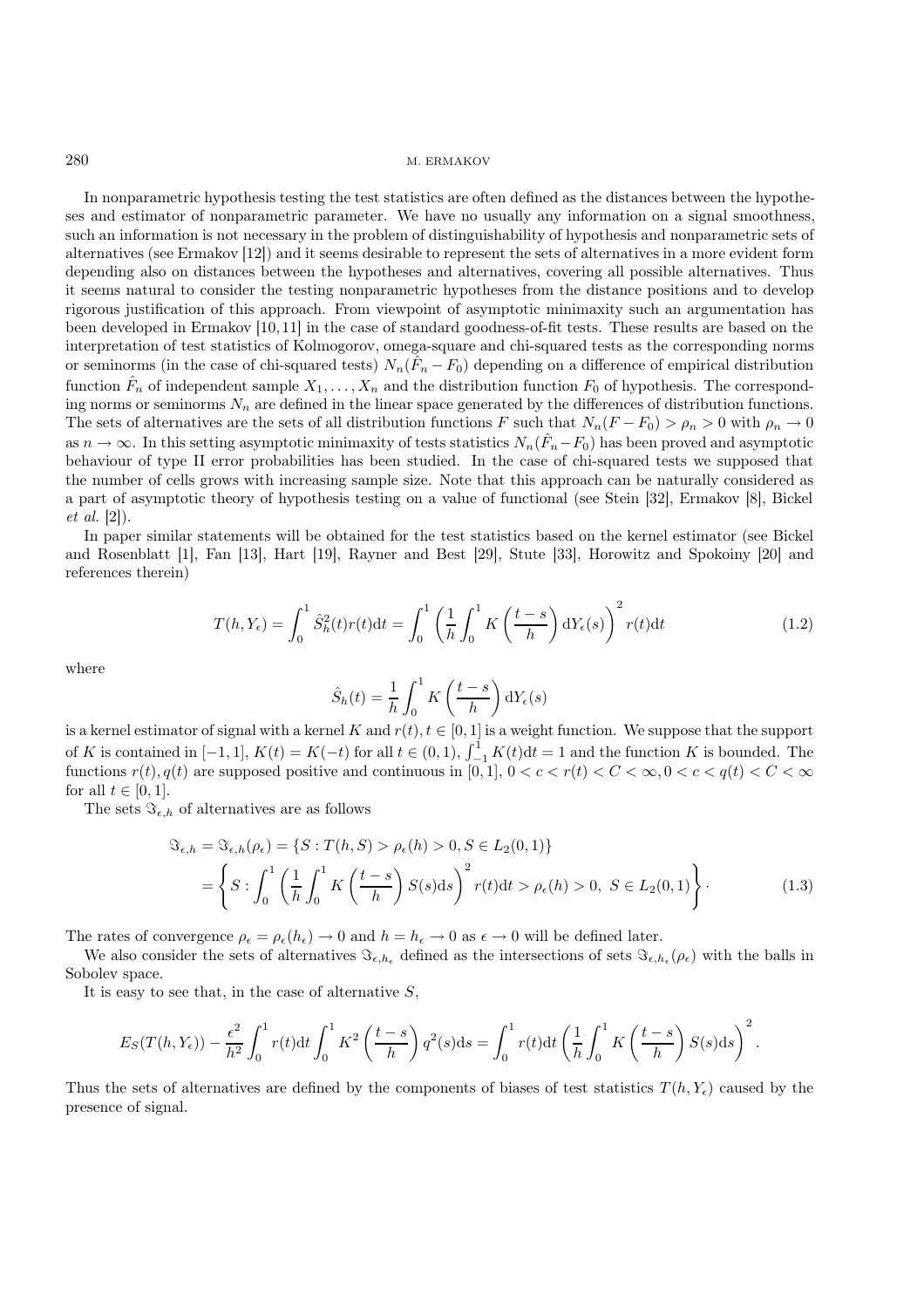For any test L denote  $\alpha(L) = E_0(L)$  its type I error probability and  $\beta(L, S) = E_S(1-L)$  its type II error probability for the alternative  $S \in \Im_{\epsilon,h}$ . For any set of alternatives  $\Im_{\epsilon}$  we put

$$
\beta_{\epsilon}(L) = \beta_{\epsilon}(L, \Im_{\epsilon}) = \sup \{ \beta(L, S) : S \in \Im_{\epsilon} \}.
$$
\n(1.4)

We say a family of tests  $U_{\epsilon}$  with  $\alpha(U_{\epsilon}) \leq \alpha$ ,  $0 < \alpha < 1$ ,  $\epsilon > 0$  is asymptotically minimax for the sets of alternatives  $\Im_{\epsilon}$ , if for any family of tests  $W_{\epsilon}$ ,  $\alpha(W_{\epsilon}) \leq \alpha$ , it holds

$$
\liminf_{\epsilon \to 0} (\beta_{\epsilon}(W_{\epsilon}, \Im_{\epsilon}) - \beta_{\epsilon}(U_{\epsilon}, \Im_{\epsilon})) \geq 0.
$$

The test statistics  $R_{\epsilon}, \epsilon > 0$  generating the asymptotically minimax families of tests will be called asymptotically minimax as well.

In paper we prove asymptotic minimaxity of kernel-based test statistics  $T_{\epsilon}(Y_{\epsilon}) = T(h_{\epsilon}, Y_{\epsilon})$  for the sets of alternatives  $\mathfrak{S}_{\epsilon,h}(\rho_{\epsilon})$  and the intersections of sets  $\mathfrak{S}_{\epsilon,h_{\epsilon}}(\rho_{\epsilon})$  with the balls in Sobolev spaces. After that, using the theory of asymptotic equivalence of nonparametric statistical experiments (see Brown and Low [4], Nussbaum [27]) this statement is extended on the problems of hypothesis testing on regression and density. We show that similar results can be also obtained if the hypotheses are parametric. Such statements are proved for the problems of signal detection and hypothesis testing about density. We do not consider the same setting for parametric regression in order to do not increase extremely the scope of paper. The sets alternatives  $\Im_{\epsilon, h_{\epsilon}}(\rho_{\epsilon})$ are the largest sets  $\Im_{\epsilon}$  such that the hypothesis and alternatives  $S_{\epsilon} \in \Im_{\epsilon}$  are distinguishable if we apply the test statistics  $T(h_{\epsilon}, Y_{\epsilon})$ . Thus we prove asymptotic minimaxity of test statistics  $T(h_{\epsilon}, Y_{\epsilon})$  for the largest among possible sets of alternatives. Moreover, it turns out, the lower bound of type II error probabilities is attained for all families of alternatives  $S_{\epsilon}, \epsilon > 0$  such that  $T (h_{\epsilon}, S_{\epsilon}) = \rho_{\epsilon} (1 + o(1)).$ 

The asymptotic behaviour of kernel-based test statistics has been intensively studied in many papers (see Konakov [24], Hall [16,17], Rayner and Best [29], Ghosh and Wei-Min Huang [15], Fan [13], Hart [19], Stute [33], Horowitz and Spokoiny [20] and references therein). Thus the results on asymptotic minimaxity represent the essential complement to the existing theory. We find the distance of hypothesis from the signal given in the Gaussian noise and can analyse the type II error probabilities for all possible sets of alternatives defined in terms of the same distance. The more detailed discussion of the role of asymptotic minimaxity in the distance approach for testing nonparametric hypotheses one can find in Ermakov [11].

The reasonings in the paper are based on the same approach as in Ermakov [7]. In Ermakov [7] the sets of alternatives were defined as the intersections of exteriors of balls and ellipsoid in  $L_2$ . The requirement that the signal belongs to ellipsoid was caused the smoothness assumptions. The problem was reduced to minimization of variance of test statistics. The minimum of variance was attained on the intersection of boundaries of balls and ellipsoid. Thus we got the minimization problem with two restrictions of quadratic type. In the present paper the sets of alternatives  $\Im_{\epsilon,h_{\epsilon}}(\rho_{\epsilon})$  are interpreted as the exteriors of ellipsoids in  $L_2(0,1)$ . As a consequence one needs to solve the problem of variance minimization with only one restriction of quadratic type. At the same time in the present paper the operator that set the restriction is not diagonal. This cause the main differences in paper reasoning.

Note that, in the problems of signal detection with a given signal smoothness, asymptotically minimax test statistics or statistics having optimal rates of distinguishability (see Ermakov [7], Ingster and Suslina [22]) are often defined as seminorms  $N_{\epsilon}(Y_{\epsilon})$  of quadratic type. A simple analysis of the proofs in Ermakov [7] and Ingster and Suslina [22] shows that these test statistics  $N_{\epsilon}(Y_{\epsilon})$  are asymptotically minimax or have optimal rates of distinguishability for the more wider sets of alternatives  $\{S: N_{\epsilon}(S) > \rho_{\epsilon} > 0, S \in L_2(0,1)\}\$  then in the setting with a signal smoothness. Thus the results on signal detection with a given signal smoothness can be also interpreted in terms of distance approach.

The asymptotic minimaxity of tests statistics  $T(h_{\epsilon}, Y_{\epsilon})$  is proved for the sets of alternatives  $\Im_{\epsilon, h_{\epsilon}}(\rho_{\epsilon})$  having two variable parameters  $h_{\epsilon}$  and  $\rho_{\epsilon}$ . If  $\rho_{\epsilon} = \rho_{\epsilon}(h_{\epsilon})$  satisfies more strong restrictions as a function of  $h_{\epsilon}$  we prove asymptotic minimaxity of  $T(h_{\epsilon}, Y_{\epsilon})$  for the more narrow sets. These sets of alternatives are defined as intersections of  $\Im_{\epsilon, h_{\epsilon}}(\rho_{\epsilon})$  with the balls in Sobolev space.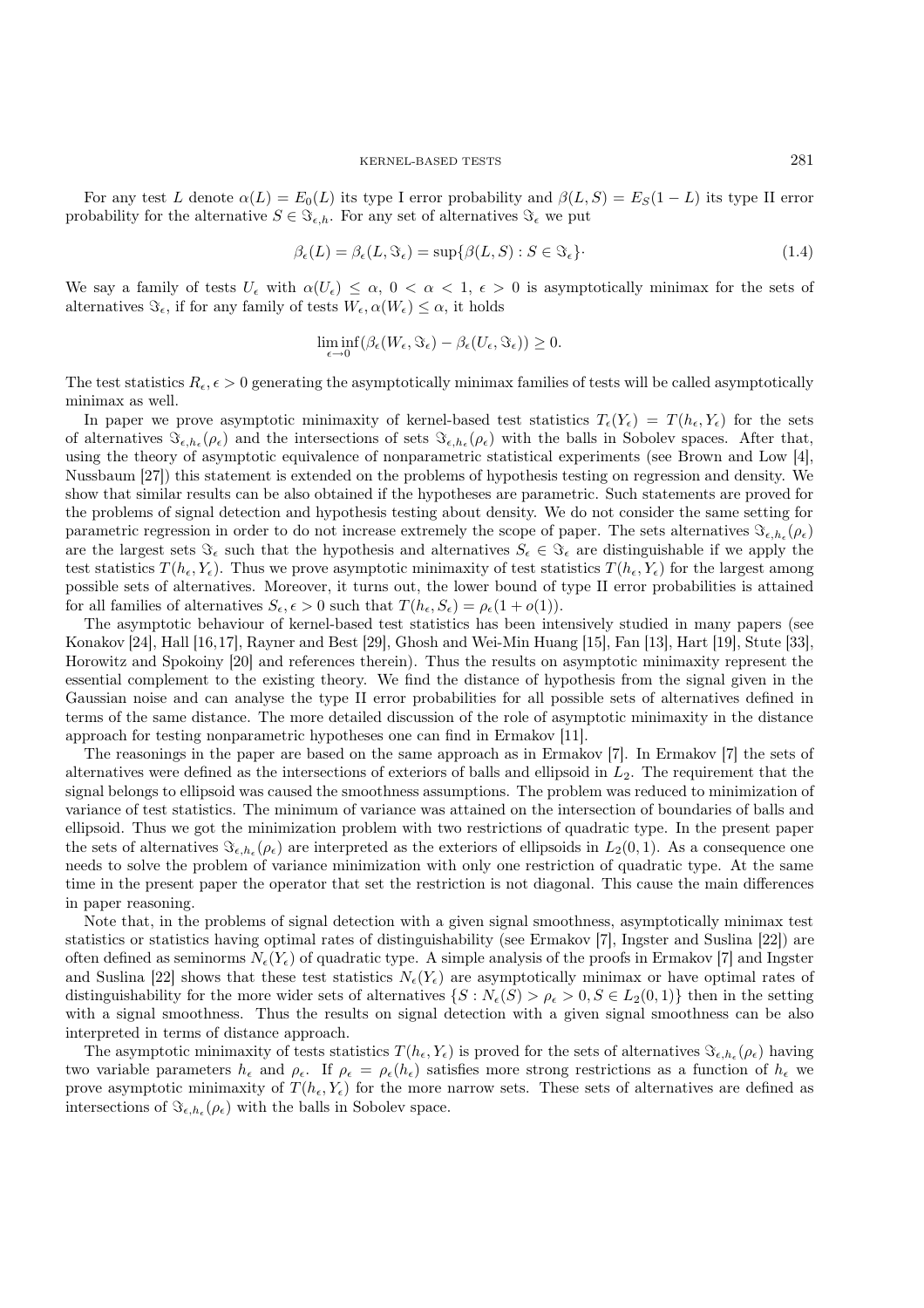**Remark 1.1.** If we test the hypothesis  $S = S_0$ , the test statistic  $T(h, Y_e - S_0)$  has the following modified form

$$
T(h, Y_{\epsilon} - S_0) = \int_0^1 \left( \int_0^1 K_h(t - s) dY_{\epsilon}(s) - \int_0^1 K_h(t - s) S_0(s) ds \right)^2 r(t) dt
$$
\n(1.5)

where  $K_h(t-s) = \frac{1}{h}K\left(\frac{t-s}{h}\right)$ .

The sets of alternatives are as follows

$$
\mathfrak{S}_{\epsilon,h}(\rho_{\epsilon}, S_0) = \left\{ S : \int_0^1 \left( \int_0^1 K_h(t-s)S(s)ds - \int_0^1 K_h(t-s)S_0(s)ds \right)^2 r(t)dt > \rho_{\epsilon}(h) > 0, \ \ S \in L_2(0,1) \right\}.
$$
\n(1.6)

In this setting the kernel-based tests have often another form

$$
\bar{T}(h, Y_{\epsilon}, S_0) = \int_0^1 \hat{S}_h^2(t) r(t) dt = \int_0^1 \left( \int_0^1 K_h(t - s) dY_{\epsilon}(s) - S_0(t) \right)^2 r(t) dt \tag{1.7}
$$

and it seems natural, for such tests, to define the sets of alternatives in another form

$$
\bar{\mathfrak{B}}_{\epsilon,h}(\rho_{\epsilon}, S_0) = \left\{ S : \int_0^1 \left( \int_0^1 K_h(t-s)S(s)ds - S_0(t) \right)^2 r(t)dt > \rho_{\epsilon}(h) > 0, \ S \in L_2(0,1) \right\}
$$
(1.8)

as well.

The test statistic  $\bar{T}(h, Y_{\epsilon}, S_0)$  contains additional bias term

$$
E(\bar{T}(h, Y_{\epsilon}, S_0) - T(h, Y_{\epsilon} - S_0)) = \int_0^1 \left( \int_0^1 K_h(t - s) S_0(s) \mathrm{d}s - S_0(t) \right)^2 r(t) \mathrm{d}t. \tag{1.9}
$$

Note that similar bias term

$$
\int_0^1 \left( \int_0^1 K_h(t-s)S(s)ds - S(t) \right)^2 r(t)dt
$$

caused the alternative is absent in test statistics  $\overline{T}(h, Y_{\epsilon}, S_0)$  and  $T(h, Y_{\epsilon} - S_0)$ . Thus, using test statistics  $T(h, Y_{\epsilon} - S_0)$ , we simply delete the fast oscilating component both in hypothesis and alternatives. This is a standard procedure. If we test the hypothesis *versus* sets of alternatives defined in terms of series of ortogonal functions (see Ingster and Suslina [22], Lepskii and Spokoiny [25], Ermakov [7]), the tests statistics are also based on the first Fourier coefficients and estimates of these coefficients. The Fourier coefficients of higher orders are ignored both for the hypothesis and alternatives. Thus, using the test statistics  $T(h, Y_{\epsilon} - S_0)$  instead of  $T(h, Y_{\epsilon}, S_0)$ , we follow the same reasons. If we could not make any serious conclusions about very fast oscilating part of signal, we simply do not include this part in test statistics. The definition of sets of alternatives  $\Im_{\epsilon,h}(\rho_{\epsilon}, S_0)$  follows the same reasons as well. Note that the bias term (1.9) have often the order  $o(\rho_{\epsilon}(h_{\epsilon}))$  (see Rem. 2.2.3) and is unessential in the problems of hypothesis testing. In this case both test statistics  $T(h, Y_5 - S_0)$ and  $\overline{T}(h, Y_{\epsilon}, S_0)$  are asymptotically minimax for both sets of alternatives  $\Im_{\epsilon,h}(\rho_{\epsilon}, S_0)$  and  $\overline{\Im}_{\epsilon,h}(\rho_{\epsilon}, S_0)$ .

Remark 1.2. The asymptotic minimaxity is proved for a wide classes of sets of alternatives defined by the structure of kernel-based tests. All these sets of alternatives have the same optimal rates of distinguishability if *a priori* information is given, that signal belongs to a ball  $W^{(\beta)}(P_0)$  in Sobolev space and  $h_{\epsilon} \leq \epsilon^{\frac{4}{4\beta+1}}$ . Moreover we show that  $T(h_{\epsilon}, S - S_0) \approx ||S - S_0||$  if  $S - S_0 \in W^{(\beta)}(P_0)$  and  $h_{\epsilon} \approx \epsilon^{\frac{4}{4\beta+1}}$  (see (2.8, 2.9)). Thus such a wide class of sets of alternatives arises as the consequence of requirement: for given procedure to enclose all distinguishable alternatives. Note that seminorm  $T(h_{\epsilon}, S - S_0)$  has a rather evident interpretation. We compare the  $L_2$ -norms for differences of smoothed signals of hypothesis and alternatives obliterating the oscillations greater then  $h_{\epsilon}$ .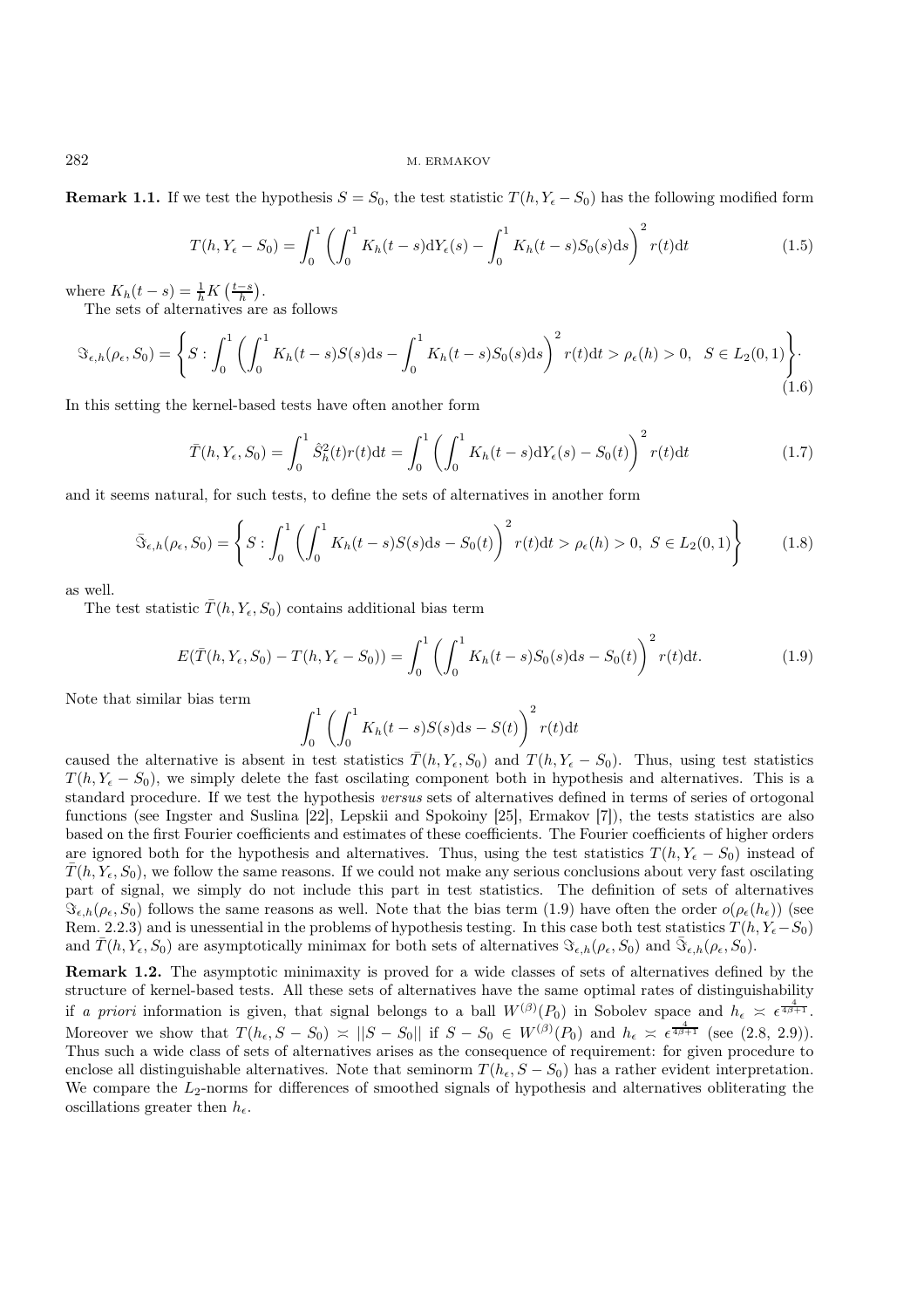#### KERNEL-BASED TESTS 283

We use letter C as a generic notation for positive constants. We put  $K_h(t) = \frac{1}{h} K\left(\frac{t}{h}\right)$ ,

$$
K_{2,h}(t) = \frac{1}{h} K_2 \left(\frac{t}{h}\right) = \frac{1}{h^2} \int_{-1}^1 K\left(\frac{t-s}{h}\right) K\left(\frac{s}{h}\right) ds,
$$
  

$$
K_{i,h}(t) = \frac{1}{h} K_i \left(\frac{t}{h}\right) = \frac{1}{h^2} \int_{-1}^1 K_{i-1} \left(\frac{t-s}{h}\right) K\left(\frac{s}{h}\right) ds
$$

for  $i = 3, 4$ . If  $h = 1$ , the index h will be omitted, that is,  $K_{2,1} = K_2, K_{4,1} = K_4$  and so on. Denote  $\chi(A)$  the indicator of an event A, [x] the whole part of  $x \in R^1$  and  $|| \cdot || - L_2$ -norm in [0,1].

In paper the three settings are considered: the signal detection in Gaussian white noise, the hypothesis testing on regression and density. It will be convenient to make use of similar or the same notation in the statements and in the proofs of the related results.

## 2. MAIN RESULTS

The results on signal detection, testing hypotheses on nonparametric regression and density will be given in three subsections.

# 2.1. Nonparametric signal detection

Define  $x_{\alpha}, 0 < \alpha < 1$ , by the equation

$$
\alpha = 1 - \Phi(x_{\alpha}) = \frac{1}{\sqrt{2\pi}} \int_{x_{\alpha}}^{\infty} \exp\left\{-\frac{x^2}{2}\right\} dx.
$$

Denote

$$
d_{\epsilon}(h) = \frac{\epsilon^2}{h} \int_0^1 r(t) dt \int_{-1}^1 K^2(u) q^2(t - uh) du,
$$
  

$$
\sigma^2 = 2 \int_{-2}^2 K_2^2(v) dv \int_0^1 q^4(t) r^2(t) dt.
$$

Hereafter we suppose that  $q(t)=0$  if  $t \notin [0, 1]$ .

Note that, if  $q(t)$  satisfies Hoelder condition:  $|q(t) - q(s)| < C|t - s|^{\kappa}, \kappa > 1/2$  for all  $t, s \in [0, 1]$ , one can make use of the more simple formula

$$
d_{\epsilon}(h) = \frac{\epsilon^2}{h} \int_0^1 q^2(t) r(t) dt \int_{-1}^1 K^2(u) du \left(1 + o\left(h^{1/2}\right)\right).
$$

**Theorem 2.1.1.** Let  $\epsilon^2 h_{\epsilon}^{-1/2} \to 0$ ,  $h_{\epsilon} \to 0$  as  $\epsilon \to 0$  and

$$
0 < \liminf_{\epsilon \to 0} \epsilon^{-2} \rho_{\epsilon}(h_{\epsilon}) h_{\epsilon}^{1/2} \le \limsup_{\epsilon \to 0} \epsilon^{-2} \rho_{\epsilon}(h_{\epsilon}) h_{\epsilon}^{1/2} < \infty. \tag{2.1}
$$

*Then the family of kernel-based tests*

$$
L_{\epsilon} = \chi \left\{ \epsilon^{-2} h_{\epsilon}^{1/2} \sigma^{-1} (T_{\epsilon}(Y_{\epsilon}) - d_{\epsilon}(h_{\epsilon})) > x_{\alpha} \right\}
$$

*is asymptotically minimax for the sets of alternatives*  $\Im \epsilon_{h,\kappa}(\rho_{\epsilon})$ .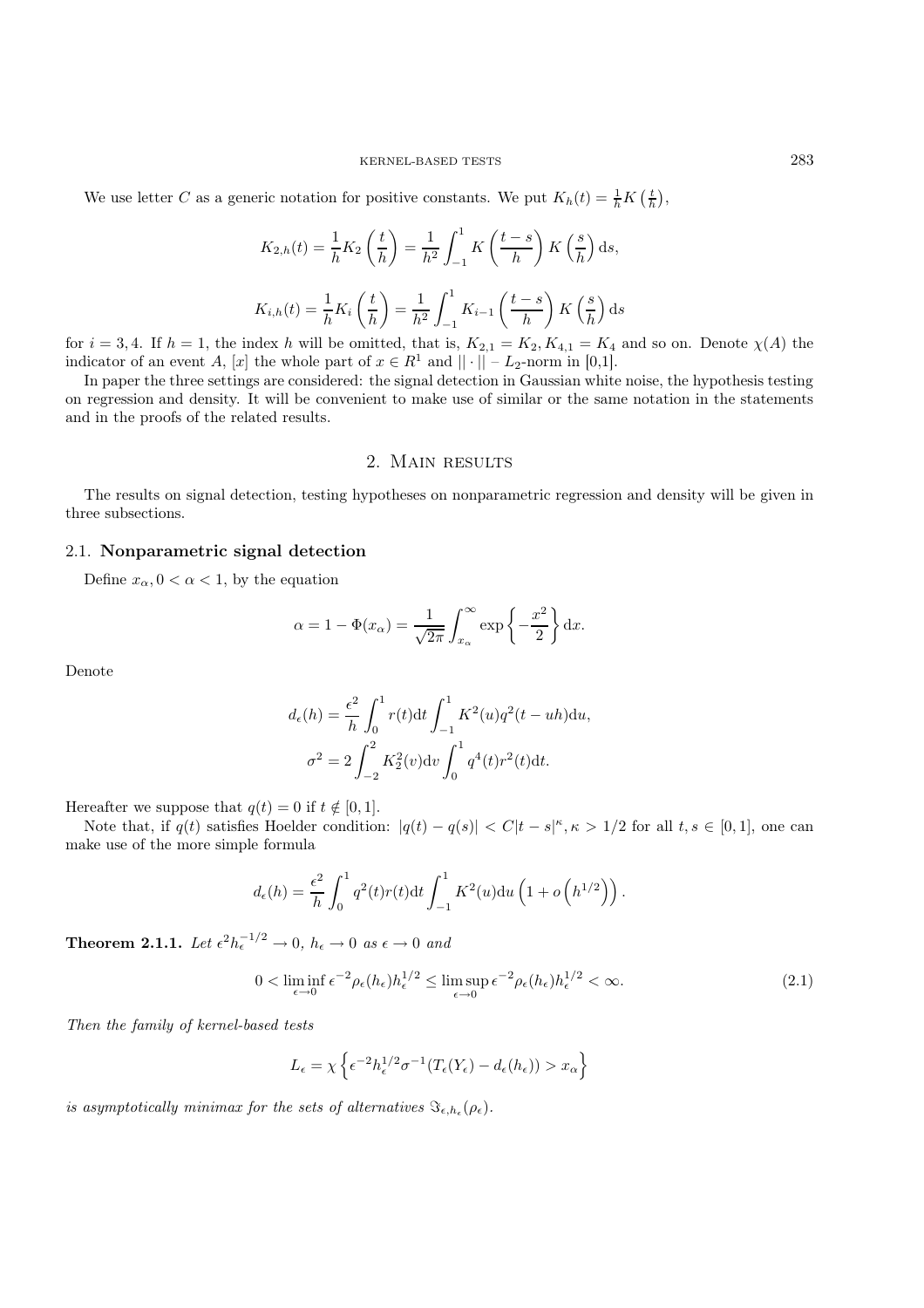*It holds*

$$
\beta_{\epsilon,h_{\epsilon}}(L_{\epsilon}) = \Phi\left(x_{\alpha} - \frac{h_{\epsilon}^{1/2}\rho_{\epsilon}(h_{\epsilon})}{\epsilon^2\sigma}\right) (1 + o(1))
$$
\n(2.2)

 $as \epsilon \rightarrow 0$ .

*Moreover for each*  $S_{\epsilon} \in L_2(0,1), \epsilon > 0$  *such that*  $T(h_{\epsilon}, S_{\epsilon}) = \rho_{\epsilon}(h_{\epsilon})(1 + o(1))$  *it holds* 

$$
\beta_{\epsilon,h_{\epsilon}}(L_{\epsilon},S_{\epsilon}) = \Phi\left(x_{\alpha} - \frac{h_{\epsilon}^{1/2}\rho_{\epsilon}(h_{\epsilon})}{\epsilon^2\sigma}\right)(1+o(1))\tag{2.3}
$$

 $as \epsilon \rightarrow 0$ .

Remark 2.1.1. In the kernel estimation, to preserve the optimal rate of convergence (see Hardle [18]), a modification of kernel estimator is often introduced near the boundary of interval [0,1]. The same problem can arise in testing nonparametric hypotheses if *a priori* information on a signal smoothness is given. If we are not interesting very seriously the signal behaviour near the boundary, one can use the test statistics

$$
\tilde{T}(h, Y_{\epsilon}) = \int_{h}^{1-h} \left( \int_{0}^{1} K_{h}(t-s) dY_{\epsilon} \right)^{2} r(t) dt
$$

with the sets of alternatives

$$
\tilde{\Im}_{\epsilon,h} = \{ S : \tilde{T}(h,S) > \rho_{\epsilon}(h) > 0 \}.
$$

For the test statistics  $\tilde{T}(h, Y_{\epsilon})$  the similar statements of Theorem 2.1 holds. One needs only to replace the sets of alternatives  $\Im_{\epsilon,h_{\epsilon}}(\rho_{\epsilon})$  by the sets  $\Im_{\epsilon,h_{\epsilon}}(\rho_{\epsilon}) = \{S : \tilde{T}(h,S) > \rho_{\epsilon}(h) > 0\}$  and  $d_{\epsilon}(h_{\epsilon})$  by

$$
\tilde{d}_\epsilon(h_\epsilon)=\frac{\epsilon^2}{h_\epsilon}\int_{h_\epsilon}^{1-h_\epsilon}r(t)\mathrm{d}t\int_{-1}^1K^2(u)q^2(t-uh_\epsilon)\mathrm{d}u.
$$

Similar modification of statements holds for the settings Theorems 2.2 and 2.3 as well.

Remark 2.1.2. As follows from (2.2) and (2.3) the lower bounds of type II error probabilities are attained for all families of alternatives  $S_{\epsilon}, \epsilon>0$  such that

$$
0 < \liminf_{\epsilon \to 0} \epsilon^{-2} h_{\epsilon}^{1/2} T(h_{\epsilon}, S_{\epsilon}) \le \limsup_{\epsilon \to 0} \epsilon^{-2} h_{\epsilon}^{1/2} T(h_{\epsilon}, S_{\epsilon}) < \infty.
$$

Thus the test statistics give "optimal distinguishability for all alternatives having a given distance from the hypothesis in the sense of  $T^{1/2}(h_{\epsilon}, S)$ -seminorm". Note that the same situation takes place in the case of chi-squared tests as well (see Ermakov [11]).

A similar statement is valid if *a priori* information on a signal smoothness is given that the signal S belongs to a ball in Sobolev space

$$
S \in W_2^{(\beta)}(P_0) = \left\{ S : \int_0^1 (S^2(s) + (S^{(\beta)}(s))^2) ds < P_0 \right\}.
$$

Hereafter  $S^{(\beta)}$  denotes  $\beta$ -derivative of S.

The sets of alternatives equal  $\Im_{\epsilon,h_{\epsilon}}(\rho_{\epsilon},\beta,P_0) = \Im_{\epsilon,h_{\epsilon}}(\rho_{\epsilon}) \cap W_2^{(\beta)}(P_0)$ .

Make the following additional assumption:

**A.** There exists the bounded  $\beta$ -derivative  $K^{(\beta)}$  of kernel K, that is,  $\sup_{s\in(-1,1)}|K^{(\beta)}(s)| < C < \infty$  and  $K^{(\beta)}(-1) = K^{(\beta)}(1) = 0$ ,  $K^{(i)}(-1) = K^{(i)}(1) = 0$  for all  $i, 0 \le i \le \beta$ . The function  $r(t)$  has bounded  $\beta$ -derivatives on  $(0, 1)$ .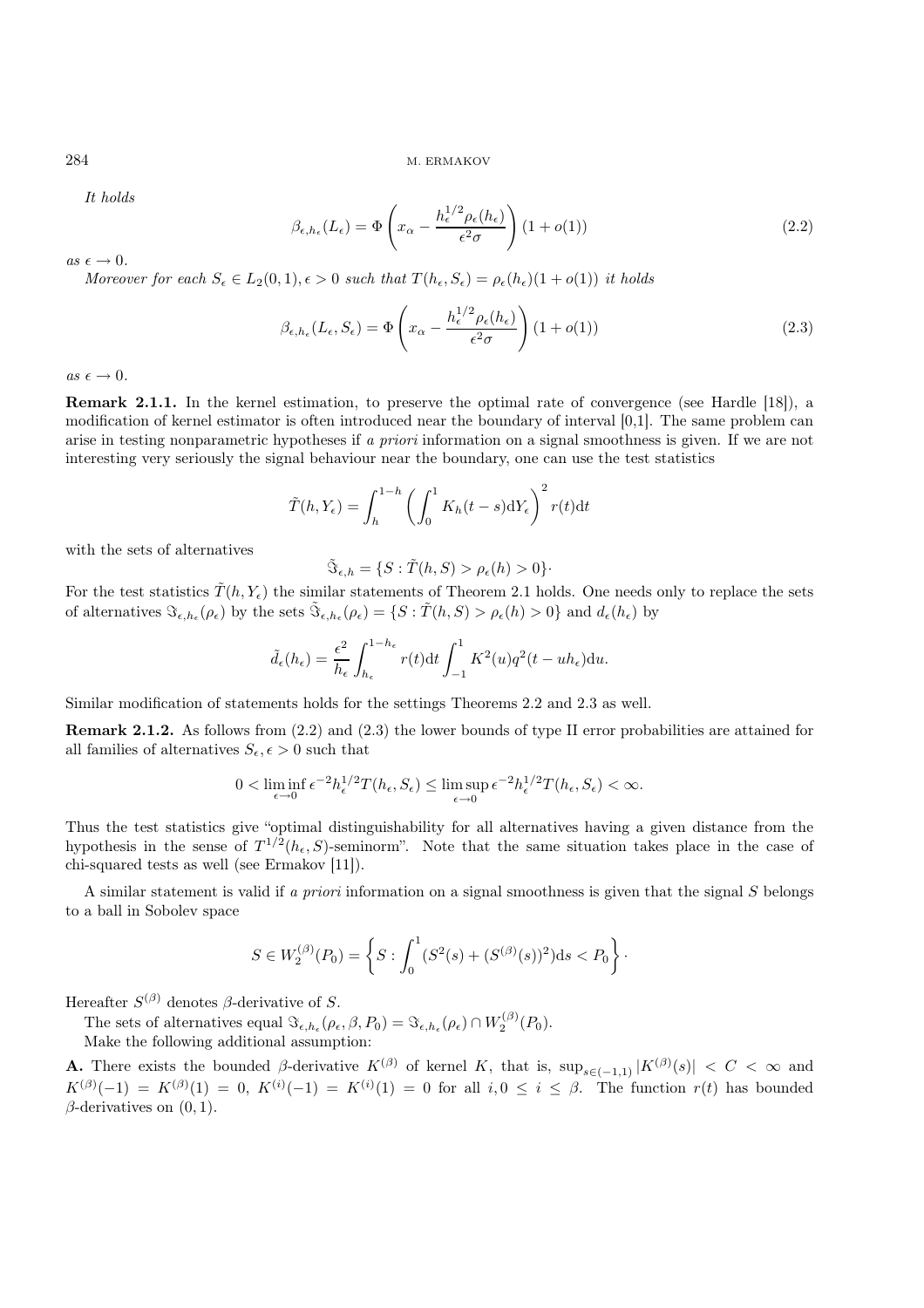Denote

$$
C_{\beta}(K) = \int_{-1}^{1} (K^{(\beta)}(s))^2 ds \int_{0}^{1} q^2(t) r(t) dt.
$$

Theorem 2.1.2. *Let the assumptions of Theorem 2.1 be satisfied, let A hold and let*

$$
\limsup_{\epsilon \to 0} \rho_{\epsilon} h_{\epsilon}^{-2\beta} C_{\beta}(K) < \frac{1}{2} P_0. \tag{2.4}
$$

*Then the family of kernel-based tests*  $L_{\epsilon}, \epsilon > 0$  *is asymptotically minimax for the sets of alternatives*  $\mathcal{F}_{\epsilon, h_{\epsilon}}(\rho_{\epsilon}, \beta, P_0)$ *and*

$$
\beta_{\epsilon,h_{\epsilon}}(L_{\epsilon}) = \beta_{\epsilon,h_{\epsilon}}(L_{\epsilon}, \mathfrak{F}_{\epsilon,h_{\epsilon}}(\rho_{\epsilon}, \beta, P_{0})) = \Phi\left(x_{\alpha} - \frac{h_{\epsilon}^{1/2}\rho_{\epsilon}(h_{\epsilon})}{\epsilon^{2}\sigma}\right)(1+o(1)).
$$
\n(2.5)

As follows from (2.3) the lower bound in (2.5) is attained for each family of signals  $S_{\epsilon} \in W_2^{(\beta)}(P_0)$  such that  $T(h_{\epsilon}, S_{\epsilon}) = \rho_{\epsilon}(h_{\epsilon})(1 + o(1)).$ 

By (2.1, 2.4) we get the following bounds for the rate of convergence  $h_{\epsilon}$  and  $\rho_{\epsilon}$  to zero

$$
\limsup_{\epsilon \to 0} \epsilon^2 h_{\epsilon}^{-2\beta - 1/2} < \infty \tag{2.6}
$$

and

$$
\limsup_{\epsilon \to 0} \epsilon^{-\frac{8\beta}{4\beta + 1}} \rho_{\epsilon} > 0. \tag{2.7}
$$

The proof of Theorem 2.1.2 is similar to that of Theorem 2.1.1. It suffices to test only that the realizations of random process generated by the Bayes *a priori* measures belongs to the ball  $W_2^{(\beta)}(P_0)$  in Sobolev space. A similar statements can be obtained also for the balls in other functional spaces, using the same arguments and the fact that, by (2.3), the corresponding lower bound is attained.

We say that the sets of alternatives  $\Im_{\epsilon}$  are distinguishable if, for each  $0 < \alpha < 1$ , there exists a family of tests  $U_{\epsilon}$ ,  $\alpha(U_{\epsilon}) = \alpha$  such that

$$
\liminf_{\epsilon \to 0} \beta_{\epsilon, h_{\epsilon}}(U_{\epsilon}, \Im_{\epsilon}) < 1 - \alpha.
$$

It follows from (2.1, 2.6, 2.7) that the optimal rate of distinguishability for the sets of alternatives  $\Im_{\epsilon,h_{\epsilon}}(\rho_{\epsilon},\beta,P_0)$ equals  $\epsilon^{\frac{8\beta}{4\beta+1}}$ . This rate is attained if  $h_{\epsilon} \approx \epsilon^{\frac{4}{4\beta+1}}$ .

Define the sets

$$
Q_1(\rho_{\epsilon}, \beta, P_0) = \left\{ S : S \in W_2^{(\beta)}(P_0), ||S||^2 > \rho_{\epsilon} \right\}.
$$

Denote  $Q(\rho_{\epsilon}, \beta, P_0)$  the set of all  $S \in Q_1(\rho_{\epsilon}, \beta, P_0)$  such that there exist  $\beta$ -derivatives  $S^{(\beta)}(0) = 0$  and  $S^{(\beta)}(1) = 0$ of S and  $S(0) = S(1) = S^{(i)}(0) = S^{(i)}(1) = 0$  for all  $0 < i \leq [\beta]$ .

Denote

$$
\hat{K}(\omega) = \int_{-\infty}^{\infty} K(t) \exp\{i\omega t\} dt, \quad \hat{S}(\omega) = \int_{-\infty}^{\infty} S(t) \exp\{i\omega t\} dt
$$

the Fourier transforms of  $K(t)$  and  $S(t)$ .

Suppose  $\hat{K}(\omega)|\omega|^{-\beta} \to 0$  as  $\omega \to \infty$ . Suppose also that  $r(t)=1$  for all  $t \in (0,1)$ . Denote  $\omega_{0\epsilon}$  such that  $P_0\omega_{0\epsilon}^{-2\beta} = \rho_{\epsilon}h_{\epsilon}^{-2\beta}$  and denote  $\omega_0 = \inf{\omega : \hat{K}(\omega) = 0, \omega > 0}.$ We show that,

$$
\Im_{\epsilon, h_{\epsilon}}(\rho_{\epsilon}, \beta, P_0) \subset Q_1(\rho_{\epsilon}, \beta, P_0)
$$
\n(2.8)

and, if  $\omega_{0\epsilon} < \omega_0 - \delta$  with  $\delta > 0$ ,

$$
Q(\rho_{\epsilon}, \beta, P_0) \subset \Im_{\epsilon, h_{\epsilon}}(C_{\epsilon} \rho_{\epsilon}, \beta, P_0)
$$
\n(2.9)

with  $C_{\epsilon} = |\hat{K}(\omega_{1\epsilon})|^{-2} (1 + o(1))$  where  $\omega_{1\epsilon} = \arg \inf_{\omega} {\{\hat{K}(\omega) = \inf \{\hat{K}(u) : |u| < \omega_{0\epsilon}\}}$ .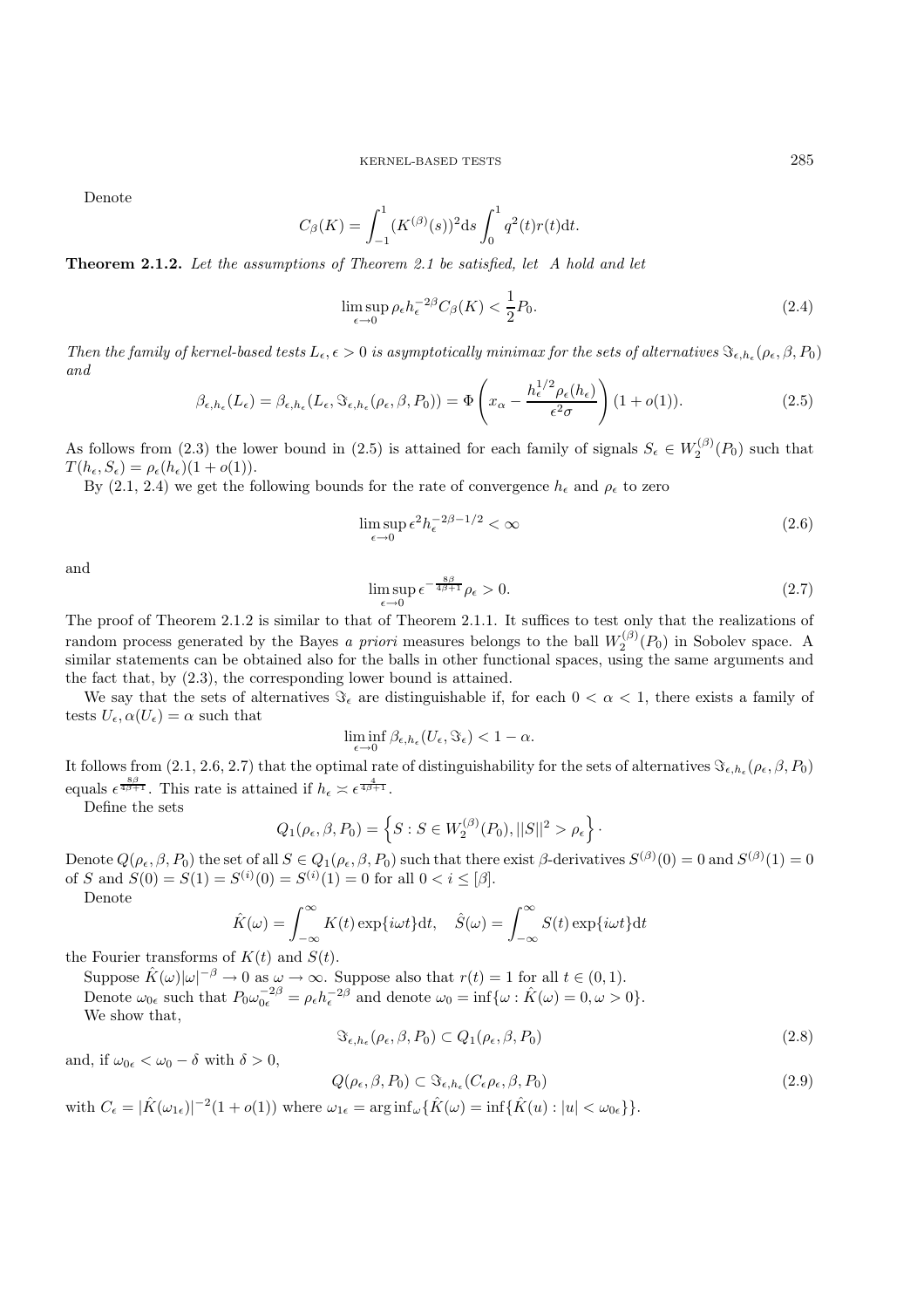The optimal order of distinguishability for the sets of alternatives  $Q(\rho_{\epsilon}, \beta, P_0)$  equals  $\epsilon^{\frac{8\beta}{4\beta+1}}$  (see Ingster and Suslina [22], Ermakov [7]). Thus if  $h_{\epsilon} \leq \epsilon^{\frac{4}{4\beta+1}}$  and  $\omega_{0\epsilon} < \omega_0 - \delta$  with  $\delta > 0$ , then the orders of distinguishability coinside for the sets of alternatives  $\Im_{\epsilon, h_{\epsilon}}(\rho_{1\epsilon}, \beta, P_0)$  and  $Q(\rho_{\epsilon}, \beta, P_0)$ .

In hypothesis testing with *a priori* information on a signal smoothness the optimal rates of distinguishability is often proved for the test statistics admitting the interpretation as seminorms in functional spaces (see Ermakov [7], Ingster and Suslina [22]). Theorems 2.1.1, 2.1.2 and (2.8) show that, in this case, one can expect asymptotic minimaxity of these tests statistics for essentially more wider sets of alternatives  $\Im_{\epsilon}(\rho_{\epsilon})$  generated by these seminorms. For such sets of alternatives we do not need to make any assumptions of smoothness type. Moreover the statements of type (2.9) hold.

By Young inequality, we get  $T_{\epsilon}(S, h_{\epsilon}) < ||S||^2$ . This implies (2.8).

By Parseval identity, we get

$$
T_{\epsilon}(S, h_{\epsilon}) = \int_{-\infty}^{\infty} |\hat{K}(h_{\epsilon}\omega)\hat{S}(\omega)|^2 d\omega,
$$

$$
\int_{-\infty}^{\infty} (S^{(\beta)}(t))^2 dt = \int_{-\infty}^{\infty} |\omega|^{2\beta} |\hat{S}(\omega)|^2 d\omega
$$

and  $||S|| = ||\hat{S}||$ . Hence, we get

$$
\inf \{ T_{\epsilon}(S, h_{\epsilon}) : ||S||^2 > \rho_{\epsilon}, S \in W_2^{(\beta)}(P_0), \, \sup \, S \subset (0, 1) \} \geq \inf \left\{ \int_{-\infty}^{\infty} |\hat{K}(h_{\epsilon}\omega) \hat{S}(\omega)|^2 d\omega : ||\hat{S}||^2 > \rho_{\epsilon}, \right\}
$$
\n
$$
\int_{-\infty}^{\infty} |\omega|^{2\beta} |\hat{S}(\omega)|^2 d\omega < P_0 \right\} + o\left(h_{\epsilon}^{2\beta}\right) = |\hat{K}(\omega_{1\epsilon})|^2 \rho_{\epsilon}^2 + o\left(h_{\epsilon}^{2\beta}\right). \tag{2.10}
$$

This implies (2.9).

Theorems 2.1.1 and 2.1.2 admit the interpretation from the confidence estimation viewpoint.

We say that the family of confidence sets  $U_{\epsilon}(Y_{\epsilon})$  with confidence coefficient  $1 - \alpha$  is  $\Im_{\epsilon}(\rho_{\epsilon})$ -asymptotically minimax if for any other confidence sets  $U_{1\epsilon}(Y_{\epsilon})$  with the same confidence coefficient  $1 - \alpha$ 

$$
\lim_{\epsilon \to 0} \inf_{S \in \Im_{\epsilon}(\rho_{\epsilon})} \left( P_S(S \in U_{1\epsilon}(Y_{\epsilon})) - P_S(S \in U_{\epsilon}(Y_{\epsilon})) \right) \ge 0
$$

for each family  $\rho_{\epsilon} \to 0$  as  $\epsilon \to 0$ .

Define the confidence sets

$$
U_{\epsilon}(h_{\epsilon}, Y_{\epsilon}, x_{\alpha}) = \{ S : T_{h_{\epsilon}}(Y_{\epsilon} - S) \le x_{\alpha}, S \in L_2(0, 1) \}
$$

with  $x_{\alpha}$  defined by the equation  $1 - \Phi(x_{\alpha}) = \alpha$ .

**Theorem 2.1.3.** Let the assumptions of Theorem 2.1.1 be satisfied. Then  $U_{\epsilon}(h_{\epsilon}, Y_{\epsilon}, x_{\alpha})$  are  $\Im_{\epsilon, h_{\epsilon}}(\rho_{\epsilon})$ -asympto- $\emph{tically minimax confidence sets and } U_{\epsilon}(h_{\epsilon},Y_{\epsilon},x_{\alpha}) \cap W_{2}^{(\beta)}(P_{0}) \text{ are } \Im_{\epsilon,h_{\epsilon}}(\rho_{\epsilon}) \cap W_{2}^{(\beta)}(P_{0}) \text{-asymptotically minimax}$ *confidence sets.*

The proof is omitted. The reasoning are akin to the proof of similar statement on the relation of uniformly most powerful tests and uniformly most accurate confidence intervals.

### 2.2. Testing hypotheses on nonparametric regression

We shall follow to the setting in Brown and Low [4].

Let  $H(\cdot)$  be an increasing c.d.f. in [0,1]. Let  $S(\cdot) : [0,1] \to R^1$  and  $\lambda^2(\cdot) : [0,1] \to (0,1)$  be measurable functions.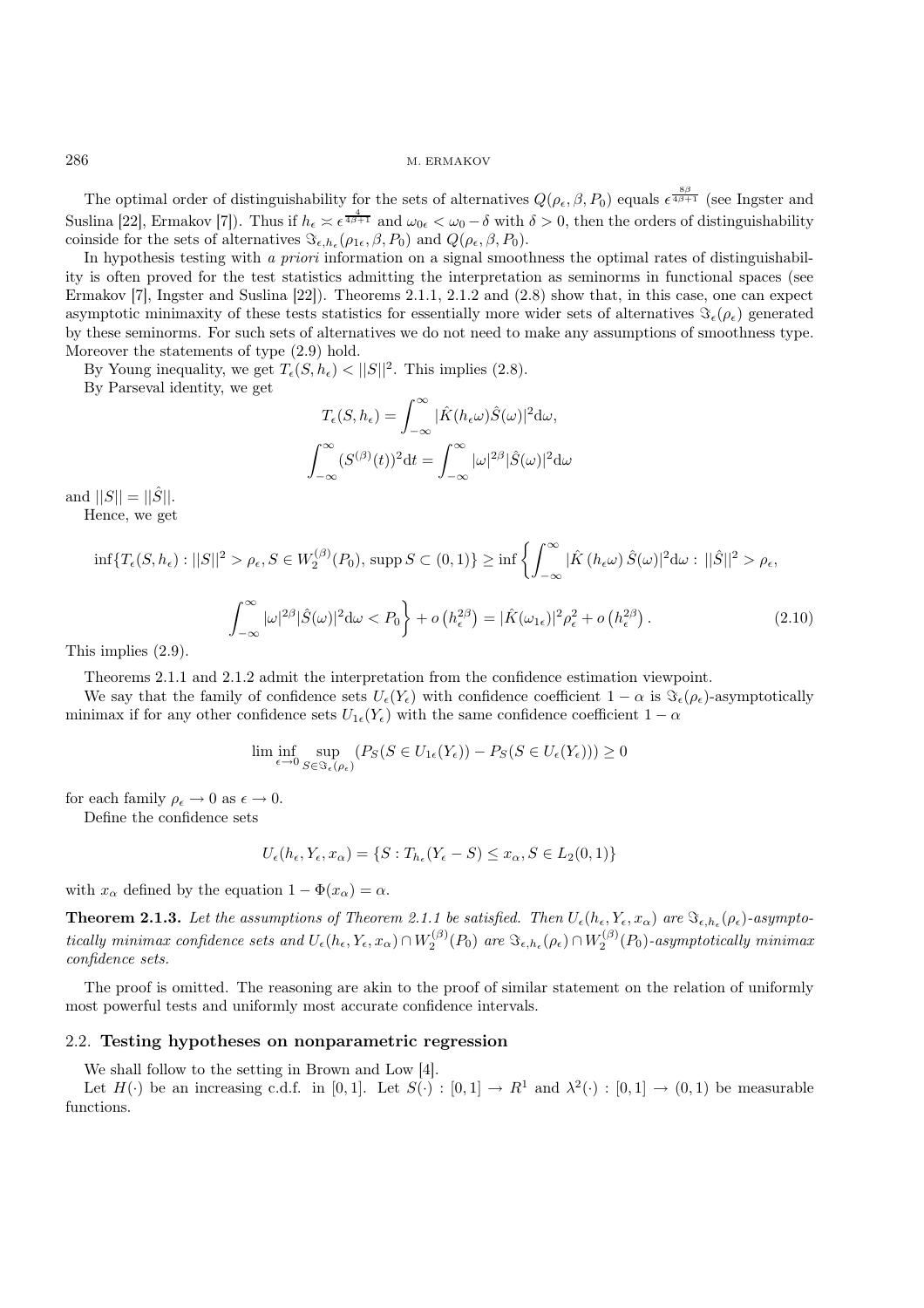The independent random variables  $(x_{ni}, Y_{ni}), 1 \leq i \leq n$  are observed with

$$
x_{ni} = H^{-1}\left(\frac{i}{n+1}\right)
$$

and

$$
Y_{ni} = S(x_{ni}) + \lambda(x_{ni})\xi_{ni}, \quad \xi_{ni} \sim N(0,1).
$$

Suppose the functions  $\lambda^2(\cdot)$  and  $H(\cdot)$  are continuously differentiable and such that

$$
\left| \frac{\mathrm{d}}{\mathrm{d}t} \log \lambda(t) \right| < C, \qquad 0 < c < p(t) \doteq \frac{\mathrm{d}H}{\mathrm{d}t}(t) < C, \qquad t \in [0, 1]. \tag{2.11}
$$

Denote  $q(t) = \lambda(t)p^{-1/2}(t)$ .

The problem is to test a hypothesis  $S(t) = S_0(t), t \in [0, 1]$  for a given function  $S_0(t), t \in [0, 1]$ . Let  $h_n > 0, h_n \to 0$  as  $n \to \infty$  be a given sequence. Define the kernel-based test statistics

$$
T_n(Y_n) = \int_0^1 \left(\frac{1}{n}\sum_{i=1}^n K_{h_n}(t - x_{ni})Y_{ni} - \int_0^1 K_{h_n}(t - s)S_0(s)ds\right)^2 r(t)dt
$$

with  $Y_n = \{Y_{ni}\}_{i=1}^n$ .

Define the functional  $\overline{T}_n(S) = T_n(S_n)$  where  $S_n = \{S(x_{ni})\}_{i=1}^n$ . We fix a sequence  $c_n > 0, c_n \to 0$  as  $n \to \infty$  and denote

$$
\mathfrak{S}_n(h_n, c_n) = \left\{ S : \int_0^1 \left( \frac{1}{n} \sum_{i=1}^n K_{h_n}(t - x_{ni}) S(x_{ni}) - \int_0^1 K_{h_n}(t - s) S(s) \, ds \right)^2 r(t) \, dt \right\}
$$
\n
$$
\langle c_n \int_0^1 \left( \int_0^1 K_{h_n}(t - s) (S(s) - S_0(s)) \, ds \right)^2 r(t) \, dt, \quad S \in L_2(0, 1) \right\}.
$$
\n(2.12)

The sets  $\Im_{nh_n}$  of alternatives equal

$$
\mathfrak{S}_{n h_n}(\rho_n) = \{ S : \overline{T}_n(S) > \rho_n(h_n) > 0, S \in \mathfrak{S}_n(h_n, c_n) \}
$$

or

$$
\Im_{nh_n}(\rho_n, \beta, P_0) = \Im_{nh_n}(\rho_n) \cap W_2^{(\beta)}(P_0)
$$

where

$$
W_2^{(\beta)}(P_0) = \left\{ S : \int_0^1 (S(s) - S_0(s))^2 + (S^{(\beta)}(s) - S_0^{(\beta)}(s))^2 \, ds < P_0, \ S \in L_2(0, 1) \right\}.
$$

Remark 2.2.1. We test a hypothesis using the discrete observations. Thus it seems natural to make some assumptions on approximation properties of the following type

$$
\int_0^1 \left(\frac{1}{n}\sum_{i=1}^n K_{h_n}(t - x_{ni})S(x_{ni}) - \int_0^1 K_{h_n}(t - s)S(s)ds\right)^2 r(t)dt = o(\rho_n(h_n))
$$

$$
\int_0^1 \left(\int_0^1 K_{h_n}(t - s)(S(s) - S_0(s))ds\right)^2 r(t)dt = O(\rho_n(h_n)).
$$

if

$$
\int_0^1 \left( \int_0^1 K_{h_n}(t-s)(S(s) - S_0(s))ds \right)^2 r(t) dt = O(\rho_n(h_n))
$$

The inequality in (2.12) can be interpreted as an extension of this assumption on the more distant alternatives.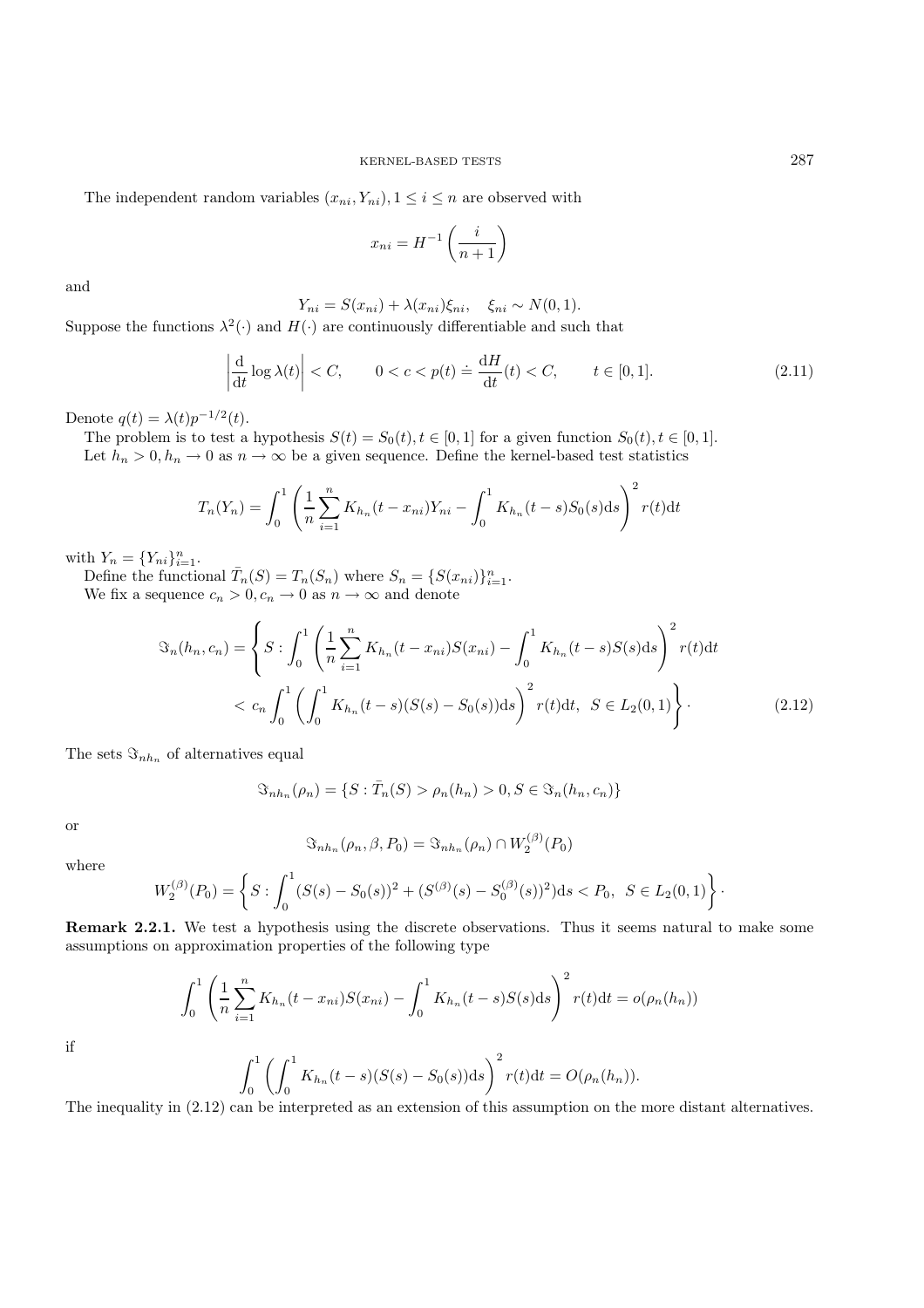Assume as follows:

**A1.** There exists  $\gamma > 0$  such that

$$
\int_{-\infty}^{\infty} (K(u_1 - s) - K(u_2 - s))^2 ds < C|u_1 - u_2|^{1 + \gamma} \tag{2.13}
$$

for all  $u_1, u_2 \in [0, 1]$ .

**A2.** There exists  $\kappa > 1/2$  such that

$$
|S_0(u_1) - S_0(u_2)| < C|u_1 - u_2|^\kappa
$$

for all  $u_1, u_2 \in [0, 1]$ .

**Theorem 2.2.** *Assume A1, A2 and (2.3). Let the assumptions of Theorem 2.1.1 be satisfied with*  $\epsilon = n^{-1/2}$ *. Let*  $n^{-1}h_n^{-3/2-\omega} \to 0$  *as*  $n \to \infty$  *with*  $\omega > 0$ *. Then the sequence of tests* 

$$
L_n = \chi \left\{ nh_n^{1/2} \sigma^{-1} (T_n(Y_n) - d_n(h_n)) > x_\alpha \right\}
$$
 (2.14)

*is asymptotically minimax for the sets of alternatives*  $\mathcal{S}_{nh_n}(\rho_n)$  *and (2.2) holds.* 

*The lower bound (2.2) is attained for any sequence*  $S_n \in \Im(h_n, c_n)$  *such that*  $T_n(S_n) = \rho_n(h_n)$ *, that is, equation (2.3) holds.*

Let A and  $(2.4)$  hold also. Then the sequence of tests  $L_n$  is asymptotically minimax for the sets of alternatives  $\Im_{nh_n}(\rho_n, \beta, P_0)$  *and (2.2) holds with* 

$$
\beta_{nh_n}(L_n) = \beta_{nh_n}(L_n, \Im(\rho_n, \beta, P_0)).
$$

Remark 2.2.2. The main goal of paper is to prove lower bounds of minimax type for the kernel-based tests and to show that these lower bounds are principally attained. In some settings the assumptions are rather strong. In theorems we pointed out that the asymptotic of type II error probabilities are the same for all sequences of alternatives  $S_n$  having a given distance  $T_n(S_n) = \rho_n(h_n)$ . One can suppose that the statements of such a type can be proved for essentially more wider assumptions and for essentially more wider classes of statistical models. The proof of lower bounds are more difficult and can be considered as serious additional argument for the analysis of kernel-based tests in distance terms.

Remark 2.2.3. The procedure of hypothesis testing is based on the comparison of kernel estimator with the smoothed signal  $K_{h_n} * S_0$ . The smoothing may cause the losses of information about the signal  $S_0$ . Such a losses will be absent if

$$
||S_0||^2 - ||K_{h_n} * S_0|| = \int (1 - \hat{K}^2(h_n \omega)) \hat{S}_0^2(\omega) d\omega = o(\rho_n) = o\left(h^{-1/2} n^{-1}\right).
$$
 (2.15)

Let  $\hat{K}(\omega) = 1 - C|\omega|^{\gamma}(1 + o(1))$  in some vicinity of  $\omega = 0$ . Then

$$
||S_0||^2 - ||K_{h_n} * S_0|| = Ch_n^{\gamma} \int |\omega|^{\gamma} \hat{S}_0^2(\omega) d\omega (1 + o(1)).
$$

Thus it suffices to put  $h_n = o(n^{-\frac{2}{1+2\gamma}})$  and (2.15) will be hold. If  $\gamma = 1$ , we get  $h_n = o(n^{-2/3})$ ,  $\rho_n =$  $O(n^{-2/3}), \beta = 1/4$  and assumptions of Theorem 2.2 do not fulfilled. If  $\gamma = 2$ , we get  $h_n = o(n^{-2/5}), \rho_n =$  $O(n^{-4/5})$  and  $\beta = 1$ . Thus all the assumptions of Theorems 2.2 and Theorems 2.3, 3.2 given below are satisfied. Therefore, if we apply the hypothesis testing procedure with  $h_n \geq n^{-\lambda}, \lambda > 2/5$ , we test the hypothesis *versus* alternatives having more serious fluctuation then the signal  $S_0$ .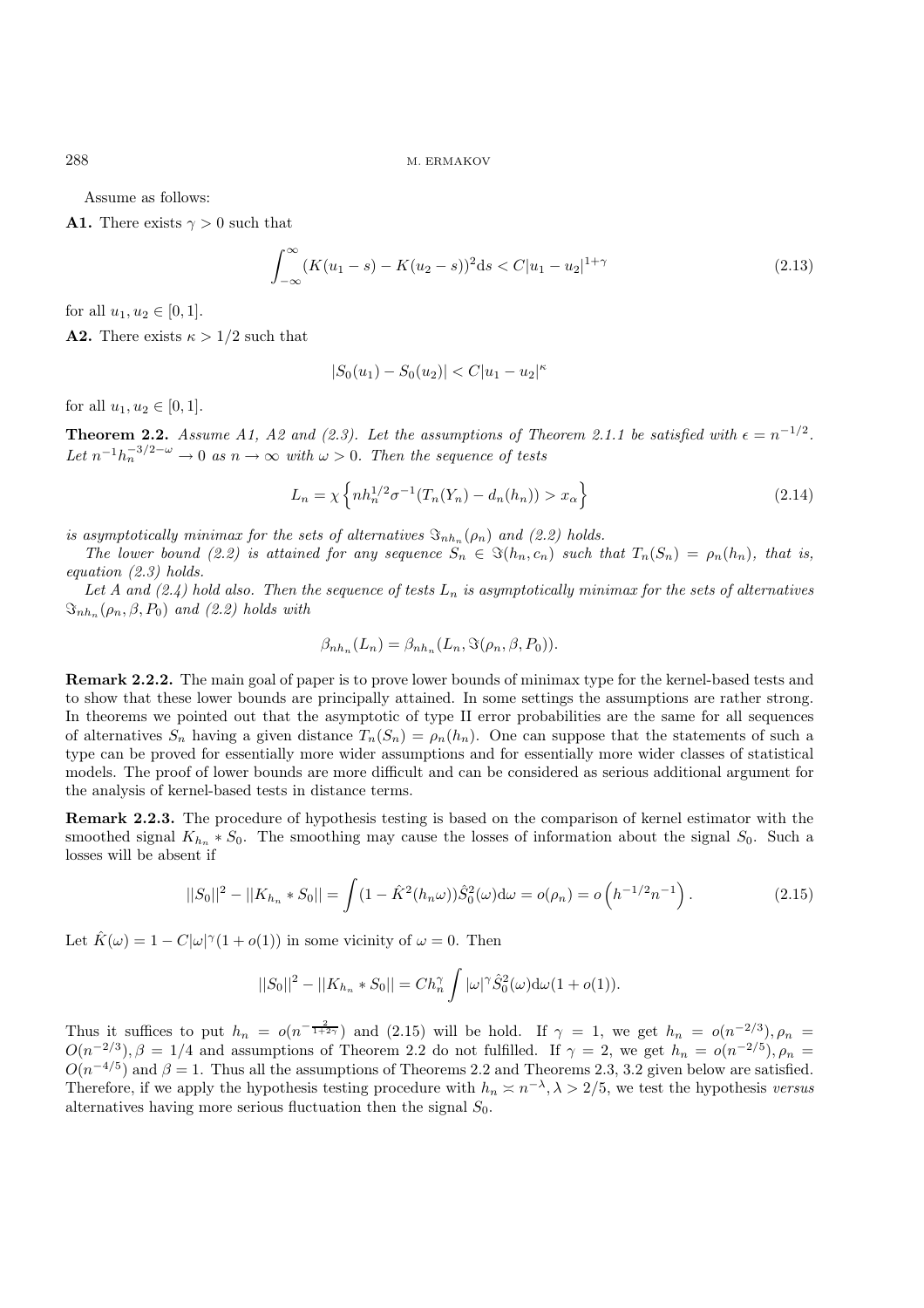**Remark 2.2.4.** The difference between the rates of consistent distinguishability  $n^{-\frac{4\beta}{4\beta+1}}$  (or  $n^{-1}h_n^{-1/2}$ ) in testing nonparametric hypotheses and  $n^{-1/2}$  in testing parametric hypotheses is essentially smaller  $(n^{-\frac{1}{4\beta+1}})$ then the corresponding difference  $(n^{-\frac{1}{2\beta+1}})$  in estimation theory. If the sample size  $n \leq 2000$ , the choice of bandwidth  $O(n^{-\frac{2}{4\beta+1}})$  for the smoothness parameter  $\beta \geq 2$  is approximately the same as in the testing with the kernel-based tests of parametric hypotheses. Thus, for sufficiently smooth signals, there exists small difference in interpretation of results of kernel-based procedure for parametric and nonparametric settings. The most essential difference is that we get uniform estimates of distinguishability in terms of the sets  $\Im_{n,h_n}(\rho_n)$  for nonparametric setting. If we want to test the hypothesis *versus* fast oscilating nonparametric sets of signals, the definition of sets  $\Im_{n,h_n}(\rho_n)$  shows clearly the types of oscillations that can be distinguished. This is the signals with oscillation width  $\leq 2h_n$  or  $3h_n$  and the amplitude  $\leq \frac{\rho_n}{3l\sigma^2h_n}$  where l is the number of oscillation peaks.

#### 2.3. Nonparametric hypothesis testing on a density

Let  $X_1,\ldots,X_n$  be i.i.d.r.v.'s with c.d.f.  $F(x), x \in [0,1]$ . The problem is to test a hypothesis  $F(x) =$  $F_0(x), x \in (0, 1)$ , where  $F_0$  is a given c.d.f. We suppose  $F_0(x)$  is absolutely continuous w.r.t. Lebesgue measure and has the density  $f_0(x) = \frac{dF_0}{dx}(x), x \in (0, 1)$ .

Denote  $\hat{F}_n$  the empirical c.d.f. of  $X_1, \ldots, X_n$ .

The kernel-based test statistics are defined as follows

$$
T_n(\hat{F}_n) = \int_0^1 \left( \frac{1}{n} \sum_{i=1}^n K_{h_n}(t - X_i) - \int_0^1 K_{h_n}(t - s) f_0(s) \, ds \right)^2 r(t) \, dt
$$
\n
$$
= \int_0^1 \left( \int_0^1 K_{h_n}(t - s) \, d\left(\hat{F}_n(s) - F_0(s)\right) \right)^2 r(t) \, dt.
$$

The functionals  $T_n$  defining the sets of alternatives equal

$$
T_n(F) \doteq T_n(F, F_0) \doteq \int_0^1 \left( \int_0^1 K_{h_n}(t-s) d(F(s) - F_0(s)) \right)^2 r(t) dt.
$$

Make the following assumptions:

**B**. The density  $f_0$  satisfies the Hoelder condition

$$
|f_0(x) - f_0(y)| < C|x - y|^{\kappa}, \quad x, y \in [0, 1] \tag{2.16}
$$

with  $\kappa > 1/2$  and  $f_0(x) > c > 0$  for all  $x \in [0, 1]$ . C.

$$
|r(x) - r(y)| < C|x - y|^{\kappa_1} \quad \text{for all } x, y \in [0, 1] \quad \text{and } \kappa_1 > \frac{1}{2}.\tag{2.17}
$$

We fix values  $\zeta > \frac{1}{2}$  and  $C > 0, c > 0$  and define the set  $\Im = \Im(C, c, \zeta)$  of all distribution functions such that

$$
F(h) + 1 - F(1 - h) < Ch^{\zeta} \tag{2.18}
$$

for all  $0 < h < c$ .

The sets of alternatives equal

$$
\mathfrak{S}_{n h_n} = \mathfrak{S}_{n h_n}(\rho_n) = \{ F : T_n(F) > \rho_n(h_n) > 0, F \in \mathfrak{S} \}
$$

or

$$
\Im_{nh_n} = \Im_{nh_n}(\rho_n, \beta, P_0) = \Im_{nh_n}(\rho_n) \cap W_2^{(\beta)}(P_0)
$$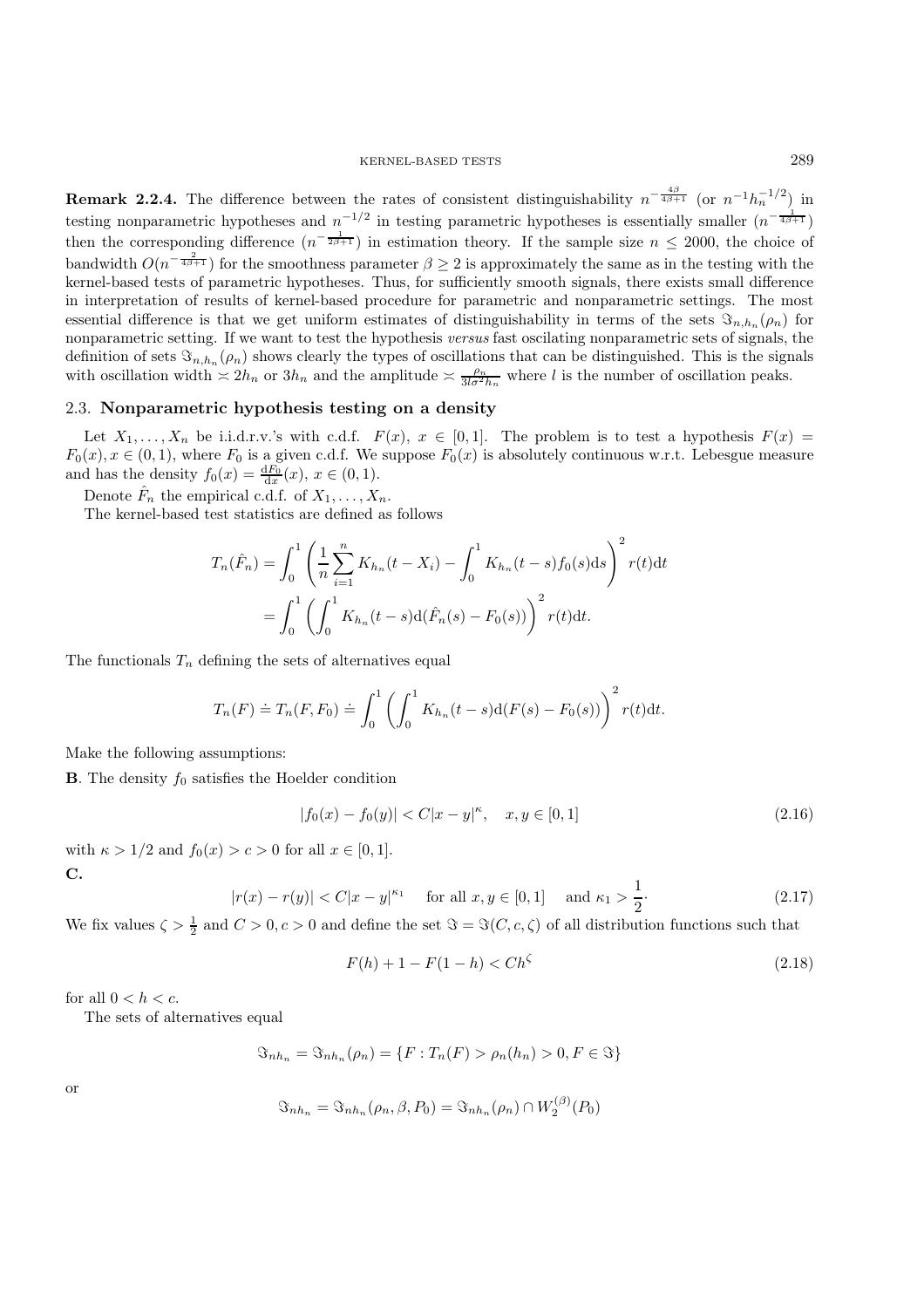where

$$
W_2^{(\beta)}(P_0) = \left\{ f : \int_0^1 (f(s) - f_0(s))^2 + (f^{(\beta)}(s) - f_0^{(\beta)}(s))^2 ds < P_0, f(s) = \frac{dF}{ds}(s), F \in \mathcal{F} \right\}.
$$

In what follows, we shall make use of the same notation as in the problem of signal detection putting  $\epsilon = n^{-1/2}$ and  $q(t) = f_0^{1/2}(t), t \in [0, 1]$ . In particular

$$
d_n(h_n) \doteq d_n(h_n, f_0) \doteq \frac{1}{nh_n} \int_{-1}^1 K^2(s) \, ds \int_0^1 r(t) f_0(t) \, dt,
$$
  

$$
\sigma^2 = \sigma^2(f_0) = 2 \int_{-2}^2 \left( \int_{-1}^1 K(u+v) K(u) \, du \right)^2 \, dv \int_0^1 f_0^2(t) r^2(t) \, dt.
$$

**Theorem 2.3.** Assume A1, B, C and let the assumptions of Theorem 2.1 be satisfied with  $\epsilon = n^{-1/2}$ . Let  $n^{-1}h_n^{-3/2-\omega} \to 0$  *as*  $n \to \infty$  *with*  $\omega > 0$ *. Then the sequence of tests* 

$$
L_n = \chi \left\{ nh_n^{1/2} \sigma^{-1} (T_n(\hat{F}_n) - d_n(h_n)) > x_\alpha \right\}
$$

*is asymptotically minimax and (2.2) holds.*

Let A and  $(2.4)$  hold also. Then the sequence of tests  $L_n$  is asymptotically minimax for the sets of alternatives  $\Im_{nh_n}(\rho_n, \beta, P_0)$  *and (2.2) holds with* 

$$
\beta_{n h_n}(L_n) = \beta_{n h_n}(L_n, \Im(\rho_n, \beta, P_0)).
$$

Remark 2.3.1. The tests based on kernel estimators of density are usually treated as nonparametric tests for testing hypothesis on a density. In this setting we apply these tests for a more wide sets of alternatives defined on the sets of distribution functions.

Remark 2.3.2. The proofs of lower bounds in Theorems 2.2 and 2.3 are based on the statements about asymptotic equivalence of statistical experiments (see Brown and Low [4], Nussbaum [27]). The problem of hypothesis testing on a density is asymptotically equivalent to the problem of signal detection

$$
dY(t) = f(t)dt + \frac{1}{\sqrt{n}} f_0^{1/2}(t)dw(t)
$$

in the Gaussian white noise with the weight function  $f_0^{1/2}(t)$  (see Nussbaum [27]). Since our model (1.1) of signal detection also contains the weight function  $q(t)$  we can apply the theorem on asymptotic equivalence of statistical experiments putting  $q(t) = f_0^{1/2}(t)$ .

Remark 2.3.3. It is easy to see from the proof of Theorem 2.3 that the assumptions of theorem can be weaken. In the definition of sets  $\Im_{nh_n}$  of alternatives the set  $\Im = \Im(\zeta, C, c)$  can be replaced by the set of all distribution functions. In such a setting the statement of Theorem 2.3 holds for the sequence of test statistics

$$
\hat{T}_n(\hat{F}_n) = T_n(\hat{F}_n) - \int_0^1 r(t)dt \int_0^1 \left( K_{h_n}(t-x) - \int_0^1 K_{h_n}(t-s)f_0(s)ds \right)^2 d\hat{F}_n(x) \tag{2.19}
$$

generating the sequence of tests

$$
L_{1n} = \chi(nh_n^{1/2}\sigma^{-1}\hat{T}_n(\hat{F}_n) > x_\alpha).
$$

The last addendum in the right-hand side of (2.19) deletes the component of bias  $E_F(T_n(\hat{F}_n))$  having the order greater then  $n^{-1}h_n^{-1/2} = O((\text{Var}(T_n(\hat{F}_n)))^{1/2})$ . Without deleting this term we need to estimate more accurately the boundary effects in asymptotic of  $E_F(T_n(\hat{F}_n))$  and to assume (2.17, 2.18).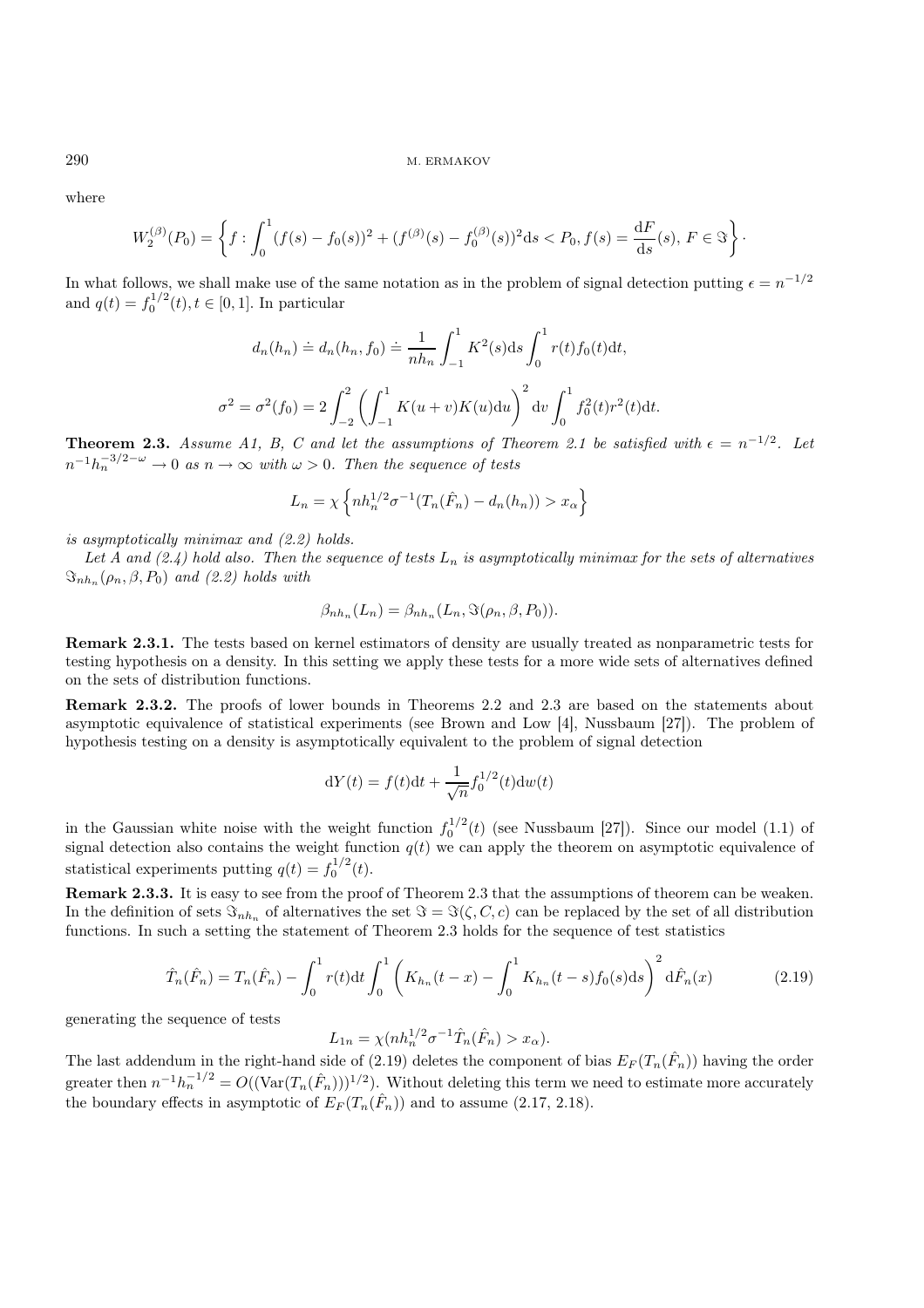## 3. Main results. Parametric hypothesis

We begin with the study of problem of signal detection.

Suppose we observe a random process  $Y<sub>e</sub>(t)$  defined by a stochastic differential equation (1.1) with an unknown signal  $S(t)$ . The problem is to test a parametric hypothesis  $S(t) = S(t, \theta), \theta \in \Theta \subset R^l$  versus nonparametric sets of alternatives

$$
S \in \Im_{\epsilon, h_{\epsilon}}(\Theta) = \Im_{\epsilon, h_{\epsilon}}(\Theta, \rho_{\epsilon}) = \left\{ S : \inf_{\theta \in \Theta} \int_{0}^{1} \left( \int_{0}^{1} K_{h_{\epsilon}}(t-s)(S(s) - S(s, \theta)) \mathrm{d}s \right)^{2} r(t) \mathrm{d}t > \rho_{\epsilon}(h_{\epsilon}) > 0, S \in L_{2}(0, 1) \right\}
$$

or

$$
S\in \Im_{\epsilon,h_{\epsilon}}(\Theta)=\Im_{\epsilon,h_{\epsilon}}(\Theta,\rho_{\epsilon},\beta,P_{0})=\Im_{\epsilon,h_{\epsilon}}(\Theta,\rho_{\epsilon})\cap W_{2}^{(\beta)}(P_{0},\Theta)
$$

where

$$
W_{\beta}(P_0,\Theta) = \left\{ S : \int_0^1 (S(s) - S(s,\theta))^2 + (S^{(\beta)}(s) - S^{(\beta)}(s,\theta))^2 ds < P_0, \text{ with } \theta = \tilde{\theta}(S) = \operatorname{argmin}_{\theta} T_{\epsilon}(S,\theta) \right\}.
$$

Thus, in the case of sets of alternatives  $\Im_{\epsilon,h_\epsilon}(\Theta,\rho_\epsilon,\beta,P_0)$ , we assume that there exists  $\beta$ -derivative  $S^{(\beta)}(s,\theta)$  of a signal  $S(s, \theta), \theta \in \Theta$  and  $\int_0^1 ((S^{(\beta)}(s, \theta))^2 ds < \infty$ .

Suppose the set  $\Theta$  is a closure of bounded open set in  $R^l$ .

Let  $\hat{\theta}_{\epsilon}$  be an estimator of unknown parameter  $\theta \in \Theta$ . Define the test statistics

$$
T_{\epsilon}(Y_{\epsilon}, \hat{\theta}_{\epsilon}) = \int_0^1 \left( \hat{S}_{h_{\epsilon}}(t) - \int_0^1 K_{h_{\epsilon}}(t-s)S(s, \hat{\theta}_{\epsilon})ds \right)^2 r(t)dt.
$$

For any test U denote  $\alpha_{\theta} = E_{\theta}(U)$  its type I error probability for the hypothesis  $\theta \in \Theta$ . We put  $\beta_{\epsilon, h_{\epsilon}}(U)$  $\beta_{\epsilon,h_{\epsilon}}(U, \Im_{\epsilon,h_{\epsilon}}(\Theta)) = \sup \{\beta(U, S) : S \in \Im_{\epsilon,h_{\epsilon}}(\Theta)\}.$ 

We say that a family of tests  $U_{\epsilon}$ ,  $\epsilon > 0$ ,  $\alpha_{\theta}(U_{\epsilon}) = E_{\theta}(U_{\epsilon}) \leq \alpha > 0$ ,  $\theta \in \Theta$  is uniformly asymptotically minimax on the sets of alternatives  $\mathfrak{S}_{\epsilon,h_{\epsilon}}(\Theta)$  if the family of tests  $U_{\epsilon}$  is asymptotically minimax for each fixed  $\theta \in \Theta$  in the problems of testing the simple hypothesis  $S(s) = S(s, \theta)$  *versus*  $S \in \Im_{\epsilon, h_{\epsilon}}(\Theta)$ .

For a wide class of estimators  $\hat{\theta}_{\epsilon}$  we prove that the test statistics  $T_{\epsilon}(Y_{\epsilon}, \hat{\theta}_{\epsilon})$  generates uniformly asymptotically minimax families of tests.

Denote  $u'v$  the inner product of  $u, v \in R^l$ . Assume as follows:

**D1**. For all  $\theta_1, \theta_2 \in \Theta, \theta_1 \neq \theta_2$ 

$$
\int_0^1 (S(s, \theta_1) - S(s, \theta_2))^2 ds \neq 0.
$$

Suppose  $S(s, \theta)$  is differentiable in  $\theta \in \Theta$  and denote  $S_{\theta_i}(s, \theta) = \frac{\partial S(s, \theta)}{\partial \theta_i}$  the partial derivatives of  $S(s, \theta)$  for all  $1 \leq i \leq l, s \in [0,1], \theta = (\theta_1, \ldots, \theta_l) \in \Theta$ . Denote  $S_{\theta}(s, \theta) = \{S_{\theta_i}(s, \theta)\}_{i=1}^l$ .

**D2**. There exists  $\omega > 0$  such that for all  $\theta_1, \theta_2 \in \Theta$ 

$$
\int_0^1 (S(s,\theta_2) - S(s,\theta_1) - (\theta_2 - \theta_1)' S_{\theta}(s,\theta_1))^2 ds < C |\theta_2 - \theta_1|^{2+\omega}.
$$

**D3**. Uniformly in  $\theta \in \Theta$  it holds  $\int_0^1 S_{\theta_i}^2(s,\theta) ds < C, \quad 1 \leq i \leq l$ .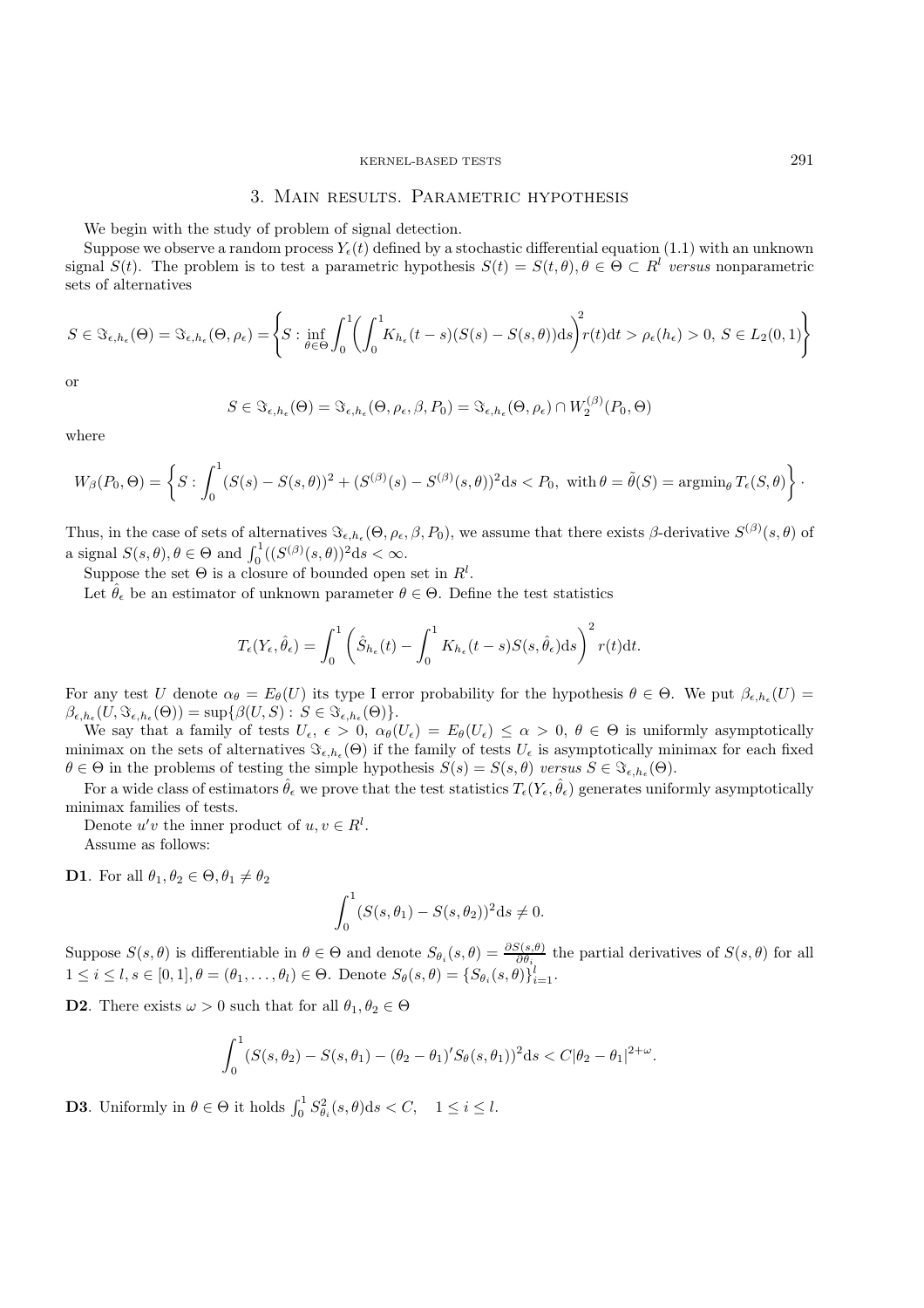**D4**. There exists a functional  $\bar{\theta}$ :  $L_2(0,1) \to \Theta$  such that,  $\bar{\theta}(S(\cdot,\theta)) = \theta$  for all  $\theta \in \Theta$  and for any  $\delta > 0$ 

$$
P_S(|\hat{\theta}_{\epsilon} - \bar{\theta}(S)| > \delta T_{\epsilon}^{1/2}(S, \bar{\theta}(S))) = o(1)
$$

$$
P_S\left(|\hat{\theta}_{\epsilon} - \bar{\theta}(S)|^{2+\omega} > \delta h_{\epsilon}^{1/2} T_{\epsilon}\left(S, \bar{\theta}(S)\right)\right) = o(1)
$$

uniformly in  $S \in L_2(0,1)$  as  $\epsilon \to 0$ .

**D5**. There exists  $\lambda_1(\delta) \to 0$  as  $\delta \to 0$  such that for all  $\theta \in \Theta$ 

$$
\sup\{|S(s,\theta) - S(t,\theta)| : |t - s| < \delta : t, s \in [0,1]\} < \lambda_1(\delta).
$$

**D6.** There exists  $\lambda_2(\delta) \to 0$  as  $\delta \to 0$  such that

$$
\sup\left\{\int_0^1|S^{(\beta)}(s,\theta_1)-S^{(\beta)}(s,\theta_2)|^2\mathrm{d}s:|\theta_1-\theta_2|<\delta,\theta_1,\theta_2\in\Theta\right\}<\lambda_2(\delta).
$$

Theorem 3.1. *Assume D1–D5.* Let  $\epsilon^2 h_{\epsilon}^{-1/2} \to 0, h_{\epsilon} \to 0$  as  $\epsilon \to 0$  and (2.1) holds. Then the family of tests

$$
L_{\epsilon} = \chi(\epsilon^{-2}h_{\epsilon}^{1/2}\sigma^{-1}(T_{\epsilon}(Y_{\epsilon},\hat{\theta}_{\epsilon}) - d_{\epsilon}(h_{\epsilon})) > x_{\alpha})
$$

*is uniformly asymptotically minimax for the sets of alternatives*  $\mathfrak{S}_{\epsilon, h_{\epsilon}}(\Theta, \rho_{\epsilon})$  *and (2.2, 2.3) hold.* 

Let A, D6 and  $(2.4)$  hold also. Then the family of tests  $L_{\epsilon}$  is uniformly asymptotically minimax for the sets *of alternatives*  $\Im_{\epsilon, h_{\epsilon}}(\Theta, \rho_{\epsilon}, \beta, P_0)$  *and (2.2) holds with*  $\beta_{\epsilon, h_{\epsilon}}(L_{\epsilon}) = \beta_{\epsilon, h_{\epsilon}}(L_{\epsilon}, \Im_{\epsilon, h_{\epsilon}}(\Theta, \rho_{\epsilon}, \beta, P_0)).$ 

The problem of testing parametric hypotheses on a density *versus* nonparametric sets of alternatives will be treated in the following setting. Let  $X_1,\ldots,X_n$  be i.i.d.r.v.'s with c.d.f.  $F(x), x \in [0,1]$ . One needs to test a hypothesis  $F = F_{\theta}, \theta \in \Theta$  *versus* 

$$
F \in \mathfrak{S}_{n h_n}(\Theta, \rho_n) = \{ F : \inf \{ T_n(F, F_{\theta}) : \theta \in \Theta \} > \rho_n(h_n), F \in \mathfrak{S} \}.
$$

Suppose that c.d.f.'s  $F_{\theta}, \theta \in \Theta$  are absolutely continuous w.r.t. Lebesgue measure and have the densities  $f(x,\theta) = \frac{\mathrm{d}F_{\theta}}{\mathrm{d}x}(x), x \in (0,1).$ 

Let  $\hat{\theta}_n$  be an estimator of  $\theta$ . We shall test the hypothesis on the base of test statistics  $\hat{T}_n = T_n(\hat{F}_n, F_{\hat{\theta}_n})$ . Make the following assumptions:

**B1.** There exists  $\kappa > 1/2$  and  $C > 0$  such that, for all  $\theta \in \Theta$ ,

$$
|f(x, \theta) - f(y, \theta)| < C|x - y|^{\kappa}, \quad x, y \in [0, 1].
$$

**B2.** There exist  $C>c>0$  such that  $0 < c < f(x, \theta) < C < \infty$  for all  $x \in [0, 1]$  and  $\theta \in \Theta$ .

- **E1.** For all  $\theta \in \Theta$  it holds  $F_{\theta} \in \Im$ .
- **E2**. The assumptions D1–D3, D5 hold with  $S(s, \theta) = \sqrt{f(s, \theta)}, \theta \in \Theta$ .
- **E3**. For each c.d.f.  $F(x) \in \Im$  there exists  $\bar{\theta}(F) \in \Theta$  such that  $\bar{\theta}(F_{\theta}) = \theta$  for all  $\theta \in \Theta$  and for any  $\delta > 0$

$$
P_F(|\hat{\theta}_n - \bar{\theta}(F)|^2 > \delta T_n(F, \tilde{\theta}(F))) = o(1)
$$

uniformly in  $F \in \Im$ .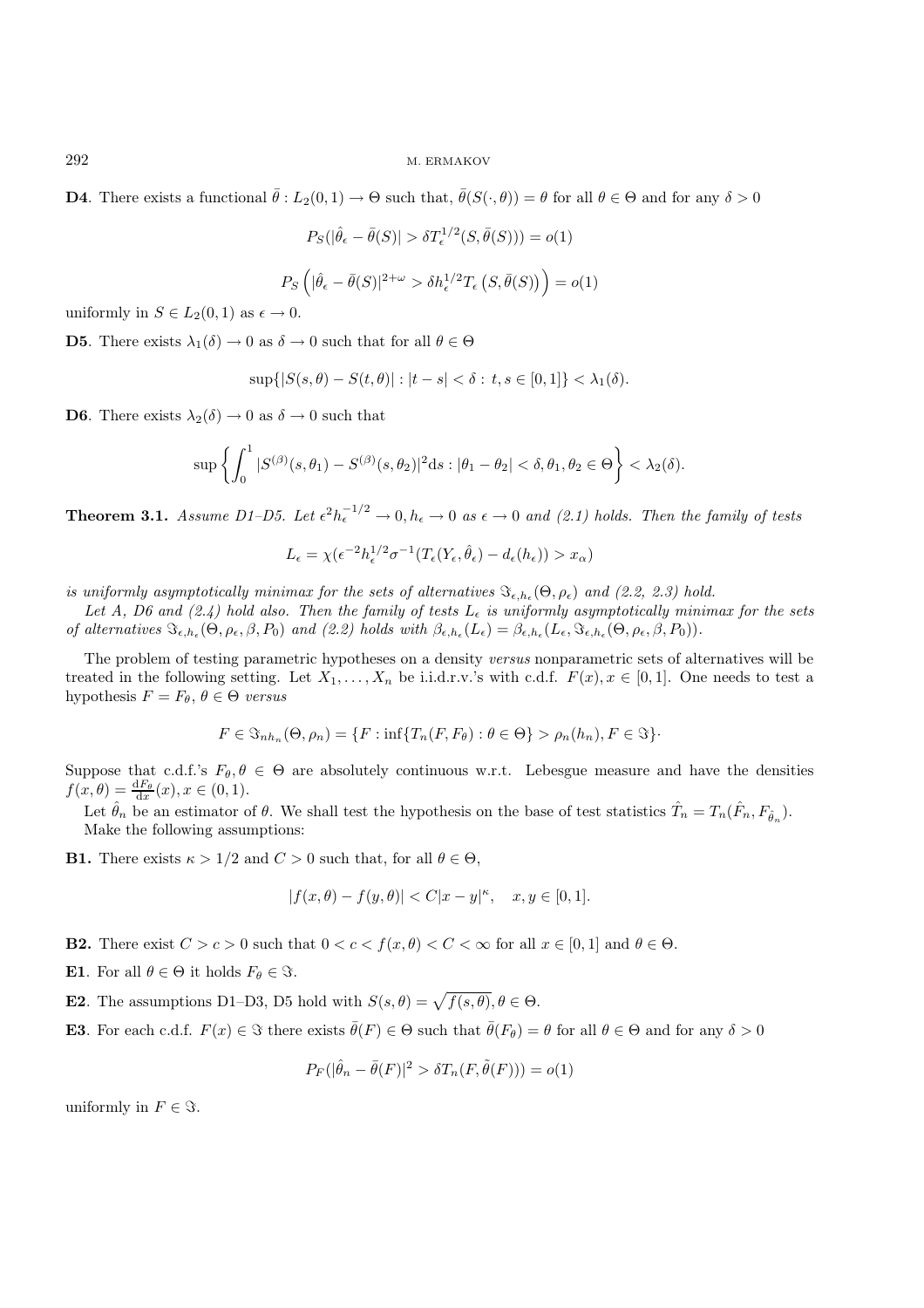**Theorem 3.2.** *Assume A1, B1, B2, C, E1–E3 and (2.1). Let*  $n^{-1}h_n^{-3/2-\omega}$  → 0 *as*  $n \to \infty$  *with*  $\omega > 0$ *. Then the sequence of tests*

$$
L_n = \chi\{nh_n^{1/2}\sigma^{-1}(f_{\hat{\theta}_n})(T_n(\hat{F}_n, F_{\hat{\theta}_n}) - d_n(h_n, f_{\hat{\theta}_n})) > x_\alpha\}
$$

*is uniformly asymptotically minimax and*

$$
\beta_{n h_n}(L_n) = \sup_{\theta \in \Theta} \Phi\left(x_\alpha - n h_n^{1/2} \sigma(f_\theta) \rho_n(h_n)\right) (1 + o(1)) \tag{3.1}
$$

*as*  $n \to \infty$ *.* 

We begin with the proof of Theorem 3.1. The proof of Theorem 2.1.1 is obtained by an easy modification of these arguments.

## 4. Proof of Theorem 3.1

To simplify notation we suppose that  $\theta$  is one dimensional parameter,  $\theta \in \Theta \subset R^1$ . First of all we study the asymptotic behaviour of test statistics  $T(Y_{\epsilon}, \hat{\theta}_{\epsilon})$  and prove the upper bound in (2.2). Let  $S(s) \in \Im_{\epsilon,h_{\epsilon}}(\Theta)$  be a true value of a signal. We have

$$
\int_0^1 K_{h_\epsilon}(t-s) \left( dY_\epsilon(s) - S\left(s, \hat{\theta}_\epsilon\right) ds \right) = g_{1h_\epsilon}(t) + g_{2h_\epsilon}(t) + \xi_\epsilon(t) \tag{4.1}
$$

with

$$
g_{1h_{\epsilon}}(t) = \int_0^1 K_{h_{\epsilon}}(t-s)(S(s) - S(s, \theta(S)))ds,
$$
  
\n
$$
g_{2h_{\epsilon}}(t) = \int_0^1 K_{h_{\epsilon}}(t-s)(S(s, \theta(S)) - S(s, \hat{\theta}_{\epsilon}))ds,
$$
  
\n
$$
\xi_{\epsilon}(t) = \epsilon \int_0^1 K_{h_{\epsilon}}(t-s)q(s)dw(s).
$$

Hence we get

$$
T(Y_{\epsilon}, \hat{\theta}_{\epsilon}) = I_{1\epsilon} + I_{2\epsilon} + I_{3\epsilon} + I_{4\epsilon} + I_{5\epsilon} + I_{6\epsilon}
$$
\n
$$
(4.2)
$$

with

$$
I_{1\epsilon} = \int_0^1 g_{1h_{\epsilon}}^2(t)r(t)dt, \qquad I_{2\epsilon} = 2\int_0^1 g_{1h_{\epsilon}}(t)g_{2h_{\epsilon}}(t)r(t)dt,
$$
\n(4.3)

$$
I_{3\epsilon} = \int_0^1 g_{2h_{\epsilon}}^2(t)r(t)dt, \qquad I_{4\epsilon} = 2\int_0^1 g_{1h_{\epsilon}}(t)\xi_{\epsilon}(t)r(t)dt,
$$
\n(4.4)

$$
I_{5\epsilon} = 2 \int_0^1 g_{2h_\epsilon}(t)\xi_\epsilon(t)r(t)dt, \quad I_{6\epsilon} = \int_0^1 \xi_\epsilon^2(t)r(t)dt.
$$
\n(4.5)

Since  $S(s) \in \Im_{\epsilon, h_{\epsilon}}(\Theta, \rho_{\epsilon}(h_{\epsilon}))$  we have

$$
I_{1\epsilon} > \rho_{\epsilon}(h_{\epsilon}).\tag{4.6}
$$

Note that for any function  $U \in L_2(0, 1)$  it holds

$$
\int_0^1 r(t) \left( \int_0^1 K_h(t-s) U(s) \, \mathrm{d} s \right)^2 \, \mathrm{d} t \le C h^{-2} \int_0^1 \left( \int_{t-h}^{t+h} |U(s)| \, \mathrm{d} s \right)^2 \, \mathrm{d} t \tag{4.1}
$$

$$
\le Ch^{-1} \int_0^1 \int_{t-h}^{t+h} U^2(s) \, \mathrm{d} s \, \mathrm{d} t < C \int_0^1 U^2(t) \, \mathrm{d} t. \tag{4.7}
$$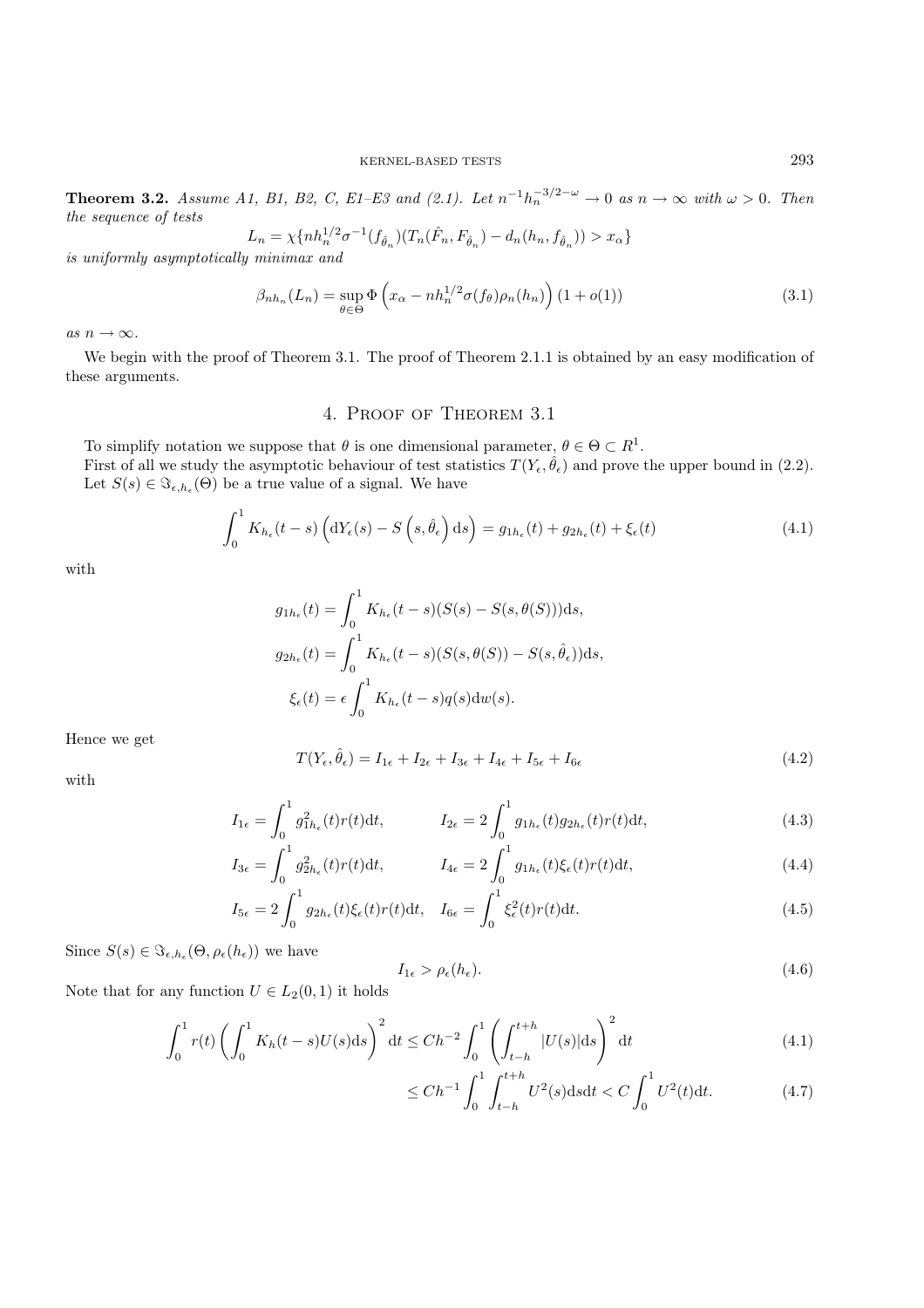Denote

$$
W(s) = S\left(s, \hat{\theta}_{\epsilon}\right) - S\left(s, \bar{\theta}(S)\right) - \left(\hat{\theta}_{\epsilon} - \bar{\theta}(S)\right)S_{\theta}\left(s, \bar{\theta}(S)\right)
$$

By (4.7), D2–D4, we get

$$
I_{3\epsilon} < 2(\hat{\theta}_{\epsilon} - \bar{\theta}(S))^2 \int_0^1 r(t) \left( \int_0^1 K_{h_{\epsilon}}(t-s) S_{\theta}(s, \bar{\theta}(S)) ds \right)^2 dt
$$
  
+ 
$$
2 \int_0^1 r(t) \left( \int_0^1 K_{h_{\epsilon}}(t-s) W(s) ds \right)^2 dt \le C |\hat{\theta}_{\epsilon} - \bar{\theta}(S)|^2.
$$
 (4.8)

We have

$$
E(I_{4\epsilon}) = 0.\t\t(4.9)
$$

.

Define the operators  $\bar{K}_{2,qh}$  and  $\bar{K}_{2,h}$  with the kernels  $K_{2,qh}(t_1,t_2) = \int_0^1 K_h(t_1-s)q^2(s)K_h(t_2-s)ds$  and  $K_{2,h}(t_1,t_2)$  respectively. The operators  $\bar{K}_{2,qh}$  and  $\bar{K}_{2,h}$  are nonnegative. Since  $\bar{K}_{2,qh} < C \bar{K}_{2,h}$  and the kernel K is bounded we get

$$
\begin{split}\n\text{Var}(I_{4\epsilon}) &= 4 \int_{0}^{1} r(t_{1}) dt_{1} \int_{0}^{1} r(t_{2}) dt_{2} g_{1h_{\epsilon}}(t_{1}) g_{1h_{\epsilon}}(t_{2}) E(\xi_{\epsilon}(t_{1}) \xi_{\epsilon}(t_{2})) \\
&= 4 \epsilon^{2} \int_{0}^{1} r(t_{1}) dt_{1} \int_{0}^{1} r(t_{2}) dt_{2} g_{1h_{\epsilon}}(t_{1}) g_{1h_{\epsilon}}(t_{2}) K_{2,qh_{\epsilon}}(t_{1}, t_{2}) \\
&\leq C \epsilon^{2} I_{1\epsilon}^{1/2} \left( \int_{0}^{1} r(t_{1}) dt_{1} \left( \int_{0}^{1} K_{2,h_{\epsilon}}(t_{1}, t_{2}) g_{1h_{\epsilon}}(t_{2}) r(t_{2}) dt_{2} \right)^{2} \right)^{1/2} \\
&\leq C \epsilon^{2} I_{1\epsilon}^{1/2} \left( \int_{0}^{1} r(t_{1}) dt_{1} \int_{0}^{1} |K_{2,h_{\epsilon}}(t_{1}, t_{2})| r(t_{2}) dt_{2} \int_{0}^{1} |K_{2,h_{\epsilon}}(t_{1}, t_{3})| g_{1h_{\epsilon}}^{2}(t_{3}) r(t_{3}) dt_{3} \right)^{1/2} \\
&\leq C \epsilon^{2} I_{1\epsilon}^{1/2} \left( \int_{0}^{1} r(t_{1}) dt_{1} \int_{0}^{1} |K_{2,h_{\epsilon}}(t_{1}, t_{3})| g_{1h_{\epsilon}}^{2}(t_{3}) r(t_{3}) dt_{3} \right)^{1/2} \\
&\leq C \epsilon^{2} I_{1\epsilon}^{1/2} \left( h_{\epsilon}^{-1} \int_{0}^{1} r(t_{1}) dt_{1} \int_{t_{1}-2h_{\epsilon}}^{t_{1}+2h_{\epsilon}} g_{1h_{\epsilon}}^{2}(t_{3}) r(t_{3}) dt_{3} \right)^{1/2} \leq C \epsilon^{2} I_{1\epsilon}.\n\end{split} \tag{4.10}
$$

By Schwartz inequality, we get

$$
I_{2\epsilon} \le 2I_{1\epsilon}^{1/2} I_{3\epsilon}^{1/2}.\tag{4.11}
$$

We have

$$
I_{5\epsilon}^2 \le 2I_{51\epsilon}^2 + 2I_{52\epsilon}^2 \tag{4.12}
$$

with

$$
I_{51\epsilon} \doteq 2(\hat{\theta}_{\epsilon} - \bar{\theta}(S))Q_{\epsilon} \doteq 2(\hat{\theta}_{\epsilon} - \bar{\theta}(S))\int_0^1 \xi_{\epsilon}(t)r(t)dt \int_0^1 K_{h_{\epsilon}}(t-s)S_{\theta}(s,\bar{\theta}(S))ds,
$$
\n(4.13)

$$
I_{52\epsilon} = 2 \int_0^1 r(t)\xi_{\epsilon}(t)dt \int_0^1 K_{h_{\epsilon}}(t-s)W(s)ds.
$$
 (4.14)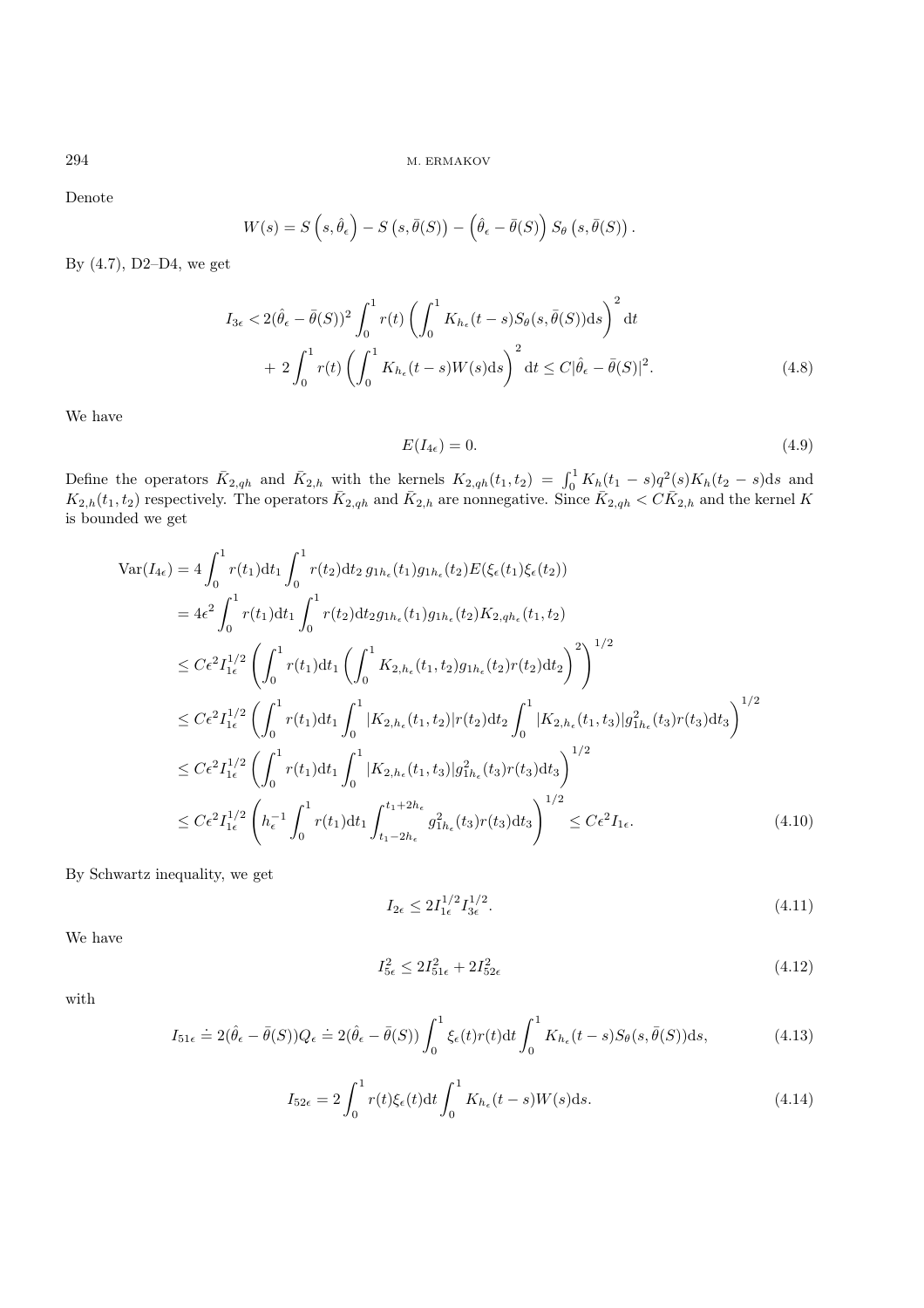By  $(4.7)$ , we get

$$
EQ_{\epsilon}^{2} = \int_{0}^{1} q^{2}(s) \left( \int_{0}^{1} K_{h_{\epsilon}}(s-t)r(t) \int_{0}^{1} K_{h_{\epsilon}}(t-s_{1}) S_{\theta}(s_{1}, \bar{\theta}(S)) \, ds_{1} dt \right)^{2} ds
$$
  
\n
$$
\leq C \int_{0}^{1} q^{2}(s) \left( \int_{0}^{1} K_{h_{\epsilon}}(s-t)r(t) S_{\theta}(t, \bar{\theta}(S)) dt \right)^{2} ds
$$
  
\n
$$
\leq C \int_{0}^{1} q^{2}(s)r^{2}(s) S_{\theta}^{2}(s, \bar{\theta}(S)) ds \leq C < \infty.
$$
\n(4.15)

By Schwartz inequality, we get

$$
I_{52\epsilon} \le J_{51\epsilon} J_{52\epsilon} \tag{4.16}
$$

with

$$
\begin{split} J_{51\epsilon}^2 &= \int_0^1 r(t)\mathrm{d}t \left(\int_0^1 K_{h_\epsilon}(t-s)W(s)\mathrm{d}s\right)^2,\\ J_{52\epsilon}^2 &= I_{6\epsilon} = \int_0^1 r(t)\xi_\epsilon^2(t)\mathrm{d}t. \end{split}
$$

By (4.7), D2, we get

$$
J_{51\epsilon}^2 \le C \int_0^1 r(t)W^2(t)dt \le C|\hat{\theta}_{\epsilon} - \bar{\theta}(S)|^{2+\omega}.
$$
\n(4.17)

Estimating similarly to (4.10), we get

$$
E(J_{52\epsilon}^2) \le \epsilon^2 \int_0^1 q^2(s) K_{2,rh_\epsilon}(s,s) \, \mathrm{d}s \le \epsilon^2 h_\epsilon^{-1} \tag{4.18}
$$

with

$$
K_{2,rh_{\epsilon}}(y_1, y_2) = \int_0^1 K_{h_{\epsilon}}(y_1 - t)r(t)K_{h_{\epsilon}}(y_2 - t)dt, \quad y_1, y_2 \in [0, 1].
$$

By (4.16–4.18), we get

$$
I_{52\epsilon} \le \epsilon h_{\epsilon}^{-1/2} |\hat{\theta}_{\epsilon} - \bar{\theta}(S)|^{1+\omega/2}.
$$
\n(4.19)

By D4, (4.13–4.15, 4.19), we get

$$
I_{5\epsilon}^2 = O_P\left(\epsilon^2 h_{\epsilon}^{(\omega - 1)/2}\right). \tag{4.20}
$$

By straightforward calculations, arguing similarly to Hall [16, 17], we get

$$
E(I_{6\epsilon}) = d_{\epsilon}(h_{\epsilon})(1 + O(h_{\epsilon})),
$$
\n(4.21)

$$
\text{Var}(I_{6\epsilon}) = 2\epsilon^4 \int_0^1 r(t_1) \, \mathrm{d}t_1 \int_0^1 r(t_2) \, \mathrm{d}t_2 K_{2,qh_\epsilon}^2(t_1, t_2). \tag{4.22}
$$

Putting  $t_2 = t_1 + v h_\epsilon$ ,  $s = t_1 - u h_\epsilon$ , we get

$$
\operatorname{Var}(I_{6\epsilon}) = 2\epsilon^4 \int_0^1 r(t_1) dt_1 \int_{-t_1/h_{\epsilon}}^{(1-t_1)/h_{\epsilon}} r(t_1 + vh_{\epsilon})
$$
  
\$\times \left( \int\_{(t\_1-1)/h\_{\epsilon}}^{t\_1/h\_{\epsilon}} K(u)q^2(t\_1 - uh\_{\epsilon})K(u+v)du \right)^2 dv = \frac{\epsilon^4 \sigma^2}{h\_{\epsilon}} (1+o(1)). \qquad (4.23)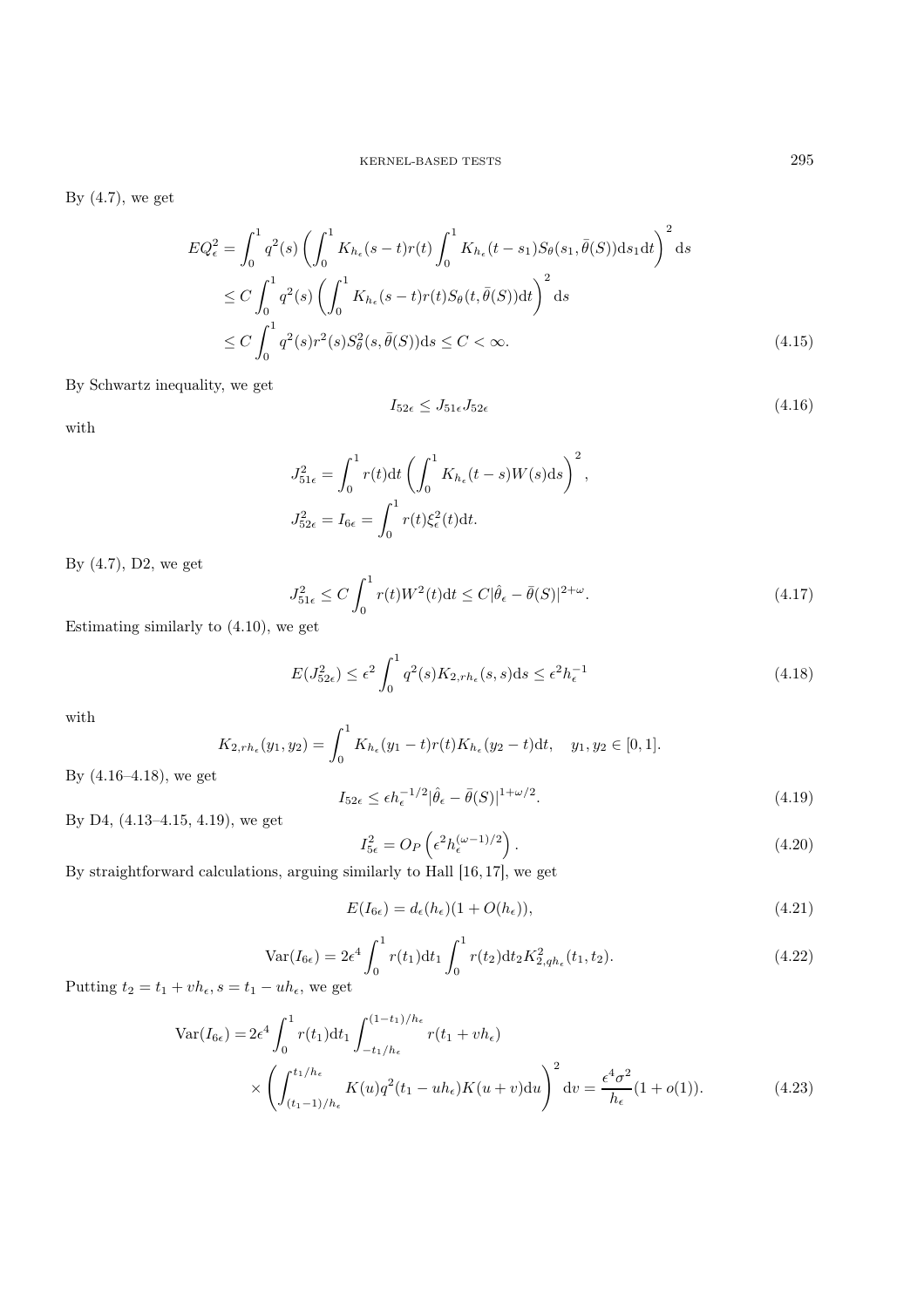By D4 (4.6, 4.8–4.11, 4.20–4.23) together, we get that  $\epsilon^2 h_{\epsilon}^{-1/2} = O(I_{1\epsilon})$  implies

$$
I_{2\epsilon} + I_{3\epsilon} + I_{4\epsilon} + I_{5\epsilon} = o_P(I_{1\epsilon} + I_{6\epsilon} - d_{\epsilon}(h_{\epsilon}))
$$
\n
$$
(4.24)
$$

as  $\epsilon \to 0$ .

**Lemma 4.1.** Let the assumptions of Theorem 3.1 be satisfied. Then the distributions of  $h_{\epsilon}^{1/2} \epsilon^{-2} \sigma^{-1}(I_{6\epsilon}(h_{\epsilon}))$  –  $d_{\epsilon}(h_{\epsilon})$  *converge to the standard normal one.* 

By  $(4.6, 4.24)$  and Lemma  $4.1$  we get  $(2.2)$  and  $(2.3)$ . The proof of Lemma  $4.1$  will be given later.

It remains to prove the lower bounds for the type II error probabilities in the problems of testing a simple hypothesis  $S = S(\theta_0), \theta_0 \in \Theta$  *versus*  $S \in \Im_{\epsilon, h_{\epsilon}}(\Theta, \rho_{\epsilon}(h_{\epsilon}))$ .

The proof of lower bounds is based on the wellknown fact that the Bayes risk does not exceed the minimax one. We fix  $\delta > 0$  and introduce the family of Gaussian probability measures  $\mu_{\epsilon}$  which set by the random processes

$$
\tilde{S}(t) = \tilde{S}_{\epsilon}(t) = S(t, \theta_0) + \tau r^{1/2}(t) \int_0^1 K_{h_{\epsilon}}(t - s) q(s) \mathrm{d}w_1(s)
$$

where  $dw_1(s)$ ,  $s \in (0, 1)$  is a Gaussian white noise and

$$
\tau^2 = \tau_{\epsilon,\delta}^2 = 2(1+\delta)\rho_{\epsilon}(h_{\epsilon})h_{\epsilon}\sigma^{-2}.
$$

The Bayes probability measure  $\nu_{\epsilon\delta}$  is defined as the conditional probability measure of  $\tilde{S}$  under the condition  $\tilde{S} \in \Im_{\epsilon,h_{\epsilon}}(\Theta).$ 

Lemma 4.2. *It holds*

$$
((1+\delta)\rho_{\epsilon}(h_{\epsilon}))^{-1}\int_{0}^{1}\left(\int_{0}^{1}K_{h_{\epsilon}}(t-s)(\tilde{S}(s)-S(s,\theta_{0}))\mathrm{d}s\right)^{2}r(t)\mathrm{d}t\to 1
$$
\n(4.25)

*and*

$$
((1+\delta)\rho_{\epsilon}(h_{\epsilon}))^{-1}\inf_{\theta\in\Theta}\int_{0}^{1}\left(\int_{0}^{1}K_{h_{\epsilon}}(t-s)(\tilde{S}(s)-S(s,\theta))\mathrm{d}s\right)^{2}r(t)\mathrm{d}t\to 1
$$
\n(4.26)

*in probability as*  $\epsilon \rightarrow 0$ *.* 

*This implies*

$$
P_{\mu_{\epsilon\delta}}(\tilde{S} \in \Im_{\epsilon h_{\epsilon}}(\Theta, \rho_{\epsilon}(h_{\epsilon}))) = 1 + o(1)
$$
\n(4.27)

 $as \epsilon \rightarrow 0$ .

The proof of Lemma 4.2 will be given later.

Denote  $U_\epsilon$  and  $U_\epsilon$  a posteriory Bayes likelihood ratios generated by *a priori* Bayes probability measures  $\mu_{\epsilon\delta}$ and  $\nu_{\epsilon\delta}$  respectively. It is easy to see that (4.27) implies  $U_{\epsilon}/U_{\epsilon} \to 1$  as  $\epsilon \to 0$  in probability both in the case of hypothesis and Bayes alternatives  $\nu_{\epsilon\delta}$ ,  $\mu_{\epsilon\delta}$ . This allows us to replace *a priori* Bayes probability measures  $\nu_{\epsilon\delta}$  by *a priori* Bayes probability measure  $\mu_{\epsilon\delta}$  in the further arguments. Therefore, for the proof of theorem, it suffices to find the representation of Bayes test statistic  $D_{\epsilon\delta}(Y_{\epsilon})$  corresponding to *a priori* probability measure  $\mu_{\epsilon\delta}$  in a simple form and to show that, for the tests  $U_{\epsilon\delta}$  generated by the test statistics  $D_{\epsilon\delta}(Y_{\epsilon})$ , it holds

$$
\lim_{\delta \to 0} \lim_{\epsilon \to 0} \left( \beta_{\epsilon, h_{\epsilon}} (L_{\epsilon}) - \int \beta (U_{\epsilon \delta}, S) d\mu_{\epsilon \delta} \right) = 0. \tag{4.28}
$$

Let us find Bayes *a posteriori* likelihood ratios in the case of *a priori* probability measures  $\mu_{\epsilon\delta}$ .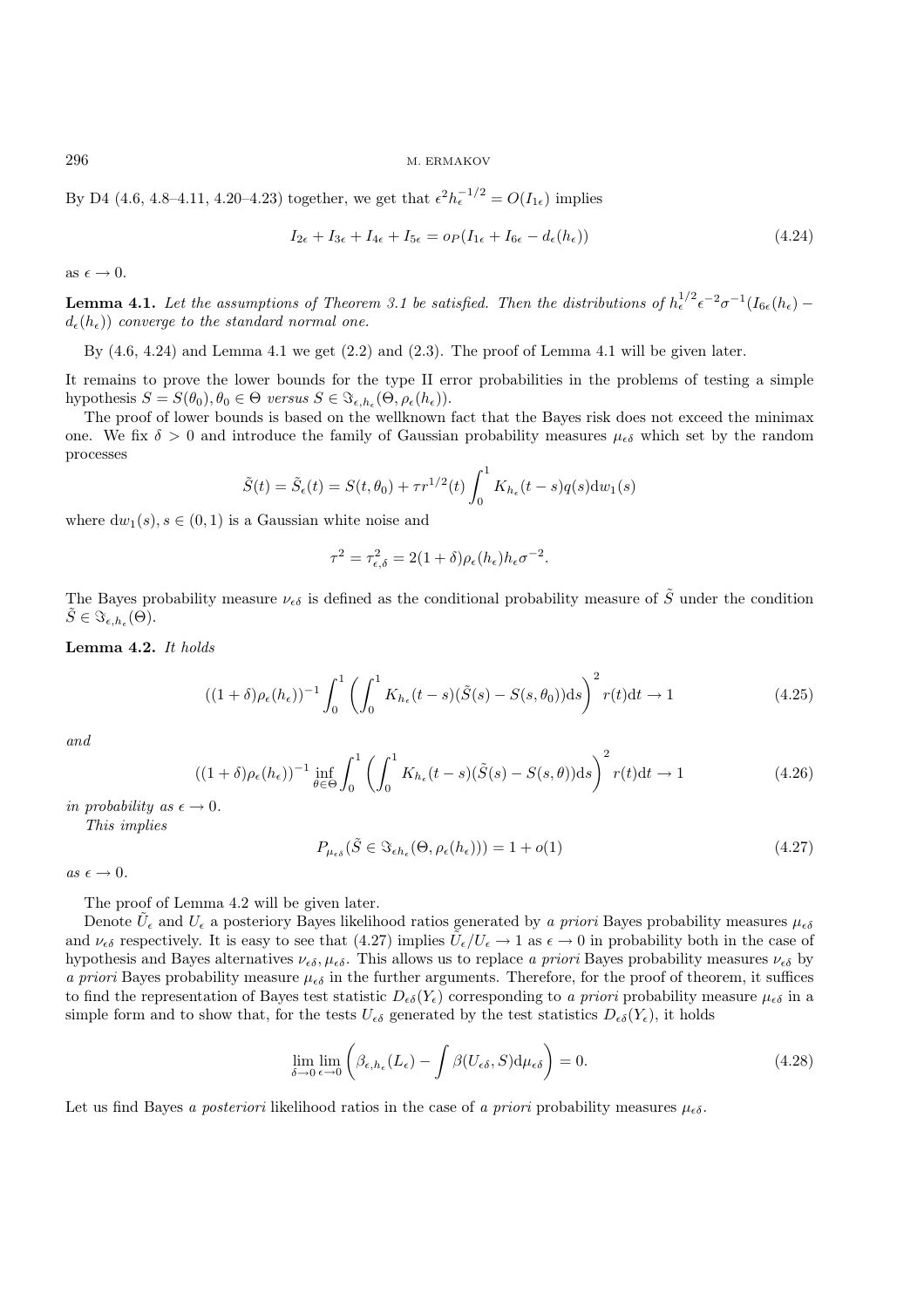Let  $\{\phi_j\}_1^{\infty}$  be an orthonormal system of functions in  $L_2(0,1)$ . Then  $(1.1)$  can be written as follows

$$
y_j = s_j + \epsilon \xi_j, \quad 1 \le j < \infty
$$

with  $y_j = \int_0^1 \phi_j(t) dY_{\epsilon}(t)$ ,  $s_j = \int_0^1 S(t)\phi_j(t) dt$ ,  $\xi_j = \int_0^1 \phi_j(t)q(t)dw(t)$ .

Define the operators  $Q, R$  such that  $(Qu)(t) = q(t)u(t), (Ru)(t) = r(t)u(t)$  for any function  $u \in L_2(0, 1)$ . Define also the operator  $K_h$  with the kernel  $K_h(x-t)$  with  $x, t \in [0,1]$  and the unit operator E. In (4.29–4.32) we shall make use of notation  $Y_{\epsilon} = \{y_j\}_{j=1}^{\infty}$ ,  $S = \{s_j\}_{j=1}^{\infty}$ ,  $S_0 = \{s_{j0}\}_{j=1}^{\infty}$  with  $s_{j0} = \int_0^1 S(t, \theta_0) \phi_j(t) dt$ .

The Bayes *a posteriori* likelihood ratio equals

$$
\int \exp\left\{-\frac{1}{2\epsilon^{2}}(Y_{\epsilon}-S)^{\prime}Q^{-2}(Y_{\epsilon}-S)-\frac{1}{2}\tau^{-2}(S-S_{0})^{\prime}Q^{-1}K_{h_{\epsilon}}^{-1}R^{-1}K_{h_{\epsilon}}^{-1}Q^{-1}(S-S_{0})\right\}
$$

$$
+\frac{1}{2\epsilon^{2}}(Y_{\epsilon}-S_{0})^{\prime}Q^{-2}(Y_{\epsilon}-S_{0})\Big\}\,d\mu_{\epsilon\delta} = \int \exp\left\{\epsilon^{-2}(Y_{\epsilon}-S_{0})^{\prime}Q^{-2}(S-S_{0})\right\}
$$

$$
-\frac{1}{2}(S-S_{0})^{\prime}\left(\epsilon^{-2}Q^{-2}+\tau^{-2}Q^{-1}K_{h_{\epsilon}}^{-1}R^{-1}K_{h_{\epsilon}}^{-1}Q^{-1}\right)(S-S_{0})\Big\}\,d\mu_{\epsilon\delta}
$$

$$
= C\int \exp\left\{-\frac{1}{2}||(Y_{\epsilon}-S_{0})^{\prime}Q^{-1}(\epsilon^{-2}Q^{-2}+\tau^{-2}Q^{-1}K_{h_{\epsilon}}^{-1}R^{-1}K_{h_{\epsilon}}^{-1}Q^{-1})^{-1/2}\right.
$$

$$
-(\epsilon^{-2}Q^{-2}+\tau^{-2}Q^{-1}K_{h_{\epsilon}}^{-1}R^{-1}K_{h_{\epsilon}}^{-1}Q^{-1})^{1/2}(S-S_{0})||^{2}\Big\}\,d\mu_{\epsilon\delta}
$$

$$
\times \exp\left\{-\frac{1}{2}(Y_{\epsilon}-S_{0})^{\prime}Q^{-1}(\epsilon^{-2}Q^{-2}+\tau^{-2}Q^{-1}K_{h_{\epsilon}}^{-1}R^{-1}K_{h_{\epsilon}}^{-1}Q^{-1})^{-1}Q^{-1}(Y_{\epsilon}-S_{0})\right\}
$$

$$
= C \exp\left\{-\frac{1}{2}(Y_{\epsilon}-S_{0})^{\prime}Q^{-1}(\epsilon^{-2}Q^{-2}+\tau^{-2}Q^{-1}K_{h_{\epsilon}}^{-1}R^{-1}K_{h_{\epsilon}}^{-1}Q^{-1})^{-1}Q^{-1}(Y_{\epsilon}-S_{0})\right\}.
$$
(4.29)

Thus the Bayes test statistics can be defined as follows

$$
D_{\epsilon\delta} = (Y_{\epsilon} - S_0)'Q^{-1} (\epsilon^{-2}Q^{-2} + \tau^{-2}Q^{-1}K_{h_{\epsilon}}^{-1}R^{-1}K_{h_{\epsilon}}^{-1}Q^{-1})^{-1} Q^{-1}(Y_{\epsilon} - S_0)
$$
  
=  $(Y_{\epsilon} - S_0)'K_{h_{\epsilon}}R^{1/2} (\epsilon^{-2}\tau^2K_{h_{\epsilon}}RK_{h_{\epsilon}} + E)^{-1} R^{1/2}K_{h_{\epsilon}}(Y_{\epsilon} - S_0).$ 

Denote

$$
D_{1\epsilon\delta} = D_{1\epsilon\delta}(Y_{\epsilon} - S_0) = \epsilon^{-2}\tau^2 (Y_{\epsilon} - S_0)' (K_{h_{\epsilon}} R K_{h_{\epsilon}})^2 (Y_{\epsilon} - S_0).
$$

We have

$$
T_{\epsilon} - D_{\epsilon\delta} - D_{1\epsilon\delta} = \epsilon^{-4} \tau^4 (Y_{\epsilon} - S_0)' (K_{h_{\epsilon}} R^{1/2})^3 (\epsilon^{-2} \tau^2 K_{h_{\epsilon}} R K_{h_{\epsilon}} + E)^{-1} (R^{1/2} K_{h_{\epsilon}})^3 (Y_{\epsilon} - S_0))
$$
  

$$
< \epsilon^{-4} \tau^4 (Y_{\epsilon} - S_0)' (K_{h_{\epsilon}} R K_{h_{\epsilon}})^3 (Y_{\epsilon} - S_0) \doteq D_{2\epsilon\delta}.
$$
 (4.30)

We have

$$
D_{1\epsilon\delta}(Y_{\epsilon}-S_0) \le 2D_{1\epsilon\delta}(Y_{\epsilon}-S) + 2D_{1\epsilon\delta}(S-S_0),\tag{4.31}
$$

$$
D_{2\epsilon\delta}(Y_{\epsilon} - S_0) \le 2D_{2\epsilon\delta}(Y_{\epsilon} - S) + 2D_{2\epsilon\delta}(S - S_0). \tag{4.32}
$$

The unique difference of statistics  $T_{\epsilon} = (Y_{\epsilon} - S)' K_{h_{\epsilon}} R K_{h_{\epsilon}} (Y_{\epsilon} - S)$  and  $D_{1\epsilon\delta}(Y_{\epsilon} - S)$ ,  $D_{2\epsilon\delta}(Y_{\epsilon} - S)$  are the powers of the kernels. Hence, estimating similarly to (4.21–4.23), we get

$$
d_{1\epsilon}(h_{\epsilon}) \doteq E_{S}[D_{1\epsilon\delta}(Y_{\epsilon} - S)] = \tau^{2} \int_{0}^{1} q^{2}(t) dt \int_{0}^{1} dt_{1} K_{2,rh_{\epsilon}}^{2}(t, t_{1}) < C \frac{\tau^{2}}{h_{\epsilon}} < C\epsilon^{2} h_{\epsilon}^{-1/2},\tag{4.33}
$$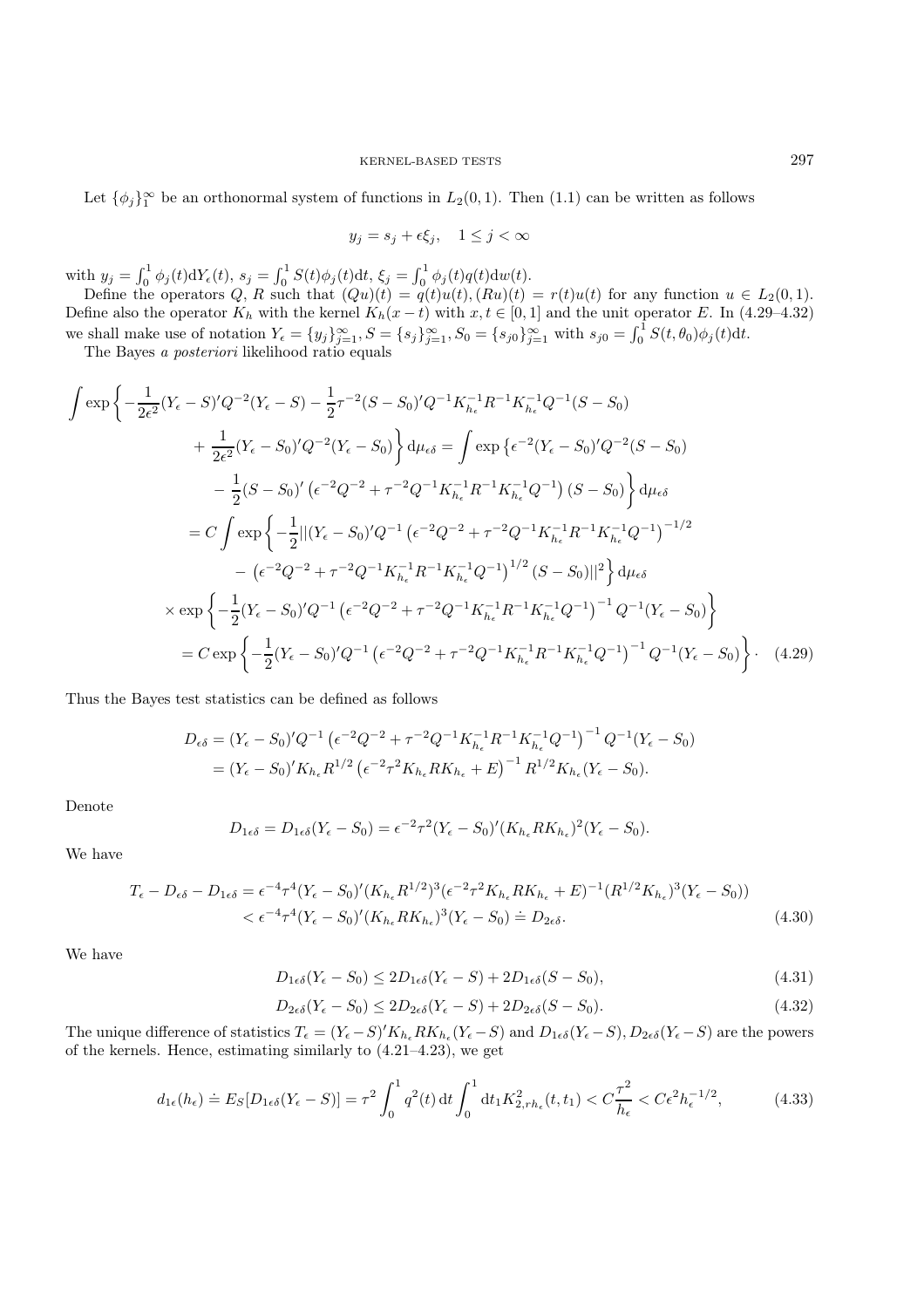$$
E_S[D_{2\epsilon\delta}(Y_{\epsilon}-S)] = \epsilon^{-2}\tau^4 \int_0^1 q^2(t) dt \int_0^1 r(s)ds \left(\int_0^1 dt_1 K_{h_{\epsilon}}(t_1-s) \times K_{2,rh_{\epsilon}}(t,t_1)\right)^2 < C\frac{\epsilon^{-2}\tau^4}{h_{\epsilon}} < C\epsilon^2,
$$
\n(4.34)

$$
\text{Var}_S(D_{1\epsilon\delta}(Y_\epsilon - S)) < C\frac{\tau^4}{h_\epsilon} < C\epsilon^4, \quad \text{Var}_S(D_{2\epsilon\delta}(Y_\epsilon - S)) < C\frac{\epsilon^{-4}\tau^8}{h_\epsilon} < C\epsilon^4 h_\epsilon^3. \tag{4.35}
$$

By straightforward calculations, using (4.7), we get

$$
D_{1\epsilon\delta}(S - S_0) < C\rho_{\epsilon}(h_{\epsilon}), \quad D_{2\epsilon\delta}(S - S_0) < C\rho_{\epsilon}(h_{\epsilon}) \tag{4.36}
$$

if  $\rho_{\epsilon}(h_{\epsilon}) < T_{\epsilon}(S, \theta_0) < C \rho_{\epsilon}(h_{\epsilon}).$ By (4.30–4.36) we get

$$
P_S\left(\epsilon^{-2}h_{\epsilon}^{1/2}\sigma^{-1}(T_{\epsilon}(Y_{\epsilon},\theta_0)-d_{\epsilon}(h_{\epsilon}))
$$

uniformly in  $S: \rho_{\epsilon}(h_{\epsilon}) < T_{\epsilon}(S, \theta_0) < C \rho_{\epsilon}(h_{\epsilon})$  as  $\delta \to 0, \epsilon \to 0$ .

By (4.25, 4.29, 4.37) we get (4.28). This completes the proof of Theorem 3.1 in the case of sets of alternatives  $\Im_{\epsilon,h_{\epsilon}}(\Theta,\rho_{\epsilon}).$ 

The Theorem 2.1.2 and Theorem 3.1 in the case of sets of alternatives  $\Im_{\epsilon,h_{\epsilon}}(\Theta,\rho_{\epsilon},\beta,P_0)$  follows from Lemma 4.3.

Lemma 4.3. *Let A and (2.4) hold additionally. Then*

$$
(1+\delta)^{-1} \int_0^1 \left( \tilde{S}^{(\beta)}(t) - S^{(\beta)}(t,\theta_0) \right)^2 dt \to P_0 \tag{4.38}
$$

*and*

$$
(1+\delta)^{-1} \int_0^1 \left( \tilde{S}^{(\beta)}(t) - S(s,\bar{\theta}_{\epsilon}) \right)^2 dt \to P_0 \tag{4.39}
$$

*in probability as*  $\epsilon \to 0$ *.* 

*Proof of Lemma 4.1.* We have

$$
\epsilon^{-2} h_{\epsilon}^{1/2} I_{6\epsilon} = 2J_{1\Delta\epsilon} + J_{2\Delta\epsilon} \tag{4.40}
$$

where

$$
J_{1\Delta\epsilon} = h_{\epsilon}^{1/2} \int_0^1 q(y_1) \mathrm{d}w(y_1) \int_{y_1 - 2h_{\epsilon}}^{y_1 - \Delta} K_{2, rh_{\epsilon}}(y_1, y_2) q(y_2) \mathrm{d}w(y_2),
$$
  

$$
J_{2\Delta\epsilon} = h_{\epsilon}^{1/2} \int_0^1 q(y_1) \mathrm{d}w(y_1) \int_{y_1 - \Delta}^{y_1 + \Delta} K_{2, rh_{\epsilon}}(y_1, y_2) q(y_2) \mathrm{d}w(y_2)
$$

and  $\Delta = \Delta_{\epsilon} \rightarrow 0$ ,  $\Delta_{\epsilon}/h_{\epsilon} \rightarrow 0$  as  $\epsilon \rightarrow 0$ .

By straightforward calculations, arguing similarly to (4.10, 4.62) we get

$$
\text{Var}(J_{2\Delta\epsilon}) = 2h_{\epsilon} \int_{-1}^{1} q^2(y_1) \mathrm{d}y_1 \int_{y_1 - \Delta}^{y_1 + \Delta} K_{2, rh_{\epsilon}}^2(y_1, y_2) q^2(y_2) \mathrm{d}y_2 < C\Delta. \tag{4.41}
$$

Thus it suffices to study the limit behaviour of  $J_{1\Delta\epsilon}$ . One can write

$$
J_{1\Delta\epsilon} = \sum_{j=1}^{C_{\Delta}} Z_{j\epsilon}
$$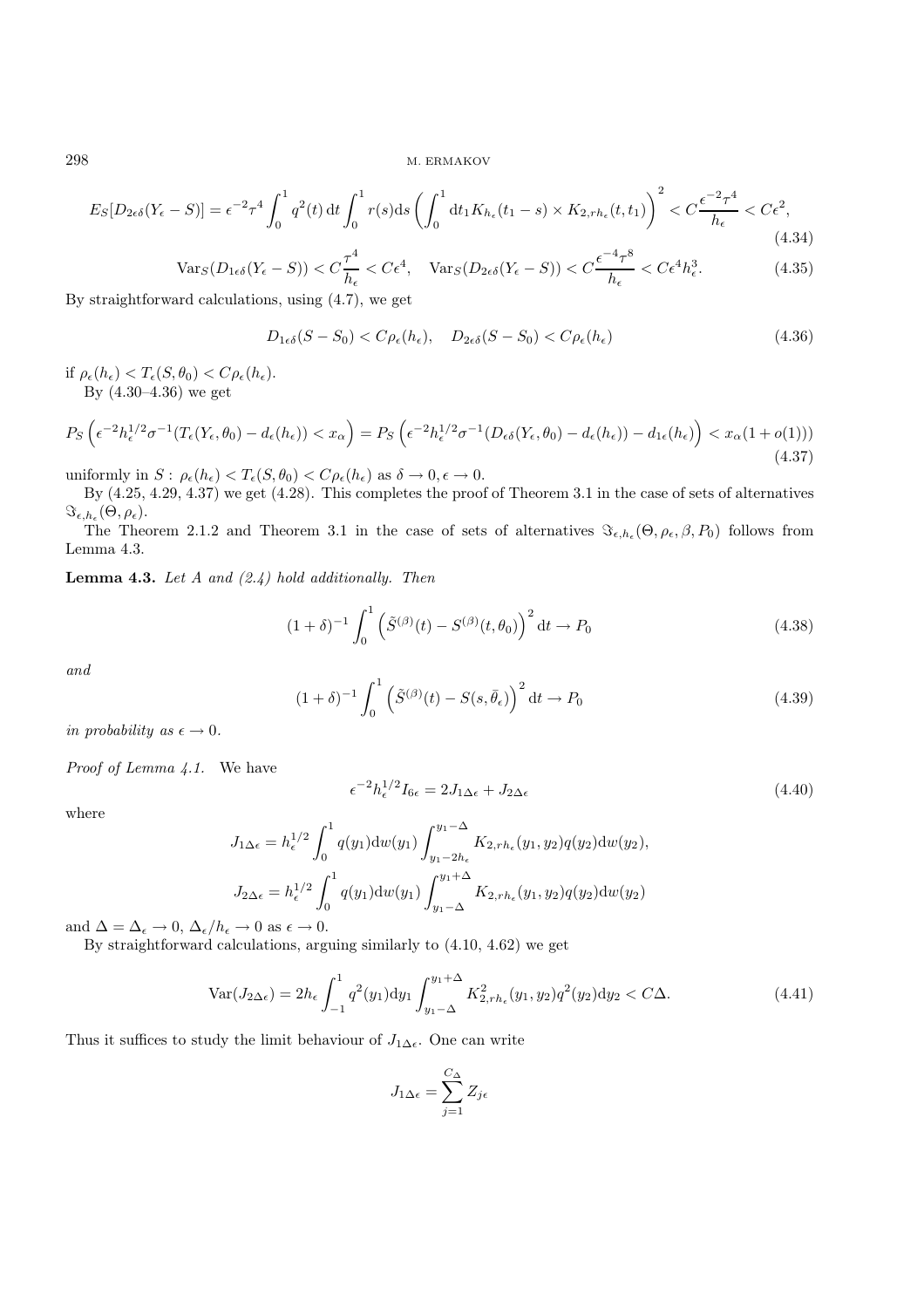where  $C_{\Delta} = [1/\Delta]$  and

$$
Z_{j\epsilon} = h_{\epsilon}^{1/2} \int_{(j-1)\Delta}^{j\Delta} q(y_1) \mathrm{d}w(y_1) \int_{y_1 - 2h_{\epsilon}}^{y_1 - \Delta} K_{2,rh_{\epsilon}}(y_1, y_2) q(y_2) \mathrm{d}w(y_2).
$$

We can consider  $J_{1\Delta\epsilon}$  as a sum of martingale differences  $Z_{j\epsilon}$  and to apply corresponding Central Limit Theorem (see Brown [3]) to prove asymptotic normality. Thus it suffices to show that

$$
\lim_{\epsilon \to 0} \sum_{j=2}^{C_{\Delta}} E\left\{ Z_{j\epsilon}^2 \chi(|Z_{j\epsilon}| > C) \right\} = 0,
$$
\n(4.42)

$$
\lim_{\epsilon \to 0} \frac{2}{\sigma^2} \sum_{j=2}^{C_{\Delta}} E\left\{ Z_{j\epsilon}^2 | F_{j-1,\epsilon} \right\} = 1
$$
\n(4.43)

where  $F_{j-1,\epsilon}$  is the  $\sigma$ -field generated by the Wiener process  $w(t)$ ,  $0 \le t \le (j-1)\Delta_{\epsilon}$ . We have

$$
\sum_{j=1}^{C_{\Delta}} E(Z_{j\epsilon}^4) = 3h_{\epsilon}^2 \sum_{j=1}^{C_{\Delta}} \left( \int_{(j-1)\Delta}^{j\Delta} q^2(y_1) dy_1 \int_{y_1-2h_{\epsilon}}^{y_1-\Delta} K_{2,rh_{\epsilon}}^2(y_1, y_2) q^2(y_2) dy_2 \right)^2
$$
  
\n
$$
= 3h_{\epsilon}^2 \Delta \int_0^1 q^4(y_1) dy_1 \left( \int_{y_1-2h_{\epsilon}}^{y_1-\Delta} K_{2,rh_{\epsilon}}^2(y_1, y_2) q^2(y_2) dy_2 \right)^2 (1+o(1))
$$
  
\n
$$
= 3\Delta h_{\epsilon}^{-1} \int_0^1 q^8(y) r^4(y) dy \left( \int_{-2}^0 K_2^2(u) du \right)^2 (1+o(1)). \tag{4.44}
$$

By Chebyshov inequality, equation (4.44) implies (4.42).

Denote

$$
V_{j\epsilon} = E\left(Z_{j\epsilon}^2|F_{j-1,\epsilon}\right) = h_{\epsilon} \int_{(j-1)\Delta}^{j\Delta} q^2(y_1) \mathrm{d}y_1 \left(\int_{y_1-2h_{\epsilon}}^{y_1-\Delta} K_{2,rh_{\epsilon}}(y_1,y_2)q(y_2) \mathrm{d}w(y_2)\right)^2.
$$

Estimating similarly to (4.10), we get

$$
\operatorname{Var}\left(\sum_{j=1}^{C_{\Delta}} V_{j\epsilon}\right) < Ch_{\epsilon}^{2} \int_{0}^{1} q^{2}(y_{1}) \mathrm{d}y_{1} \int_{0}^{1} q^{2}(y_{2}) \mathrm{d}y_{2} \left(\int_{z_{1}-2h_{\epsilon}}^{z_{2}-\Delta} K_{2,rh_{\epsilon}}(y_{1}, y_{3}) q^{2}(y_{3}) K_{2,rh_{\epsilon}}(y_{2}, y_{3}) \mathrm{d}y_{3}\right)^{2} \\ < Ch_{\epsilon}^{2} \int_{-4}^{4} \mathrm{d}x_{1} \int_{-4}^{4} \mathrm{d}x_{2} K_{4,h_{\epsilon}}^{2}(x_{1}, x_{2}) < Ch_{\epsilon} \tag{4.45}
$$

where  $z_1 = z_1(y_1, y_2) = \max\{y_1, y_2\}, z_2 = z_2(y_1, y_2) = \min\{y_1, y_2\}.$ 

By Chebyshov inequality, equation (4.45) implies (4.43). This completes the proof of Lemma 4.1.

*Proof of Lemma 4.2.* Denote  $\zeta(t) = \tilde{S}(t) - S(t, \theta_0)$  and  $\bar{\theta}_{\epsilon} = \operatorname{argmin}_{\theta \in \Theta} M_{\epsilon}(\theta)$  where

$$
M_{\epsilon}(\theta) = \int_0^1 r(t) dt \left( \int_0^1 K_{h_{\epsilon}}(t-s) \left( \tilde{S}(s) - S(s, \theta) \right) ds \right)^2.
$$

We have

$$
M_{\epsilon}(\bar{\theta}_{\epsilon}) = M_{1\epsilon} + 2M_{2\epsilon} + M_{3\epsilon} \tag{4.46}
$$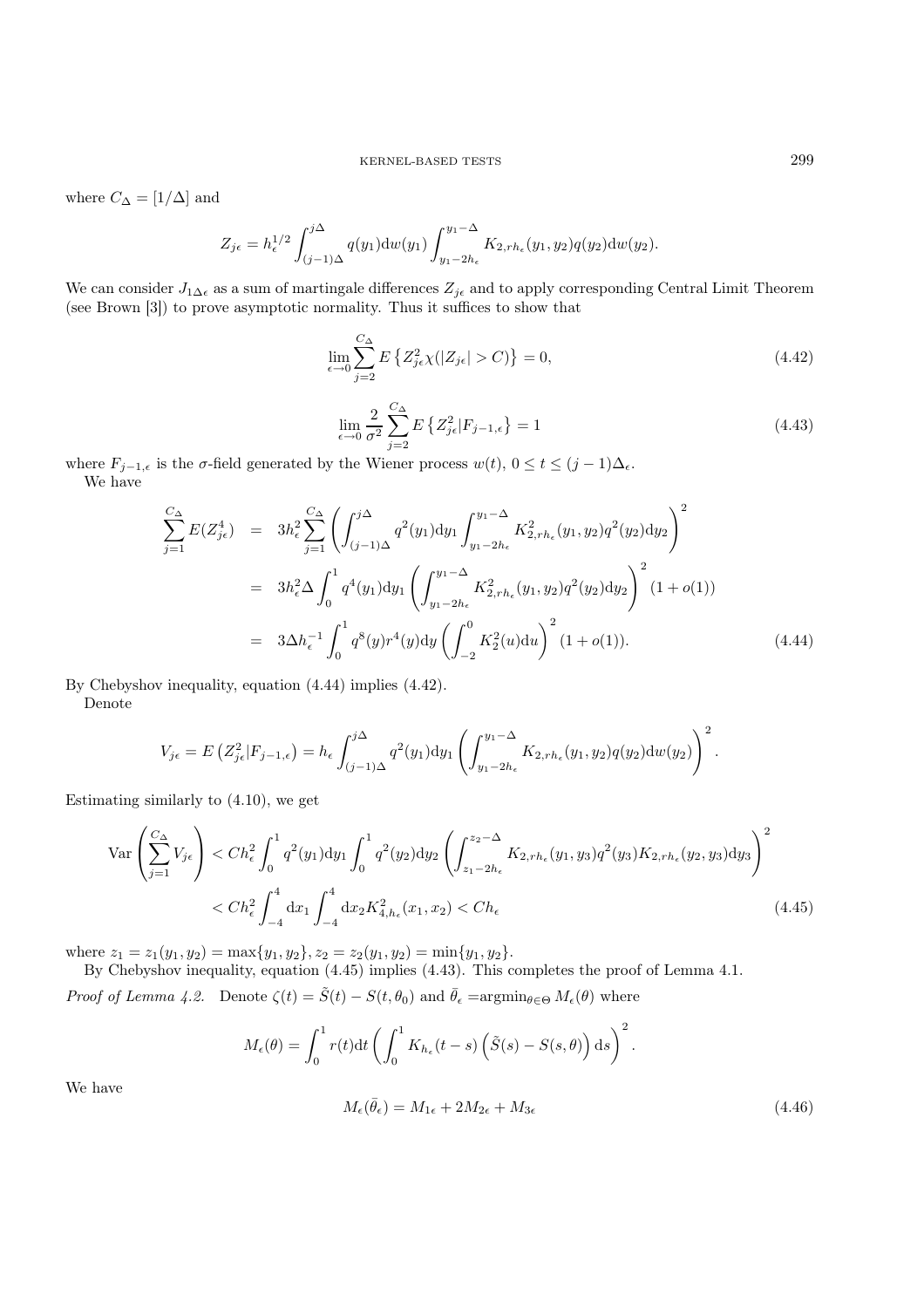with

$$
M_{1\epsilon} = \int_0^1 r(t)dt \left( \int_0^1 K_{h_\epsilon}(t-s)\zeta(s)ds \right)^2,
$$
  
\n
$$
M_{2\epsilon} = \int_0^1 r(t)dt \int_0^1 K_{h_\epsilon}(t-s) \left( S(s, \theta_0) - S(s, \bar{\theta}_\epsilon) \right) ds \int_0^1 K_{h_\epsilon}(t-s)\zeta(s)ds,
$$
  
\n
$$
M_{3\epsilon} = \int_0^1 r(t)dt \left( \int_0^1 K_{h_\epsilon}(t-s) \left( S(s, \theta_0) - S(s, \bar{\theta}_\epsilon) \right) ds \right)^2.
$$

At first we shall prove (4.26), assuming that (4.25) holds, that is

$$
((1+\delta)\rho_{\epsilon}(h_{\epsilon}))^{-1}M_{1\epsilon} \to 1
$$
\n(4.47)

in probability as  $\epsilon \to 0$ .

After that the proof of (4.25) will be given. We have

$$
M_{2\epsilon} \le M_{1\epsilon}^{1/2} M_{3\epsilon}^{1/2}.
$$
\n(4.48)

Using the definition of  $\bar{\theta}_{\epsilon}$  and (4.47, 4.48) together we get

$$
M_{3\epsilon} \to 0 \tag{4.49}
$$

in probability as  $\epsilon \to 0$ . We have

$$
M_{3\epsilon}^{1/2} \ge B_{1\epsilon}^{1/2} - B_{2\epsilon}^{1/2} - B_{3\epsilon}^{1/2} \tag{4.50}
$$

with

$$
B_{1\epsilon} = \int_0^1 (S(t, \theta_0) - S(t, \bar{\theta}_{\epsilon}))^2 r(t) dt,
$$
  
\n
$$
B_{2\epsilon} = \int_0^1 r(t) dt \left( \int_0^1 K_{h_{\epsilon}}(t - s) (S(s, \theta_0) - S(t, \theta_0)) ds \right)^2,
$$
  
\n
$$
B_{3\epsilon} = \int_0^1 r(t) dt \left( \int_0^1 K_{h_{\epsilon}}(t - s) (S(s, \bar{\theta}_{\epsilon}) - S(t, \bar{\theta}_{\epsilon})) ds \right)^2.
$$

By D6,

We have

$$
B_{2\epsilon} < C\omega(h_{\epsilon}), \qquad B_{3\epsilon} < C\omega(h_{\epsilon}).\tag{4.51}
$$

By (4.49–4.51), we get

$$
B_{1\epsilon} \to 0 \tag{4.52}
$$

in probability as  $\epsilon \to 0$ . By D1–D3, equation (4.52) implies

$$
\bar{\theta}_{\epsilon} \to \theta_0 \tag{4.53}
$$

in probability as  $\epsilon \to 0$ . Denote

$$
V(s) = S(s, \theta_0) - S(s, \bar{\theta}_{\epsilon}) - (\theta_0 - \bar{\theta}_{\epsilon})S_{\theta}(s, \theta_0).
$$
  

$$
M_{3\epsilon} = M_{31\epsilon} + 2M_{32\epsilon} + M_{33\epsilon}
$$
 (4.54)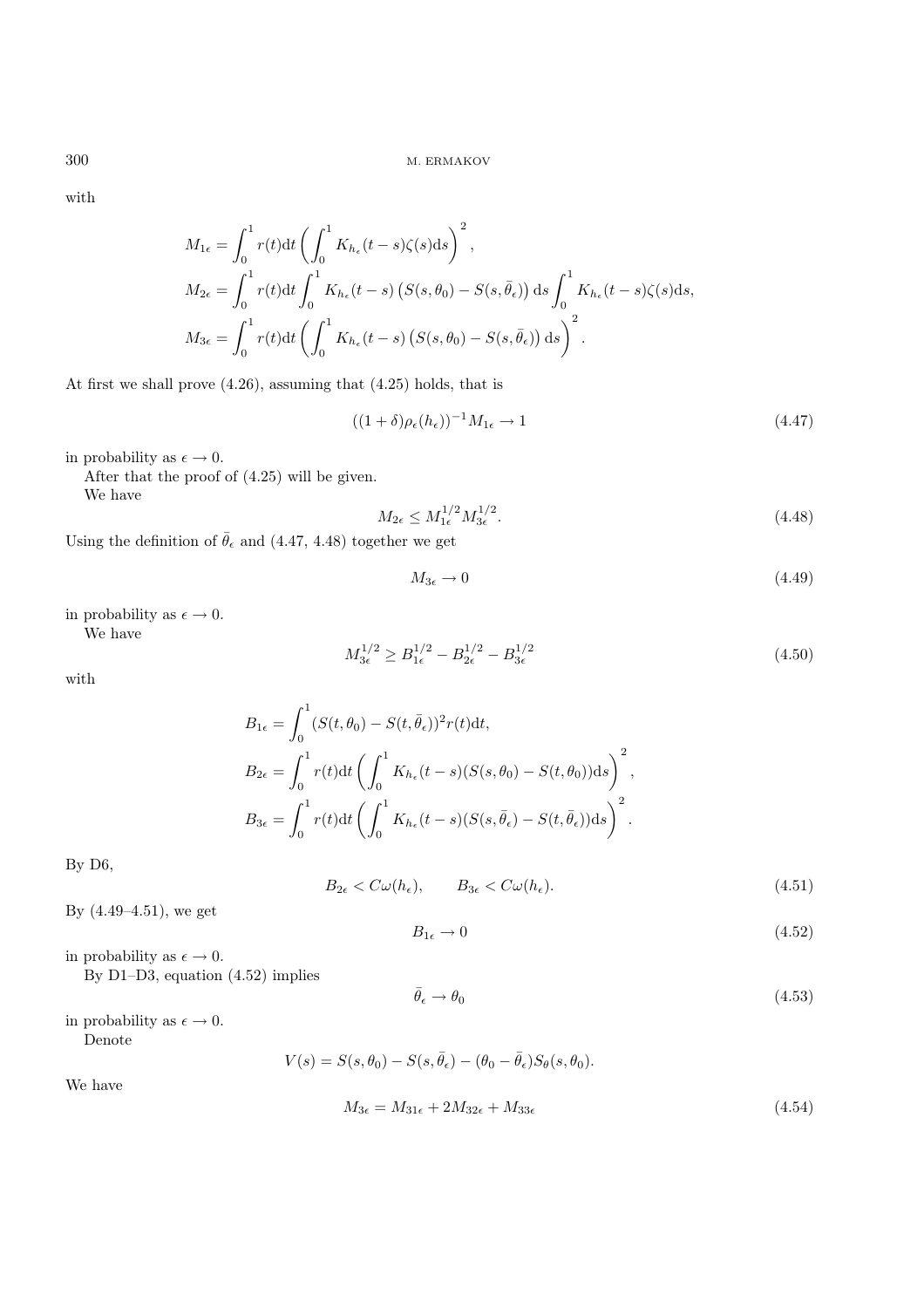with

$$
M_{31\epsilon} = (\bar{\theta}_{\epsilon} - \theta_0)^2 \int_0^1 r(t) dt \left( \int_0^1 K_{h_{\epsilon}}(t-s) S_{\theta}(s,\theta_0) ds \right)^2,
$$
  
\n
$$
M_{32\epsilon} = (\bar{\theta}_{\epsilon} - \theta_0) \int_0^1 r(t) dt \int_0^1 K_{h_{\epsilon}}(t-s) S_{\theta}(s,\theta_0) ds \int_0^1 K_{h_{\epsilon}}(t-s) V(s) ds,
$$
  
\n
$$
M_{33\epsilon} = \int_0^1 r(t) dt \left( \int_0^1 K_{h_{\epsilon}}(t-s) V(s) ds \right)^2.
$$

By (4.7), D2, we get

$$
M_{33\epsilon} \le C \int_0^1 r(t) \mathrm{d}t \int_0^1 V^2(s) \mathrm{d}s \le C |\bar{\theta}_{\epsilon} - \theta_0|^{2+\omega}.
$$
 (4.55)

By Schwartz inequality, we get

$$
M_{32\epsilon} < M_{31\epsilon}^{1/2} M_{33\epsilon}^{1/2}.\tag{4.56}
$$

By  $(4.7)$ , we get

$$
M_{31\epsilon} \le C \left(\bar{\theta}_{\epsilon} - \theta_0\right)^2 \int_0^1 r(t) S_{\theta}^2(t, \theta_0) dt \le C \left(\bar{\theta}_{\epsilon} - \theta_0\right)^2. \tag{4.57}
$$

By (4.54–4.57), we get

$$
M_{3\epsilon} \le C|\bar{\theta}_{\epsilon} - \theta_0|^2 (1 + o_P(1)).\tag{4.58}
$$

By (4.47, 4.48, 4.58) together, we get

$$
M_{2\epsilon} = O_P\left(|\bar{\theta}_{\epsilon} - \theta_0|\rho_{\epsilon}^{1/2}(h_{\epsilon})\right).
$$
\n(4.59)

By (4.47),  $M_{1\epsilon}$  can be represented as  $M_{1\epsilon} = \rho_{\epsilon}(h_{\epsilon})(1+\delta) + o_P(\rho_{\epsilon}(h_{\epsilon}))$  as  $\epsilon \to 0$ . Similarly, by (4.58, 4.59), we get  $M_{2\epsilon} + M_{3\epsilon} = O_P(|\bar{\theta}_{\epsilon} - \theta_0|\rho_{\epsilon}^{1/2}(h_{\epsilon}) + |\bar{\theta}_{\epsilon} - \theta_0|^2)$ . Hence, by definition of  $M_{\epsilon}(\bar{\theta}_{\epsilon}) = \min\{M_{\epsilon}(\theta): \theta \in \Theta\}$  and  $(4.46, 4.53)$  we get

$$
|\bar{\theta}_{\epsilon} - \theta_0| = o_P\left(\rho_{\epsilon}^{1/2}(h_{\epsilon})\right). \tag{4.60}
$$

By (4.46, 4.47, 4.58–4.60) together, we get (4.26).

It remains to prove (4.25). Denote

$$
\tilde{K}_{2,rh_{\epsilon}}(t_1,t_2) = \int_0^1 K_{h_{\epsilon}}(t_1-s)r^{1/2}(s)K_{h_{\epsilon}}(t_2-s)\mathrm{d}s.
$$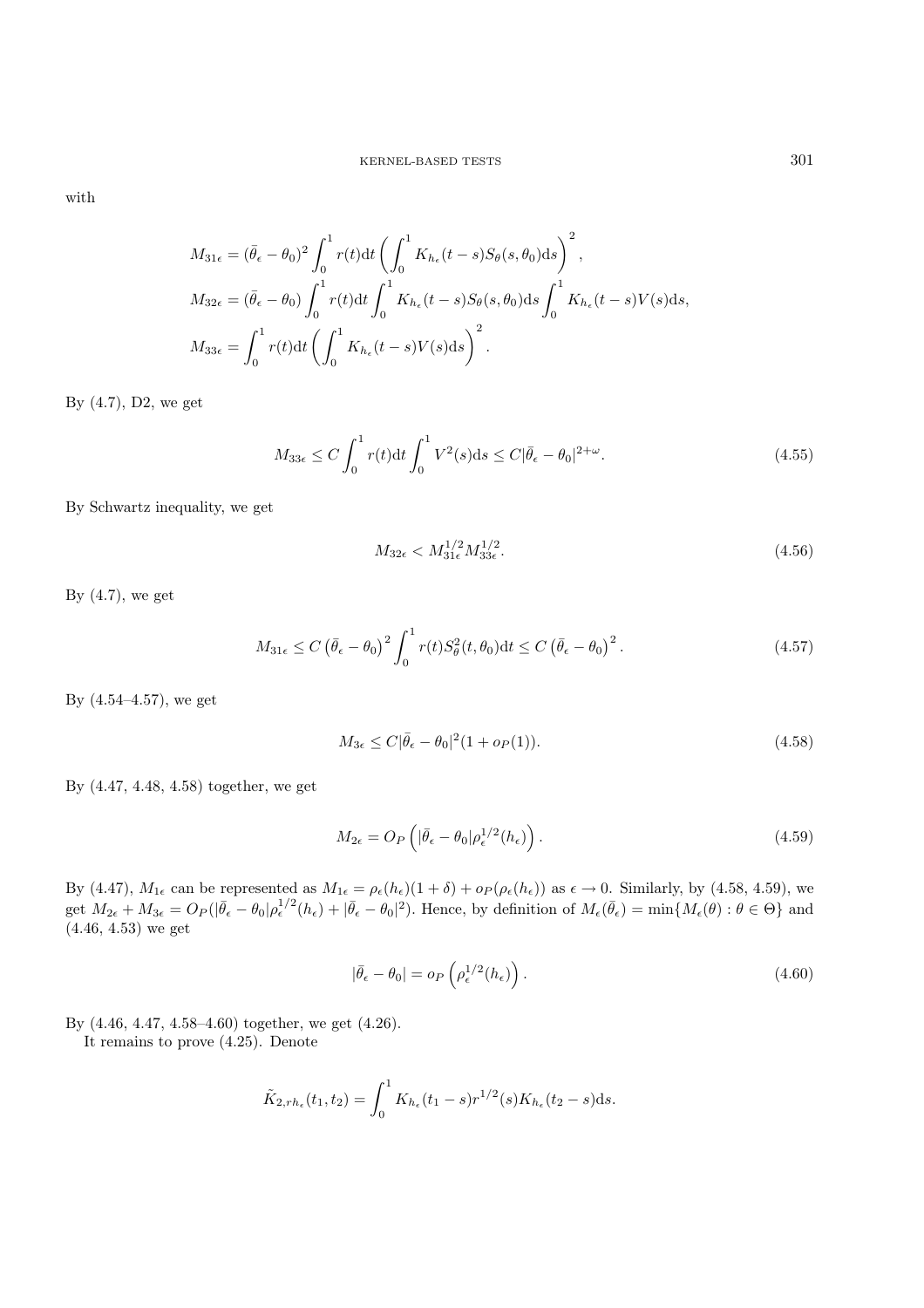By straightforward calculations, using the same technique as in (4.10), we get

$$
E\left\{\int_{0}^{1} \left(\int_{0}^{1} K_{h_{\epsilon}}(t-s)(\tilde{S}(s) - S(s,\theta_{0}))ds\right)^{2} r(t)dt\right\} =
$$
\n
$$
\tau^{2}E\left\{\int_{0}^{1} \left(\int_{0}^{1} K_{h_{\epsilon}}(t-s_{1})r^{1/2}(s_{1})ds_{1}\int_{0}^{1} K_{h_{\epsilon}}(s_{1}-s_{2})q(s_{2})dw_{1}(s_{2})\right)^{2} r(t)dt\right\}
$$
\n
$$
= \tau^{2} \int_{0}^{1} r(t)dt \int_{0}^{1} K_{h_{\epsilon}}(t-s_{1})ds_{1}\int_{0}^{1} K_{h_{\epsilon}}(t-s_{3})ds_{3}r^{1/2}(s_{1})r^{1/2}(s_{3})
$$
\n
$$
\times E\left(\int_{0}^{1} K_{h_{\epsilon}}(s_{1}-s_{2})q(s_{2})dw_{1}(s_{2})\int_{0}^{1} K_{h_{\epsilon}}(s_{3}-s_{4})q(s_{4})dw_{1}(s_{4})\right)
$$
\n
$$
= \tau^{2} \int_{0}^{1} r(t)dt \int_{0}^{1} K_{h_{\epsilon}}(t-s_{1})ds_{1} \int_{0}^{1} K_{h_{\epsilon}}(t-s_{3})ds_{3}r^{1/2}(s_{1})r^{1/2}(s_{3})
$$
\n
$$
\times \int_{0}^{1} K_{h_{\epsilon}}(s_{1}-s_{2})q^{2}(s_{2})K_{h_{\epsilon}}(s_{2}-s_{3})ds_{2}
$$
\n
$$
= \tau^{2} \int_{0}^{1} r(t)dt \int_{0}^{1} q^{2}(s)ds \tilde{K}_{2,rh_{\epsilon}}^{2}(t,s) = \tau^{2} \sigma^{2}/(2h_{\epsilon})(1+o(1)). \quad (4.61)
$$

Arguing similarly to (4.61), we get

$$
\operatorname{Var}\left(\int_{0}^{1} \left(\int_{0}^{1} K_{h_{\epsilon}}(t-s) \left(\tilde{S}(s) - S(s,\theta_{0})\right) ds\right)^{2} r(t) dt\right)
$$
  
\n
$$
= 2\tau^{4} \int_{0}^{1} r(t_{1}) dt_{1} \int_{0}^{1} r(t_{2}) dt_{2} \left(\int_{0}^{1} K_{h_{\epsilon}}(t_{1} - s_{1}) ds_{1} \int_{0}^{1} K_{h_{\epsilon}}(t_{2} - s_{3}) ds_{3}
$$
  
\n
$$
\times r^{1/2}(s_{1}) r^{1/2}(s_{3}) \int_{0}^{1} K_{h_{\epsilon}}(s_{1} - s_{2}) q^{2}(s_{2}) K_{h_{\epsilon}}(s_{3} - s_{2}) ds_{2}\right)^{2} (1 + o(1))
$$
  
\n
$$
= 2\tau^{4} \int_{0}^{1} r(t_{1}) dt_{1} \int_{0}^{1} r(t_{2}) dt_{2} \left(\int \tilde{K}_{2,rh_{\epsilon}}(t_{1}, s_{2}) q^{2}(s_{2}) \tilde{K}_{2,rh_{\epsilon}}(t_{2}, s_{2}) ds_{2}\right)^{2} (1 + o(1))
$$
  
\n
$$
= 2\tau^{4} h_{\epsilon}^{-1} \int_{0}^{1} q^{4}(s) r^{4}(s) ds \int_{-4}^{4} K_{4}^{2}(v) dv(1 + o(1)). \quad (4.62)
$$

By Chebyshov inequality, equations (4.61, 4.62) together imply (4.25).

*Proof of Lemma 4.3.* To simplify the reasoning we assume  $r(t)=1$  for all  $t \in [0,1]$ . This does not cause any principal differences in the arguments.

We have

$$
\tilde{\zeta}_{\beta} \doteq \tilde{S}^{(\beta)}(t) - S^{(\beta)}(t, \theta_0) = \tau h^{-\beta - 1} \int_0^1 K^{(\beta)} \left(\frac{t - s}{h}\right) q(s) \mathrm{d}w_1(s).
$$
\n(4.63)

Repeating similar estimates as in the proof of (4.25) we get (4.38). We have

$$
\int_0^1 \left( \tilde{S}^{(\beta)}(t) - S^{(\beta)}(t, \bar{\theta}_{\epsilon}) \right)^2 dt \doteq D_{1\epsilon} + D_{2\epsilon} + D_{3\epsilon}
$$
 (4.64)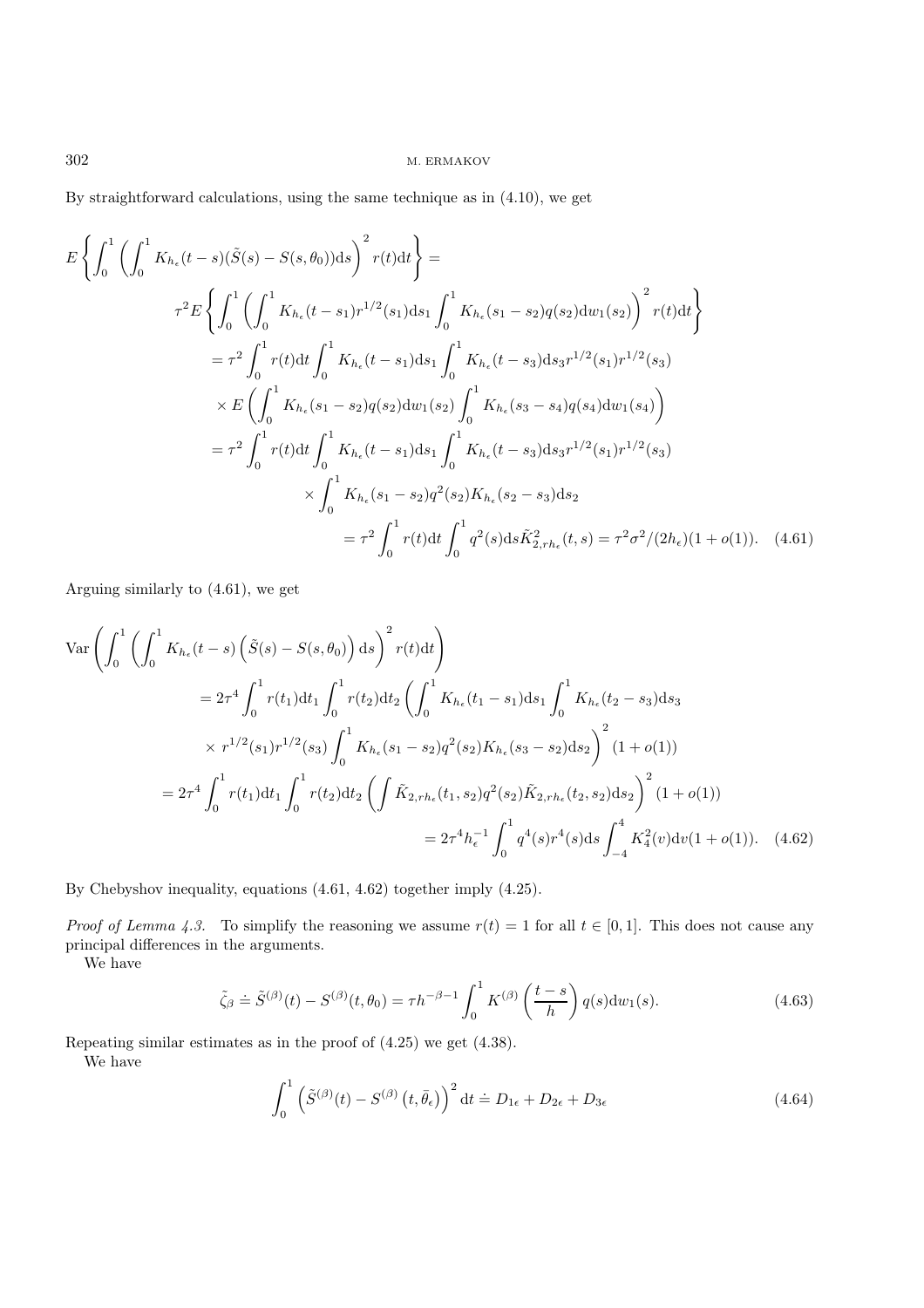where

$$
D_{1\epsilon} = \int_0^1 \left( \tilde{S}^{(\beta)}(t) - S^{(\beta)}(t, \theta_0) \right)^2 dt,
$$
  
\n
$$
D_{2\epsilon} = \int_0^1 \left( \tilde{S}^{(\beta)}(t) - S^{(\beta)}(t, \theta_0) \right)^2 dt \left( S^{(\beta)}(t, \theta_0) - S^{(\beta)}(t, \bar{\theta}_{\epsilon}) \right)^2 dt,
$$
  
\n
$$
D_{3\epsilon} = \int_0^1 \left( S^{(\beta)}(t, \bar{\theta}_{\epsilon}) - S^{(\beta)}(t, \theta_0) \right)^2 dt.
$$

We have

$$
|D_{2\epsilon}| < D_{1\epsilon}^{1/2} D_{3\epsilon}^{1/2}.\tag{4.65}
$$

By B2, equation (4.60), we get

$$
D_{3\epsilon} \to 0 \tag{4.66}
$$

in probability as  $\epsilon \to 0$ .

By  $(4.38, 4.64-4.66)$  together, we get  $(4.39)$ . This completes the proof of Lemma 4.3.

# 5. Proofs of Theorems 2.2, 2.3 and 3.2

The further arguments will be given in the notation of Theorems 2.2 and 2.3. In the case of Theorem 3.2 a modification of notation is unessential.

The statements on asymptotic equivalence of statistical experiments (see Brown and Low [4] and Nussbaum [27]) can be applied to the proof of lower bounds if the realizations of random processes generated by the Bayes *a priori* measures belong to the Hoelder space

$$
\Sigma(\beta, M) = \{ S : |S(t) - S(s)| < M |t - s|^{\beta}, \quad t, s \in (0, 1) \}
$$

with  $M > 0, \beta > \frac{1}{2}$ .

In the problem of hypothesis testing on density we need also to suppose  $f(t) > c > 0$  for all  $t \in [0,1]$  (see Nussbaum [27]).

Denote

$$
\bar{\Im}_{n h_n}(\beta,M)=\{S:S\in \Im_{n h_n},S\in \Sigma(\beta,M),|S(t)-S_0(t)|
$$

where  $c_n \to 0$  as  $n \to \infty$ .

The Bayes *a priori* probability measures  $\nu_{ln\delta}$  of S and f in the problems of hypothesis testing on regression and density respectively are defined as the conditional probability measures of  $\tilde{S} = \tilde{S}_n$  under the condition  $\tilde{S}_n \in \bar{\Im}_{n h_n}(\beta, M_l)$  with  $M_l \to \infty$  as  $l \to \infty$ .

For the proof of lower bounds it suffices to show that there exists  $M_l \to \infty$  as  $l \to \infty$  such that

$$
P_{\mu_{n\delta}}(\tilde{S}_n \in \Im_{n\{n\}}(\beta, M_l)) = 1 + o(1)
$$
\n(5.1)

as  $l \to \infty$ ,  $\delta \to 0$ ,  $n \to \infty$ .

Thus we need to prove that there exists  $c_n \to 0$  as  $n \to \infty$  such that

$$
\lim_{n \to \infty} P(\sup\{|\tilde{S}_n(t) - S_0(t)| : t \in [0, 1]\} < c_n) = 1 \tag{5.2}
$$

and there exists  $\omega_l \to 0$ ,  $M_l \to \infty$  as  $l \to \infty$  such that

$$
\liminf_{n \to \infty} P\left(\tilde{S}_n \in \Sigma(\beta, M_l)\right) > 1 - \omega_l. \tag{5.3}
$$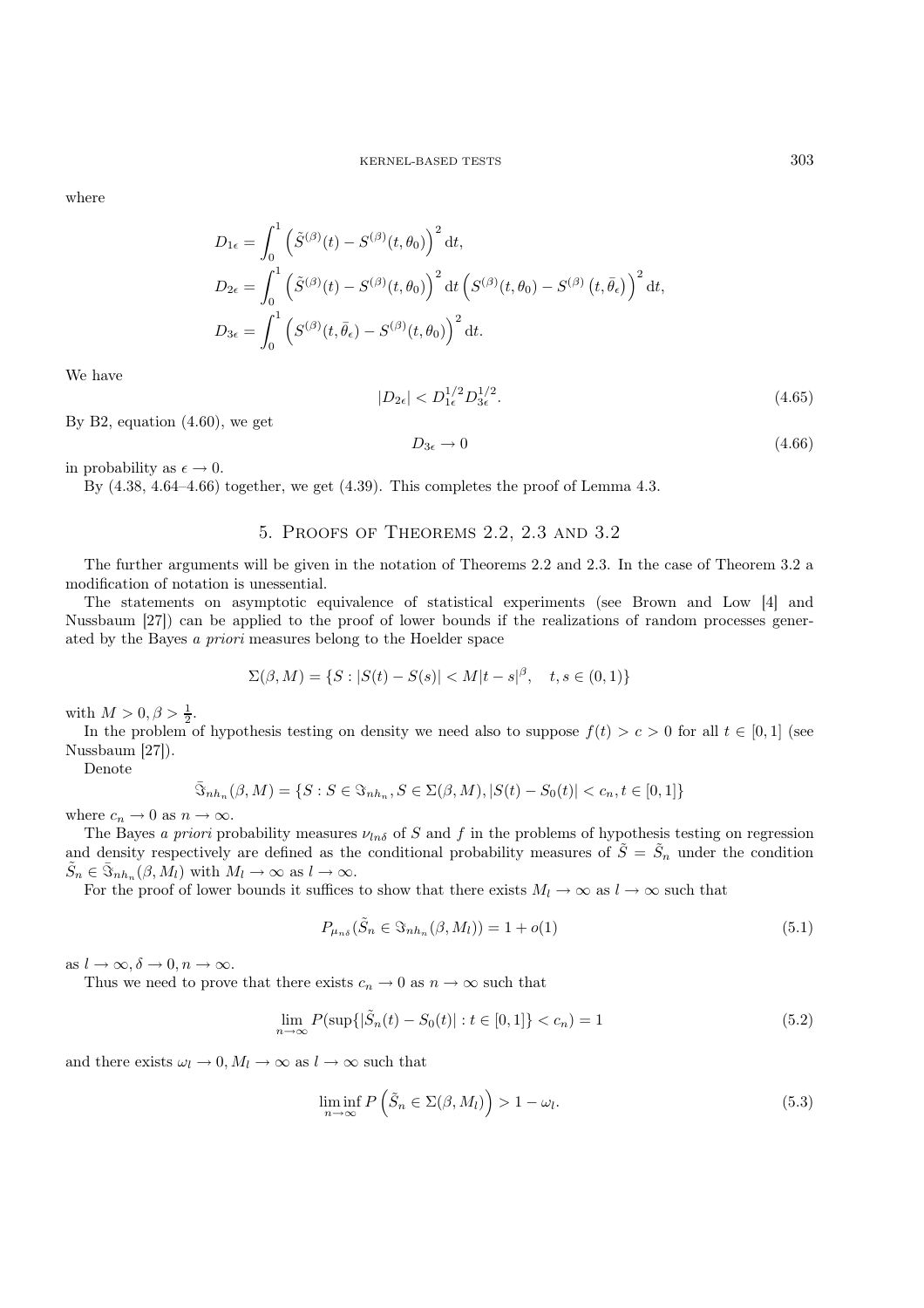We begin with the proof of (5.2). By A, we get

$$
E|\tilde{S}_n(t) - \tilde{S}_n(s)|^2 < C\tau^2 \int_0^1 |K_{h_n}(t - u) - K_{h_n}(s - u)|^2 q^2(u) \, du
$$
\n
$$
\leq C\tau^2 h_n^{-2-\gamma} \min\left\{|t - s|^{1+\gamma}, h_n^{1+\gamma}\right\} < Cn^{-1}h_n^{-3/2-\gamma} \min\left(|t - s|^{1+\gamma}, h_n^{1+\gamma}\right). \tag{5.4}
$$

By straightforward calculations, we get

$$
E\left(\tilde{S}_n^2(t)\right) < C\tau^2 h_n^{-1} < Cn^{-1}h_n^{-1/2}.\tag{5.5}
$$

By Theorem 7.1 in Piterbarg [28] and Slepian comparison principle (see Slepian [30]) we get (5.2) with  $c_n = ch_n^{\gamma/2}$ .

It follows from Theorem 1 (Sect. 15 in Lifshits [26]) that for any sequence  $\phi_l > 0, \phi_l \to 0$  as  $l \to \infty$  there exist sequences  $M_{ln} \rightarrow \infty$  as  $l \rightarrow \infty$  such that

$$
P\left(\tilde{S}_n \in \Sigma(\beta, M_{ln})\right) > 1 - \phi_l \tag{5.6}
$$

with  $\frac{1}{2} < \beta < \frac{1+\gamma}{2}$ .

The proof of Theorem 1 Sect. 15 in Lifshits [26] is based on Borel–Cantelli lemma. In order to show that one can choose the values  $M_{ln} = M_l$  which does not depend on n it suffices to make use of the following version of Borel–Cantelli lemma in Lifshits [26] arguments.

**Lemma 5.1.** Let  $A_{1n}, A_{2n}, \ldots$  be sequences of events. Let there exist a sequence  $\kappa_m \to 0$  as  $m \to \infty$  such that *for each* n

$$
\sum_{i=m}^{\infty} P(A_{in}) < \kappa_m. \tag{5.7}
$$

*Denote*  $B_{mn} = \bigcup_{i=m}^{\infty} A_{in}$ *. Then*  $P(B_{mn}) \to 0$  *as*  $m \to \infty$  *uniformly in n.* 

Applying Lemma 5.1 in the reasoning the proof of Theorem 1 (Sect. 15 in Lifshits [26]) we get the version of this theorem with  $M_l = M_{ln}$  which does not depend on n. Therefore (5.3) holds. By (5.2, 5.3), we can apply to the realizations of random processes generated by corresponding Bayes *a priori* measures the arguments of the proof of Theorem 2.1 and get the lower bounds in Theorems 2.2, 2.3 and 3.2 as corollaries of Theorem 4.1 in Brown and Low [4] and Theorems 2.1, 2.7 in Nussbaum [27] respectively. This completes the proof of lower bounds in Theorems 2.2, 2.3 and 3.2.

*Proof of Theorem 2.2. Upper bound.* The estimates are akin to (4.1–4.24). Denote

$$
g_h(t) = \frac{1}{n} \sum_{i=1}^{n} K_h(t - x_{ni}) S(x_{ni})
$$

and

$$
g_{0h}(t) = \frac{1}{n} \sum_{i=1}^{n} K_h(t - x_{ni}) S_0(x_{ni}).
$$

We write

$$
T_n(Y) = I_{1n} + I_{2n} + I_{3n} \tag{5.8}
$$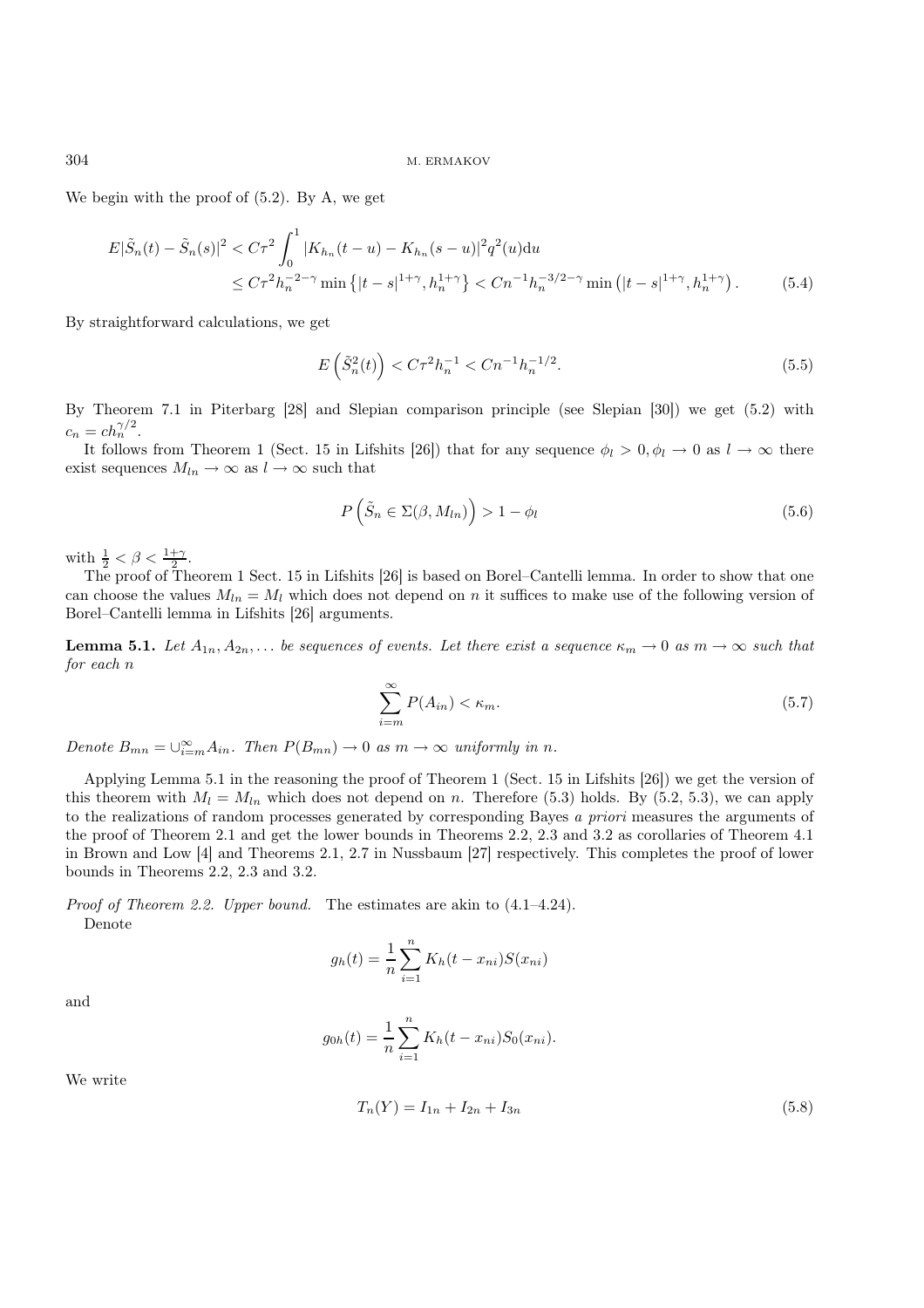with

$$
I_{1n} = \int_0^1 (g_{h_n}(t) - g_{0h_n}(t))^2 r(t) dt,
$$
  
\n
$$
I_{2n} = \int_0^1 \left( \frac{1}{n} \sum_{i=1}^n K_{h_n}(t - x_{ni})(Y_{ni} - S(x_{ni})) \right) (g_{h_n}(t) - g_{0h_n}(t)) r(t) dt,
$$
  
\n
$$
I_{3n} = \int_0^1 \left( \frac{1}{n} \sum_{i=1}^n K_{h_n}(t - x_{ni})(Y_{ni} - S(x_{ni})) \right)^2 r(t) dt.
$$

Observe that  $I_{3n}$  does not depend on  $S$ .

We write

$$
I_{3n} = I_{31n} + I_{32n} \tag{5.9}
$$

where

$$
I_{31n} = \frac{1}{n^2} \sum_{i=1}^{n} \int_0^1 (K_{h_n}(t - x_{ni})(Y_{ni} - S(x_{ni})))^2 r(t) dt,
$$
  
\n
$$
I_{32n} = \frac{2}{n^2} \sum_{1 \le i < j \le n} (Y_{ni} - S(x_{ni}))(Y_{nj} - S(x_{nj})) \int_0^1 K_{h_n}(t - x_{ni}) K_{h_n}(t - x_{nj}) r(t) dt.
$$

Denote  $t_{ni} = \frac{2i-1}{2n+1}$  for all  $1 \leq i \leq n$ . We have

$$
E(I_{31n}) = \frac{1}{n^2} \sum_{i=1}^{n} \lambda^2(x_{ni}) \int_0^1 K_{h_n}^2(t - x_{ni}) r(t) dt.
$$
 (5.10)

We have

$$
|E(I_{31n}) - d_n(h_n)| < R_{n1} + R_{n2} \tag{5.11}
$$

where, by (2.4),

$$
R_{n1} = \frac{1}{n} \sum_{i=1}^{n} \lambda^{2}(x_{ni}) \int_{0}^{1} r(t)dt \int_{t_{ni}}^{t_{n,i+1}} |K_{h_{n}}^{2}(t - x_{ni}) - K_{h_{n}}^{2}(t - H^{-1}(s))|ds
$$
  
\n
$$
\leq \frac{C}{nh_{n}} \sum_{i=1}^{n} \lambda^{2}(x_{ni}) \int_{t_{ni}}^{t_{n,i+1}} ds \int_{0}^{1} r(t)dt |K_{h_{n}}(t - x_{ni}) - K_{h_{n}}(t - H^{-1}(s))|
$$
  
\n
$$
\leq \frac{C}{nh_{n}} \sum_{i=1}^{n} \int_{t_{ni}}^{t_{n,i+1}} \left( \int_{0}^{1} (K_{h_{n}}(t - x_{ni}) - K_{h_{n}}(t - H^{-1}(s)))^{2} dt \right)^{1/2} ds
$$
  
\n
$$
\leq \frac{C}{nh_{n}} \sum_{i=1}^{n} \int_{t_{ni}}^{t_{n,i+1}} h_{n}^{(1+\gamma)/2} ds \leq \frac{C}{nh_{n}^{1/2 - \gamma/2}} = o\left(\frac{1}{nh_{n}^{1/2}}\right)
$$
(5.12)

and

$$
R_{2n} = \frac{1}{n} \sum_{i=1}^{n} \int_{t_{ni}}^{t_{n,i+1}} |\lambda^{2}(x_{ni}) - \lambda^{2}(H^{-1}(s))| \, ds \int_{0}^{1} K_{h_{n}}^{2}(t - H^{-1}(s)) \, r(t) \, dt \leq \frac{C}{n^{2}h_{n}} = o\left(n^{-1}h_{n}^{-1/2}\right). \tag{5.13}
$$

By (5.11–5.13), we get

$$
|E(I_{31n}) - d_n(h_n)| = o\left(n^{-1}h_n^{-1/2}\right).
$$
\n(5.14)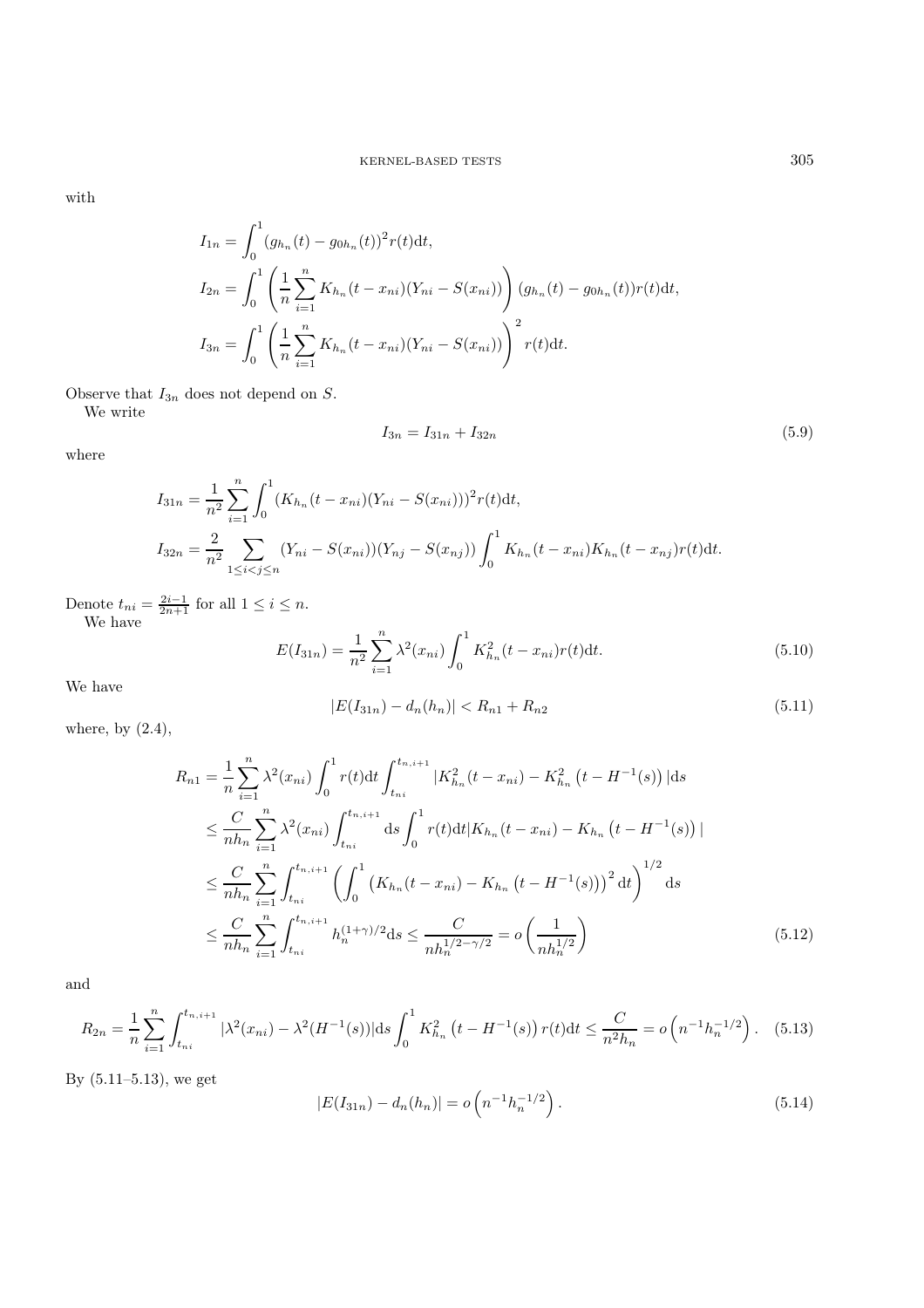Using a similar technique as in the estimation of addendum denoted  $I_{1n}$  in Hall [16], we get

$$
Var(I_{31n}) = O(n^{-1}).
$$
\n(5.15)

Using the same reasoning and estimates as in analysis of  $I_{2n}$  in Hall [16], we get the following lemma: Lemma 5.2. *The distributions of*  $I_{32n}$  *are asymptotically normal and* 

$$
E(I_{32n}) = 0, \quad \text{Var}(I_{32n}) = n^{-2}h_n^{-1}\sigma^2(1+o(1)).\tag{5.16}
$$

We have

$$
E(I_{2n}) = 0.\t\t(5.17)
$$

Arguing similarly to (4.10), we get

$$
\operatorname{Var}(I_{2n}) = \frac{1}{n^2} \sum_{i=1}^n \lambda^2(x_{ni}) \int_0^1 r(t) \mathrm{d}t \int_0^1 r(s) \mathrm{d}s K_{h_n}(t - x_{ni}) K_{h_n}(s - x_{ni})(g_{h_n}(t) - g_{0h_n}(t))(g_{h_n}(s) - g_{0h_n}(s))
$$
  

$$
\leq \frac{1}{n^2} I_{1n}^{1/2} \left( \int_0^1 r(t) \mathrm{d}t \left( \sum_{i=1}^n \lambda^2(x_{ni}) \int_0^1 r(s) K_{h_n}(s - x_{ni}) \mathrm{d}s K_{h_n}(t - x_{ni})(g_{h_n}(t) - g_{0h_n}(t)) \right)^2 \right)^{1/2}.
$$
(5.18)

Since

$$
D_n(t,s) \doteq \sum_{i=1}^n \lambda^2(x_{ni}) r(t) K_{h_n}(t - x_{ni}) r(s) K_{h_n}(s - x_{ni}) < \frac{Cn}{h_n}
$$

if  $|t - s| < 2h_n$  and  $D_n(t, s) = 0$  if  $|t - s| > 2h_n$ , we get

$$
\operatorname{Var}(I_{2n}) < Cn^{-1} I_{1n}^{1/2} \left( \int_0^1 \mathrm{d}t h_n^{-2} \left( \int_{t-2h_n}^{t+2h_n} |g_{h_n}(s) - g_{0h_n}(s)| \mathrm{d}s \right)^2 \right)^{1/2}
$$
\n
$$
\leq Cn^{-1} I_{1n}^{1/2} \left( \int_0^1 \mathrm{d}t h_n^{-1} \int_{t-2h_n}^{t+2h_n} (g_{h_n}(s) - g_{0h_n}(s))^2 \mathrm{d}s \right)^{1/2} \leq \frac{C}{n} I_{1n}.\tag{5.19}
$$

Now the upper bound in Theorem 2.2 follows from Lemma 5.2 and (5.8, 5.9, 5.14–5.17, 5.19) together. This completes the proof of Theorem 2.2.

*Proof of Theorem 3.2. Upper bound.* We follow to the same arguments as in the proof of Theorem 3.1. Let  $F \in \Im_{nh_n}(\Theta)$  be a true c.d.f. Denote  $\theta_0 = \theta(F)$ .

We have

$$
\int_0^1 K_{h_n}(t-s)d\left(\hat{F}_n(s) - F\left(s,\hat{\theta}_n\right)\right) = g_{1h_n}(t) + g_{2h_n}(t) + \xi_n(t)
$$
\n(5.20)

with

$$
g_{1h_n}(t) = \int_0^1 K_{h_n}(t-s)d(F(s) - F(s, \theta_0)),
$$
  
\n
$$
g_{2h_n}(t) = \int_0^1 K_{h_n}(t-s)d(F(s, \theta_0) - F(s, \hat{\theta}_n)),
$$
  
\n
$$
\xi_n(t) = \int_0^1 K_{h_n}(t-s)d(\hat{F}_n(s) - F(s)).
$$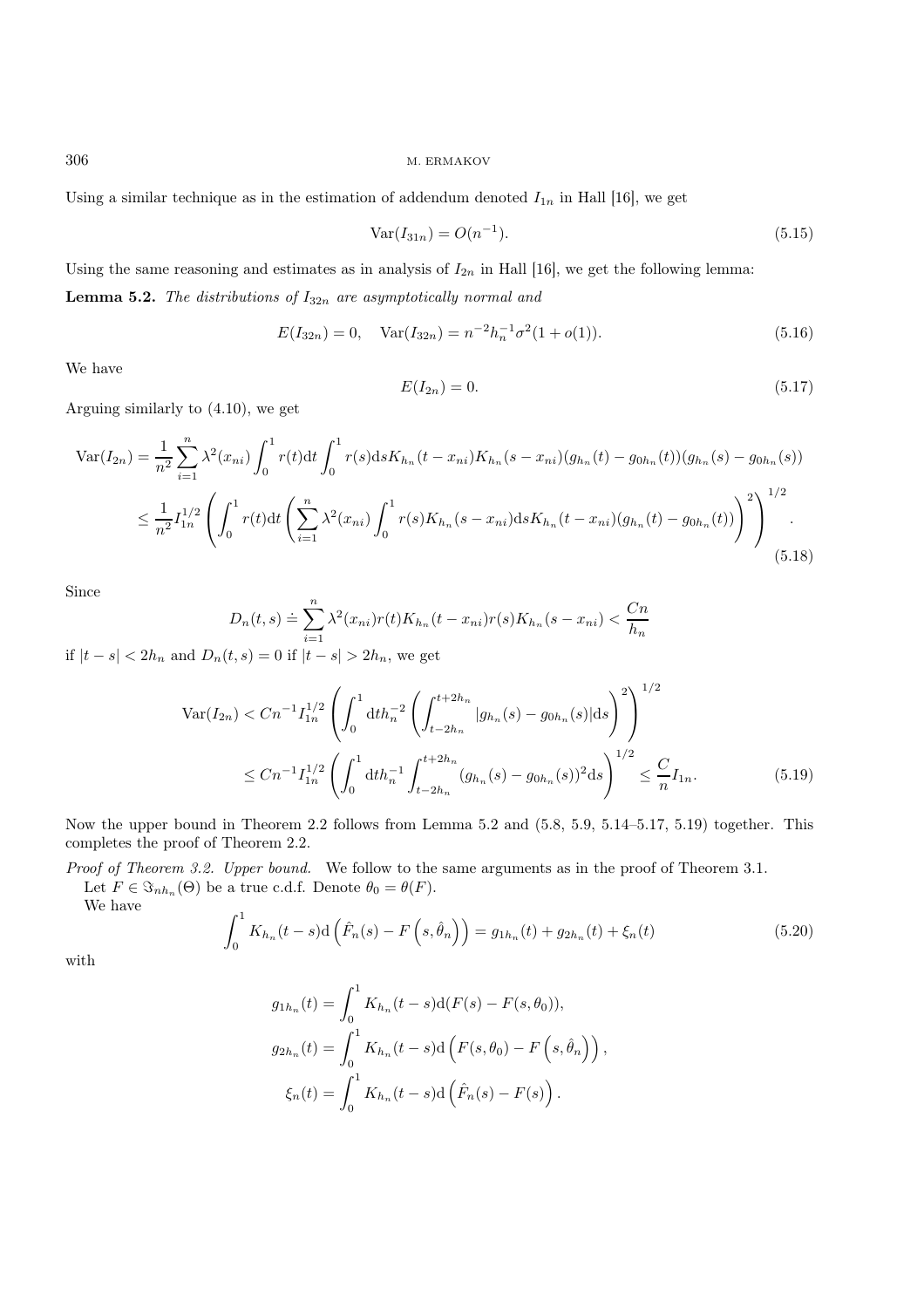Hence we get

$$
T(\hat{F}_n, F_{\hat{\theta}_n}) = I_{1n} + I_{2n} + I_{3n} + I_{4n} + I_{5n} + I_{6n}
$$
\n(5.21)

with  $I_{1n},...,I_{6n}$  defined by (4.3–4.5) respectively with  $\epsilon = n$ . Since  $F \in \Im_{nh_n}(\Theta)$  then (4.6) holds. Similarly to (4.8) we get

$$
I_{3n} < C|\hat{\theta}_n - \theta_0|^2. \tag{5.22}
$$

We have

$$
E(I_{4n}) = 0.\t\t(5.23)
$$

By Schwartz inequality, we get

$$
E(I_{4n}^{2}) = n^{-1} \int_{0}^{1} \int_{0}^{1} g_{1h_{n}}(t_{1}) g_{1h_{n}}(t_{2}) r(t_{1}) r(t_{2}) \left( \int_{0}^{1} K_{h_{n}}(t_{1} - s) K_{h_{n}}(t_{2} - s) dF(s) \right)
$$
  

$$
- \int_{0}^{1} K_{h_{n}}(t_{1} - s) dF(s) \int_{0}^{1} K_{h_{n}}(t_{2} - s) dF(s) \right)
$$
  

$$
< n^{-1} \int_{0}^{1} dF(s) \left( \int_{0}^{1} K_{h_{n}}(t - s) r(t) g_{1h_{n}}(t) dt \right)^{2}
$$
  

$$
< n^{-1} \int_{0}^{1} dF(s) \int_{0}^{1} K_{h_{n}}^{2}(t - s) dt \int_{0}^{1} r^{2}(t) g_{1h_{n}}^{2}(t) dt < C n^{-1} h_{n}^{-1} T_{n}(F, F_{\theta_{0}}).
$$
 (5.24)

We get

$$
I_{2n} < I_{1n}^{1/2} I_{3n}^{1/2}.\tag{5.25}
$$

Arguing similarly to (4.13–4.20), we get

$$
I_{5n} = O_P\left(n^{-1}h_n^{(-1+\omega)/2}\right).
$$
\n(5.26)

It remains to study the asymptotic behaviour of  $I_{6n}$ .

Denote

$$
\sigma^{2}(h, F) = 2 \int_{0}^{1} r^{2}(x) dx \int_{-2}^{2} du \left[ \int_{-1}^{1} K(z)K(z+u) dF(x-zh) \right]^{2}.
$$

For all  $1 \leq i \leq n, 1 \leq j \leq n$  denote

$$
H_n(X_i, X_j) = \int_0^1 \left( K_{h_n}(t - X_i) - \int_0^1 K_{h_n}(t - s) dF(s) \right) \left( K_{h_n}(t - X_j) - \int_0^1 K_{h_n}(t - s) dF(s) \right) r(t) dt.
$$

We have

$$
I_{6n} = I_{61n} + I_{62n} \tag{5.27}
$$

where

$$
I_{61n} = 2n^{-2} \sum_{1 \le i < j \le n} H_n(X_i, X_j),
$$
\n
$$
I_{62n} = n^{-2} \sum_{j=1}^n H_n(X_j, X_j).
$$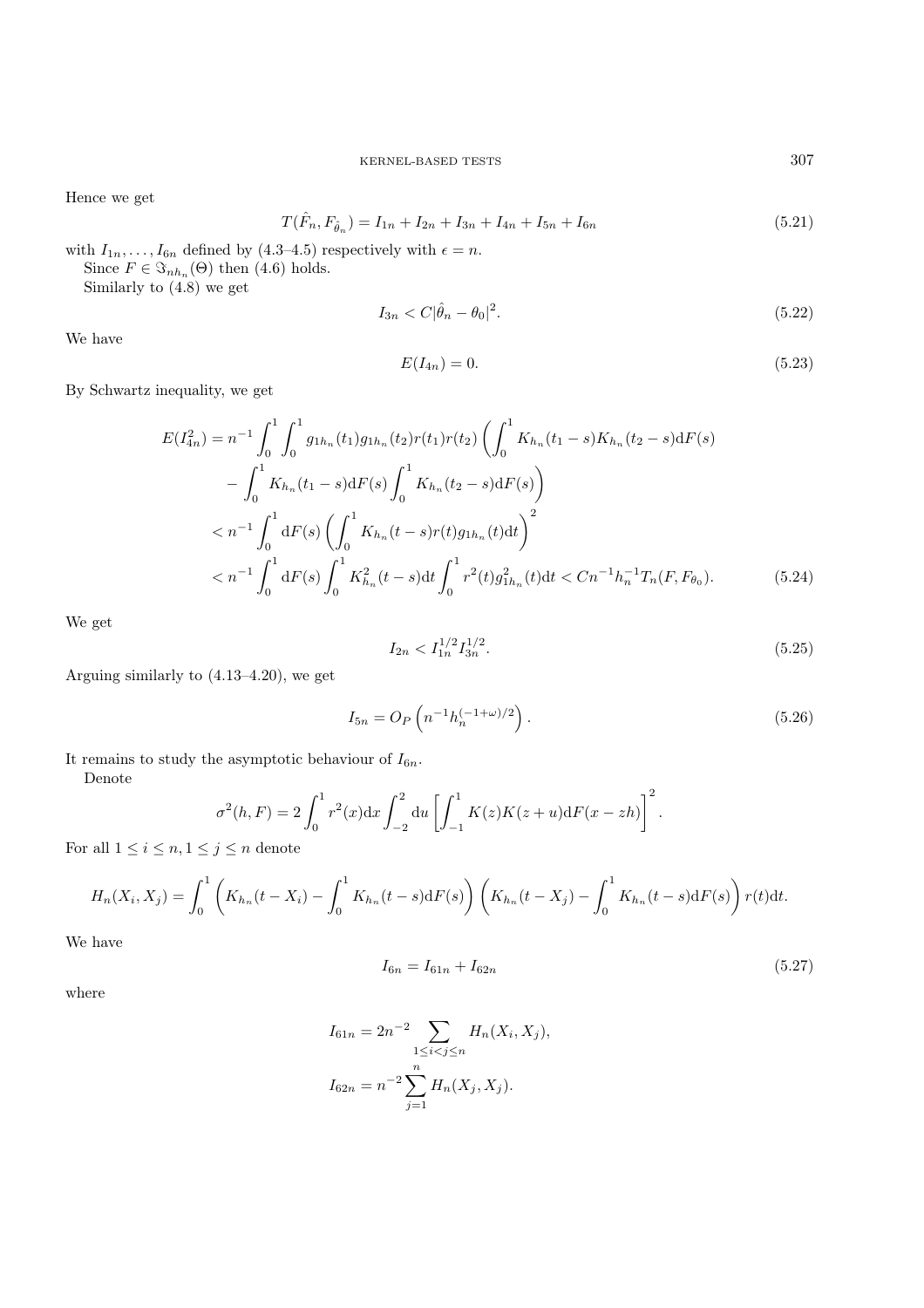It follows from (2.13) and (2.14) that

$$
E(I_{62n}) = n^{-1} \int_0^1 \int_0^1 K_{h_n}^2(t - x) dF(x) r(t) dt \left(1 + o\left(h_n^{1/2}\right)\right)
$$
  
=  $n^{-1} \int_0^1 \int_0^1 K_{h_n}^2(t - x) r(x) dF(x) dt \left(1 + o\left(h_n^{1/2}\right)\right)$   
=  $n^{-1} h_n^{-1} \int_0^1 r(t) dF(t) \int_{-1}^1 K^2(z) dz \left(1 + o\left(h_n^{1/2}\right)\right) \doteq e_n \left(1 + o\left(h_n^{1/2}\right)\right).$  (5.28)

By straightforward calculations, we get

$$
Var(I_{62n}) = O(n^{-3}h_n^{-2}).
$$
\n(5.29)

By (2.13), we get

$$
\sup_{h_n < t < 1 - h_n} \left| \int_0^1 K_{h_n}(t - s) r(s) \mathrm{d} s - r(t) \right| < Ch_n^{\kappa_1}.
$$

Hence, using (2.12) and Schwartz inequality, we get

$$
\left| \int_0^1 r(t) (\mathrm{d}F(t) - \mathrm{d}F(t, \theta_0)) \right| < Ch_n^{\zeta} + Ch_n^{\kappa_1} + \left| \int_{h_n}^{1-h_n} \int_0^1 K_{h_n}(t-s) r(s) \mathrm{d}s (\mathrm{d}F(t) - \mathrm{d}F(t, \theta_0)) \right|
$$
  

$$
< Ch_n^{\zeta} + Ch_n^{\kappa_1} + \left| \int_0^1 r(s) \mathrm{d}s \int_{h_n}^{1-h_n} K_{h_n}(s-t) (\mathrm{d}F(t) - \mathrm{d}F(t, \theta_0)) \right| < Ch_n^{\zeta} + Ch_n^{\kappa_1} + Cl_{1n}^{1/2}.
$$

Therefore, using  $n^{-1}h_n^{-3/2-\omega} \to 0$  as  $n \to \infty$  and  $I_{1n} > cn^{-1}h_n^{-1/2}$  we get

$$
|d_n(h_n, f_{\theta_0}) - e_n| < Cn^{-1}h_n^{-1}I_{1n}^{1/2} + o\left(n^{-1}h_n^{-1/2}\right) = o(I_{1n}).\tag{5.30}
$$

By the same arguments, using E2, E3, we get

$$
|d_n(h_n, f_{\theta_0}) - d_n(h_n, f_{\hat{\theta}_n})| < Cn^{-1}h_n^{-1}T_n^{1/2}(\hat{F}_{\hat{\theta}_n}, F_{\theta_0}| \leq Cn^{-1}h_n^{-1}|\hat{\theta}_n - \theta_0| = o_P(I_{1n}).\tag{5.31}
$$

By Lemma 3 in Hall [17],

$$
E(I_{61n}) = 0,\t\t(5.32)
$$

$$
n^{2}h_{n} \text{Var}(I_{61n}) = \frac{1}{2} \int_{0}^{1} r(t)dt \int_{-t/h_{n}}^{h_{n}^{-1} - t/h_{n}} r(t + uh_{n}) \left[ \int_{-1}^{1} K(z)K(z + u) \mathrm{d}F(t - zh_{n}) \right]
$$

$$
- h_{n} \left\{ \int_{-1}^{1} K(z) \mathrm{d}F(t - zh_{n}) \right\} \left\{ \int_{-1}^{1} K(z) \mathrm{d}F(t + uh_{n} - zh_{n}) \right\} \right]^{2} du(1 + o(1))
$$

$$
= \frac{1}{2} \int_{0}^{1} r^{2}(t)dt \int_{-t/h_{n}}^{h_{n}^{-1} - t/h_{n}} \left[ \int_{-1}^{1} K(z)K(z + u) \mathrm{d}F(t - zh_{n}) \right]^{2} du(1 + o(1)) = \frac{1}{4} \sigma^{2}(h_{n}, F)(1 + o(1)). \quad (5.33)
$$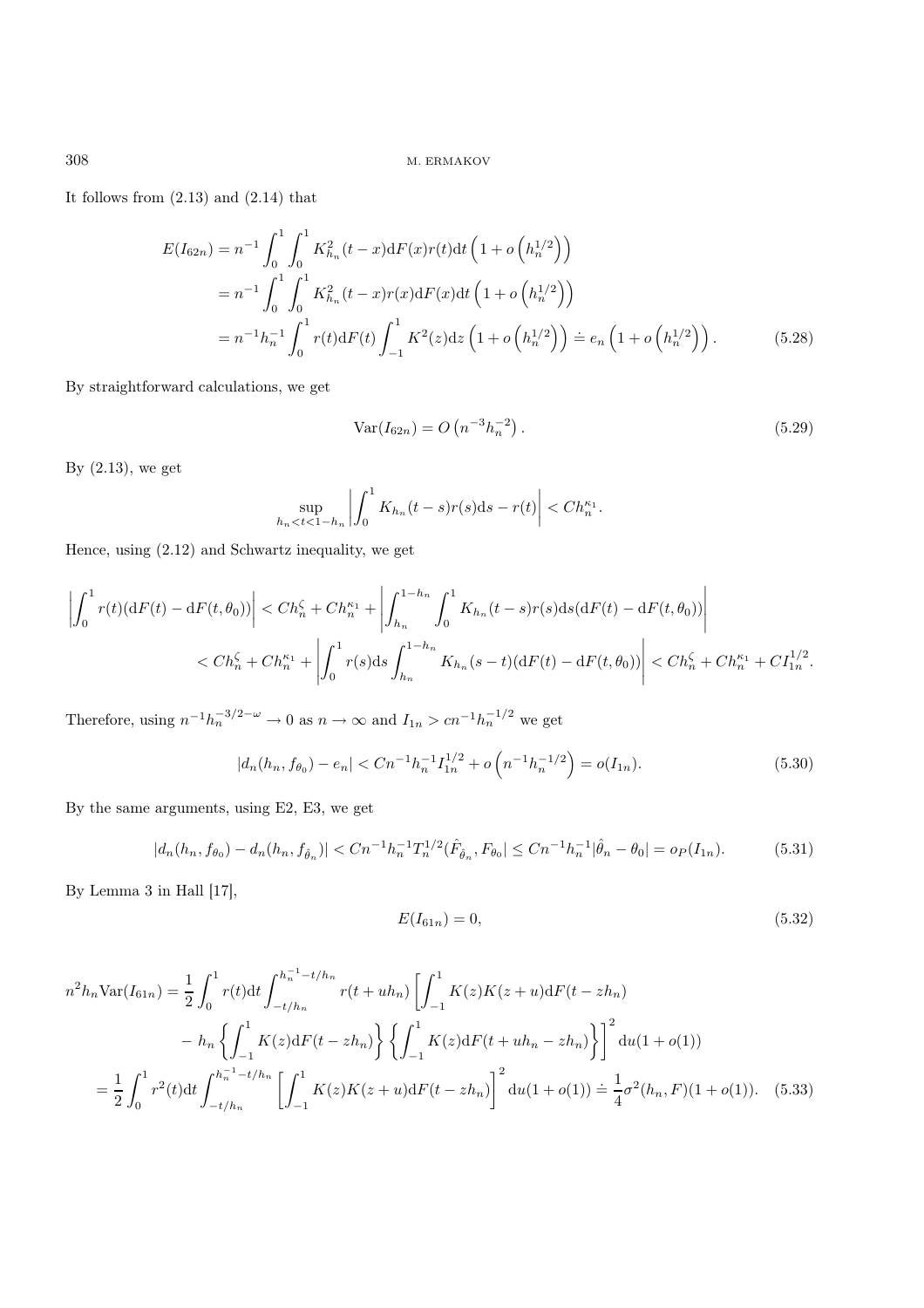By B1, we get

$$
\sigma^{2}(h, F_{\theta_{0}}) - \sigma^{2}(f_{\theta_{0}}) = 2 \int_{0}^{1} r^{2}(t) dt \int_{-2}^{2} du \left( \left( \int_{-1}^{1} K(z)K(z+u) f_{\theta_{0}}(t-zh) dz \right)^{2} - \left( \int_{-1}^{1} K(z)K(z+u) dz \right)^{2} f_{\theta_{0}}^{2}(t) \right) + O(h)
$$
  
\n
$$
\leq 2 \int_{0}^{1} r^{2}(t) dt \int_{-2}^{2} du \int_{-1}^{1} K(z)K(z+u) |f_{\theta_{0}}(t-zh) - f_{\theta_{0}}(t)| dz
$$
  
\n
$$
\times \int_{-1}^{1} K(z)K(z+u) (f_{\theta_{0}}(t-zh) + f_{\theta_{0}}(t)) dz + O(h)
$$
  
\n
$$
\leq Ch^{\kappa} \int_{0}^{1} r^{2}(t) dt \int_{-2}^{2} du \int_{-1}^{1} K(z)K(z+u) |z|^{\kappa} dz
$$
  
\n
$$
\times \int_{-1}^{1} K(z)K(z+u) (f_{\theta_{0}}(t-zh) + f_{\theta_{0}}(t)) dz + O(h) \leq Ch^{\kappa}.
$$
 (5.34)

By E1, we have

$$
\frac{1}{2}\sigma^{2}(h_{n},F) - \frac{1}{2}\sigma^{2}(h_{n},F_{\theta_{0}}) = \int_{0}^{1} r^{2}(t)dt \int_{-2}^{2} du \int_{-1}^{1} K(z_{1})K(z_{1}+u)d(F(t-z_{1}h_{n}) - F_{\theta_{0}}(t-z_{1}h_{n}))
$$
\n
$$
\times \int_{-2}^{2} K(z_{2})K(z_{2}+u)d(F(t-z_{2}h_{n}) + F_{\theta_{0}}(t-z_{2}h_{n})) + O(h_{n})
$$
\n
$$
= J_{1n} + J_{2n} + O(h_{n}). \tag{5.35}
$$

with

$$
J_{1n} = \int_0^1 r^2(x) dx \int_{-1}^1 \int_{-1}^1 K_2(z_1 - z_2) K(z_1) d(F(x - z_1 h_n) - F_{\theta_0}(x - z_1 h_n))
$$
  
\n
$$
\times K(z_2) d(F(x - z_2 h_n) - F_{\theta_0}(x - z_2 h_n)) \le C I_{1n} = C T_n(F, F_{\theta_0}),
$$
  
\n
$$
J_{2n} = 2 \int_0^1 r^2(x) dx \int_{-1}^1 \int_{-2}^2 K_2(z_1 - z_2) \times K(z_1) d(F(x - z_1 h_n) - F_{\theta_0}(x - z_1 h_n)) K(z_2) dF_{\theta_0}(x - z_2 h_n) + O(h_n).
$$
  
\n(5.37)

Since the operator  $\bar{K}_{2,h}$  is nonnegative, by Shwartz inequality, we get

$$
J_{2n} < 2 \int_0^1 r^2(x) dx \left( \int_{-1}^1 \int_{-2}^2 K_2(z_1 - z_2) K(z_1) d(F(x - z_1 h_n) - F_{\theta_0}(x - z_1 h_n)) \right)
$$
  
 
$$
\times K(z_2) d(F(x - z_2 h_n) - F_{\theta_0}(x - z_2 h_n)))^{1/2}
$$
  
 
$$
\times \left( \int_{-1}^1 \int_{-2}^2 K_2(z_1 - z_2) K(z_1) dF_{\theta_0}(x - z_1 h_n) K(z_2) dF_{\theta_0}(x - z_2 h_n) \right)^{1/2} + O(h_n)
$$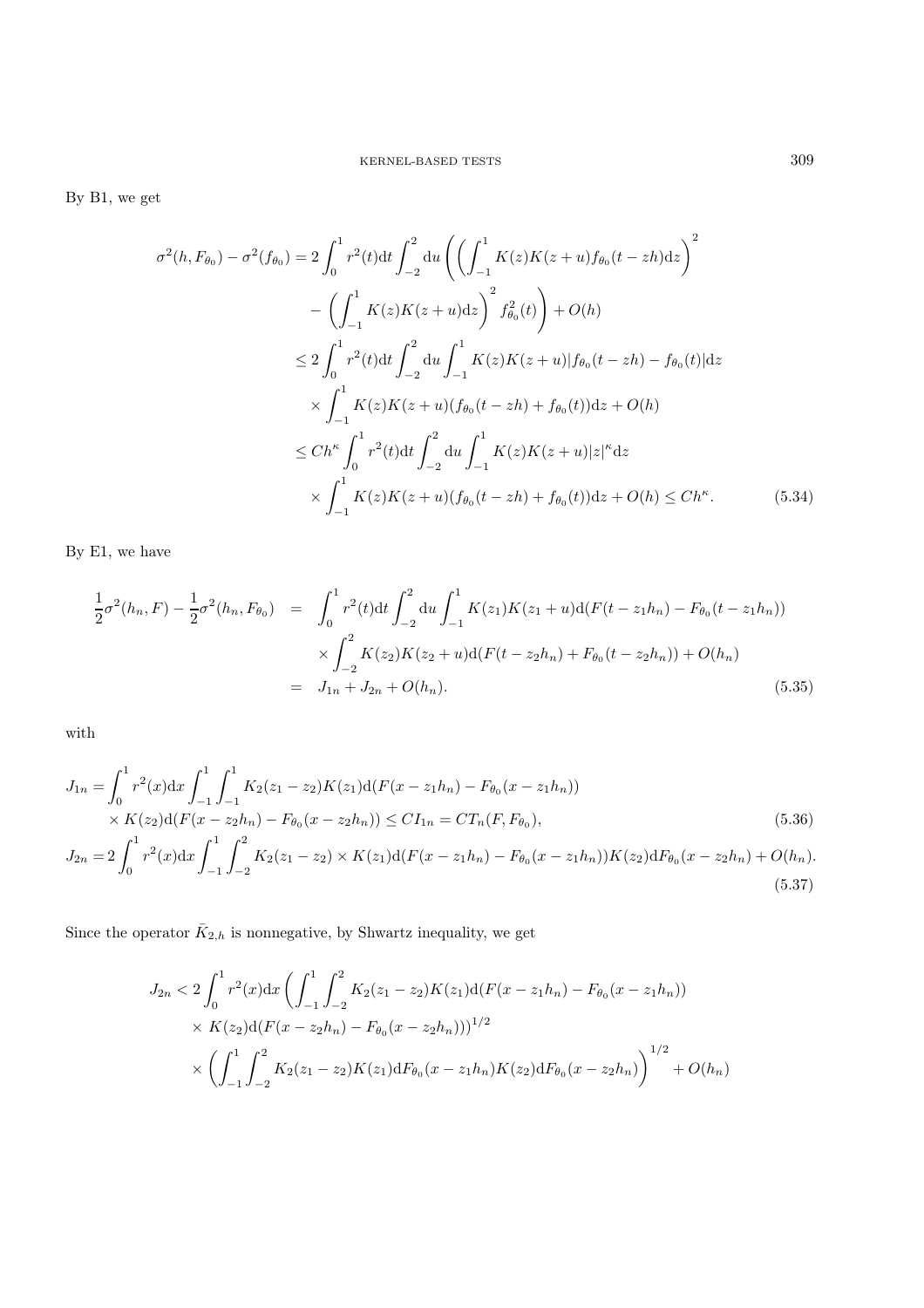$310 \,$  M. ERMAKOV

$$
\leq C \left( \int_0^1 r^2(x) dx \int_{-1}^1 \int_{-2}^2 K_2(z_1 - z_2) K(z_1) d(F(x - z_1 h_n) - F_{\theta_0}(x - z_1 h_n)) \times K(z_2) d(F(x - z_2 h_n) - F_{\theta_0}(x - z_2 h_n)) \right)^{1/2} \times \left( \int_0^1 r^2(x) dx \int_{-1}^1 \int_{-2}^2 K_2(z_1 - z_2) K(z_1) dF_{\theta_0}(x - z_1 h_n) K(z_2) dF_{\theta_0}(x - z_2 h_n) \right)^{1/2} + O(h_n) \leq C \left( \int_0^1 r^2(x) dx \int_{-1}^1 \int_{-2}^2 K_2(z_1 - z_2) K(z_1) d(F(x - z_1 h_n) - F_{\theta_0}(x - z_1 h_n)) \times K(z_2) d(F(x - z_2 h_n) - F_{\theta_0}(x - z_2 h_n)) \right)^{1/2} \leq C T_n^{1/2}(F, F_{\theta_0}) + O(h_n). \tag{5.38}
$$

By (5.35–5.38), we get

$$
|\sigma^{2}(h_{n}, F) - \sigma^{2}(h_{n}, F_{\theta_{0}})| < CI_{1n} + CI_{1n}^{1/2} + O(h_{n}).
$$
\n(5.39)

Arguing similarly and using E2, E3, we get

$$
|\sigma^{2}(h_{n}, F_{\hat{\theta}_{n}}) - \sigma^{2}(h_{n}, F_{\theta_{0}})| = O_{P}\left(I_{1n} + I_{1n}^{1/2}\right) + O(h_{n})
$$
\n(5.40)

as  $n \to \infty$ .

We have

$$
\beta(K_n, F) \le \Lambda_{1n} + \Lambda_{2n} + \Lambda_{3n} + \Lambda_{4n} \tag{5.41}
$$

with

$$
\Lambda_{1n} = P_F \left( -T_n \left( \hat{F}_n, F_{\theta_0} \right) + d_n \left( h_n, f_{\theta_0} \right) < -x_{\alpha} n^{-1} h_n^{-1/2} \sigma \left( h_n, F_{\theta_0} \right) + O \left( c_n I_{1n}^{1/2} n^{-1/2} h_n^{-1/4} + c_n n^{-1} h_n^{-1/2} \right) \right),
$$
\n
$$
\Lambda_{2n} = P_F \left( T_n \left( \hat{F}_n, F_{\theta_0} \right) - T_n \left( \hat{F}_n, F_{\hat{\theta}_n} \right) < c_n I_{1n}^{1/2} n^{-1/2} h_n^{-1/4} \right) = P_F \left( I_{2n} + I_{3n} + I_{5n} < c_n I_{1n}^{1/2} n^{-1/2} h_n^{-1/4} \right),
$$
\n
$$
\Lambda_{3n} = P_F \left( |d_n \left( h_n, f_{\theta_0} \right) - d_n \left( h_n, f_{\hat{\theta}_n} \right) | > c_n n^{-1} h_n^{1/2} \right),
$$
\n
$$
\Lambda_{4n} = P_F \left( | \sigma^2 \left( h_n, F_{\hat{\theta}_n} \right) - \sigma^2 \left( h_n, F_{\theta_0} \right) | > c_n \right).
$$

By (5.22, 5.25, 5.26) and (5.31, 5.40) respectively, there exists  $c_n \to 0$  as  $n \to \infty$  such that

$$
\Lambda_{2n} = o(1), \quad \Lambda_{3n} = o(1), \quad \Lambda_{4n} = o(1). \tag{5.42}
$$

By Chebyshov inequality, using (5.41, 5.42) and (5.28, 5.30), we get

$$
\beta(K_n, F) = \Lambda_{1n} + o(1) = P_F(-T_n(\hat{F}_n, F_{\theta_0}) + d_n(h_n, F_{\theta_0}) + T_n(F, F_{\theta_0})(1 + o(1))
$$
  

$$
< -x_{\alpha}n^{-1}h_n^{-1/2}\sigma(h_n, F_{\theta_0}) + T_n(F, F_{\theta_0})(1 + o(1))) + o(1)
$$
  

$$
\leq \frac{\text{Var}_F(T_n(\hat{F}_n, F_{\theta_0}))}{(T_n(F, F_{\theta_0})(1 + o(1)) - x_{\alpha}n^{-1}h_n^{-1/2}\sigma(h_n, F_{\theta_0}))^2}.
$$
(5.43)

By (5.24, 5.27, 5.29, 5.33) together, we get

$$
\text{Var}_{F}\left(T_{n}\left(\hat{F}_{n},F_{\theta_{0}}\right)\right) < 2\text{Var}_{F}(I_{4n}) + 2\text{Var}(I_{6n}) < Cn^{-1}h_{n}^{-1}I_{1n} + O\left(n^{-2}h_{n}^{-1}\right). \tag{5.44}
$$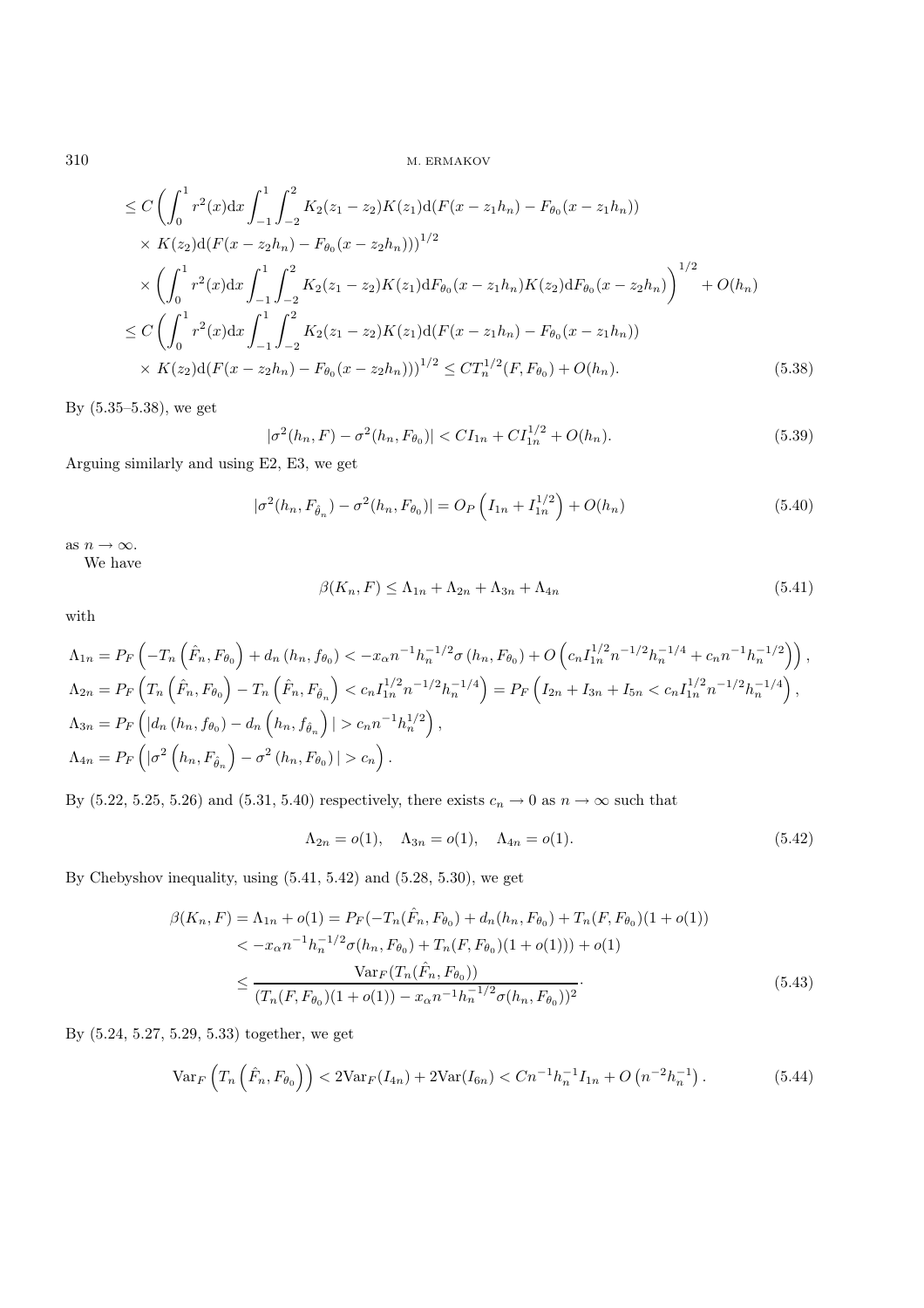By  $(2.1, 5.43, 5.44)$  together, for any sequence of c.d.f.  $F_n$ ,

$$
\beta(K_n, F_n) \to 0 \tag{5.45}
$$

if  $nh_n^{1/2} T_n(F_n, F_{\theta_0}) \to \infty$  as  $n \to \infty$ . Denote  $\Gamma_C = \{F : nh_n^{1/2} T_n(F, F_{\theta_0}) < C\}.$ 

By  $(5.39, 5.40)$  together, we have

$$
\sigma^{2}(h_{n}, F)(1 + o(1)) = \sigma^{2}\left(f_{\hat{\theta}_{n}}\right)(1 + o(1))\tag{5.46}
$$

uniformly in  $F \in \Gamma_C$ .

The estimates in the proof of Lemma 3 in Hall [17] are uniform w.r.t.  $F \in \Gamma_C$ . Therefore the distributions of  $2I_{61n}(\sigma(f_{\hat{\theta}_n})nh_n^{1/2})^{-1}$  converges to the standard normal one uniformly w.r.t.  $F \in \Gamma_C$ . Hence, using (5.21–5.31, 5.41, 5.42,  $5.45, 5.46$ , we get  $(3.1)$ . This completes the proof of Theorem 3.2.

**Remark 5.1.** The corresponding version of (5.20) for the test statistics  $\hat{T}_n(\hat{F}_n)$  does not contain the addendum  $I_{32n}$ . Therefore, in the analysis of asymptotic behaviour of  $\hat{T}_n(\hat{F}_n)$  we do not need to estimate  $E(I_{32n})$ . This allows to simplify the definition of sets of alternatives and to prove the statement of Remark 2.4.

## **REFERENCES**

- [1] P.J. Bickel and M. Rosenblatt, On Some Global Measures of Deviation of Density Function Estimates. *Ann. Statist.* 1 (1973) 1071-1095.
- [2] P. Bickel, C. Klaassen, Y. Ritov and J. Wellner, *Efficient and Adaptive Estimation for the Semiparametric Models*. John Hopkins University Press, Baltimore (1993).
- [3] B.M. Brown, Martingale Central Limit Theorems. *Ann. Math. Statist.* 42 (1971) 59-66.
- [4] L.D. Brown and M. Low, Asymptotic Equivalence of Nonparametric Regression and White Noise. *Ann. Statist.* 24 (1996) 2384-2398.
- [5] M.V. Burnashev, On the Minimax Detection of an Inaccurately Known Signal in a White Gaussian Noise. *Theory Probab. Appl.* 24 (1979) 107-119.
- [6] N.N. Chentsov, *Statistical Decision Rules and Optimal Inference.* Moskow, Nauka (1972).
- [7] M.S. Ermakov, Minimax Detection of a Signal in Gaussian White Noise. *Theory Probab. Appl.* 35 (1990) 667-679.
- [8] M.S. Ermakov, On Asymptotic Minimaxity of Rank Tests. *Statist. Probab. Lett.* 15 (1992) 191-196.
- [9] M.S. Ermakov, Minimax Nonparametric Testing Hypotheses on a Density Function. *Theory Probab. Appl.* 39 (1994) 396-416.
- [10] M.S. Ermakov, Asymptotic Minimaxity of Tests of Kolmogorov and Omega-squared Types. *Theory Probab. Appl.* 40 (1995) 54-67.
- [11] M.S. Ermakov, Asymptotic Minimaxity of Chi-squared Tests. *Theory Probab. Appl.* 42 (1997) 668-695.
- [12] M.S. Ermakov, On Distinquishability of Two Nonparametric Sets of Hypotheses. *Statist. Probab. Lett.* 48 (2000) 275-282.
- [13] Y. Fan, Testing Goodness of Fit of a Parametric Density Function by Kernel Method. *Econometric Theory* 10 (1994) 316-356.
- [14] E. Guerre and P. Lavergne, *Minimax Rates for Nonparametric Specification Testing in Regression Models*, Working Paper. Toulouse University of Social Sciences, Toulouse, France (1999).
- [15] B.K. Ghosh and Wei-Mion Huang, The Power and Optimal Kernel of the Bickel–Rosenblatt Test for Goodness of Fit. *Ann. Statist.* 19 (1991) 999-1009.
- [16] P. Hall, Integrated Square Error Properties of Kernel Estimators of Regression Function. *Ann. Statist.* 12 (1984) 241-260.
- [17] P. Hall, Central Limit Theorem for Integrated Square Error of Multivariate Nonparametric Density Estimators. *J. Multivar. Anal.* 14 (1984) 1-16.
- [18] W. Hardle, *Applied Nonparametric Regression*. Cambridge University Press, Cambridge (1989).
- [19] J.D. Hart, *Nonparametric Smoothing and Lack-of-fit Tests*. Springer-Verlag, New York (1997).
- [20] J.L. Horowitz and V.G. Spokoiny, *Adaptive, Rate-optimal Test of Parametric Model against a Nonparametric Alternative*, Vol. 542, Preprint. Weierstrass-Institute of Applied Analysis and Stochastic, Berlin (1999).
- [21] Yu.I. Ingster, Minimax Detection of Signal in lp-metrics. *Z. Nauchn. Sem. (POMI)* 184 (1990) 152-168.
- [22] Yu.I. Ingster and I.A. Suslina, Minimax Detection of Signals for Besov Balls and Bodies. *Probl. Inform. Transm.* 34 (1998) 56-68.
- [23] Yu.I. Ingster and I.A. Suslina, *Nonparametric Goodness-of-Fit Testing under Gaussian Model*. Springer-Verlag, New York, *Lecture Notes in Statist.* 169.